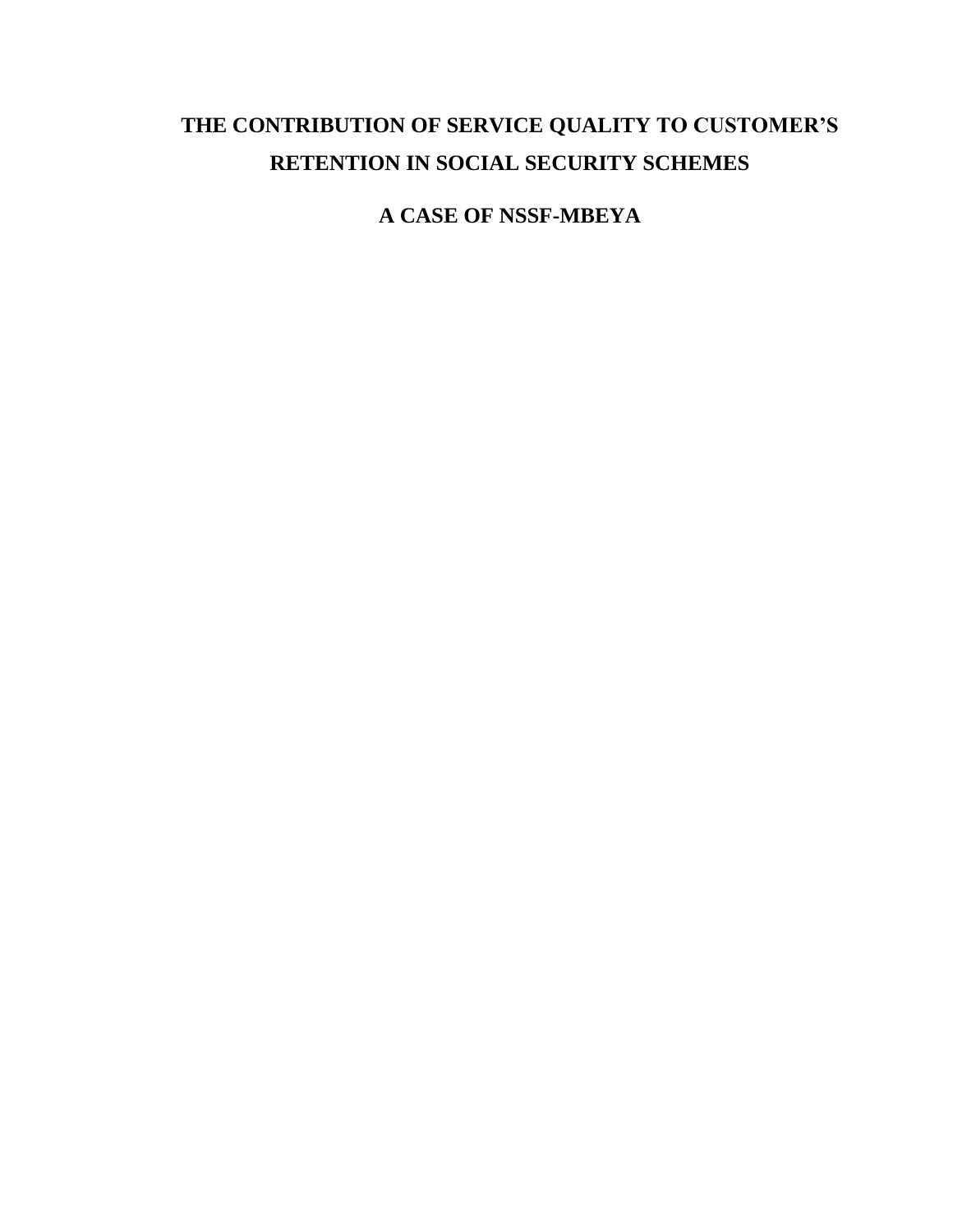# **THE CONTRIBUTION OF SERVICE QUALITY TO CUSTOMER'S RETENTION IN SOCIAL SECURITY SHEMES A CASE OF NSSF – MBEYA**

**By**

**Mussa Hamisi**

**A Dissertation Submitted as Partial of Fulfillment of the Requirement for the Award of the Masters Degree of Business Administration in Corporate Management (MBA\_CM) of Mzumbe University.**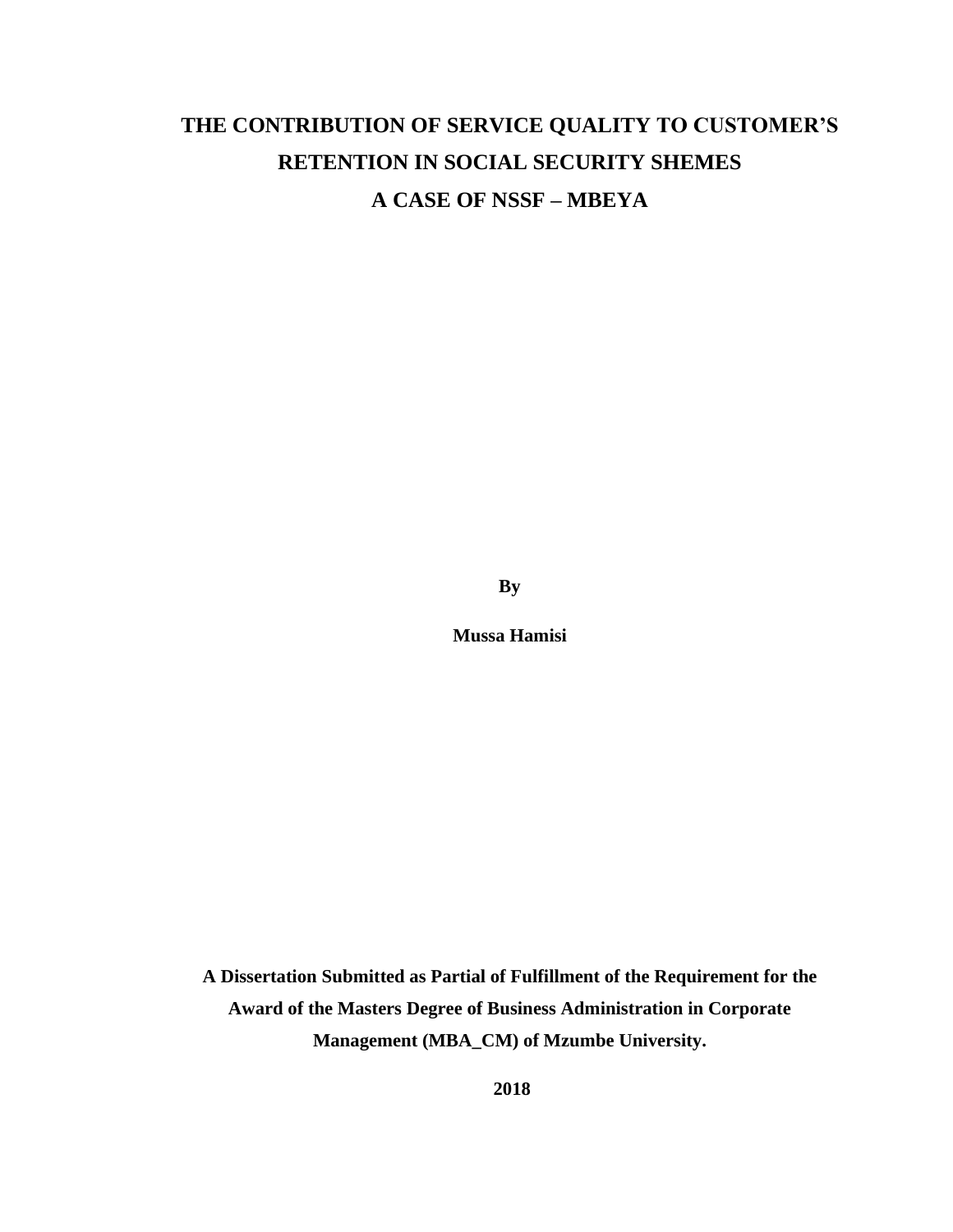# **CERTIFICATION**

<span id="page-2-0"></span>We, the undersigned, certify that we have read and hereby recommend for acceptance by the Mzumbe University, a dissertation entitled '*The Contribution of Service Quality to Customer's retention in Social Security schemes*- *A case of NSSF Mbeya.* In partial fulfillment of the requirement for the award of the degree of Master of Business Administration in Corporate Management (MBA\_CM) of Mzumbe University.

Major Supervisor

\_\_\_\_\_\_\_\_\_\_\_\_\_\_\_\_\_\_\_\_\_\_\_\_\_\_\_

\_\_\_\_\_\_\_\_\_\_\_\_\_\_\_\_\_\_\_\_\_\_\_\_\_\_

Internal Examiner

Accepted for the Board …………..……………………

\_\_\_\_\_\_\_\_\_\_\_\_\_\_\_\_\_\_\_\_\_\_\_\_\_\_\_\_\_\_\_\_\_\_\_\_\_\_\_\_\_\_\_\_

DEAN/DIRECTOR, FACULTY/DIRECTORATE/SCHOOL/BOARD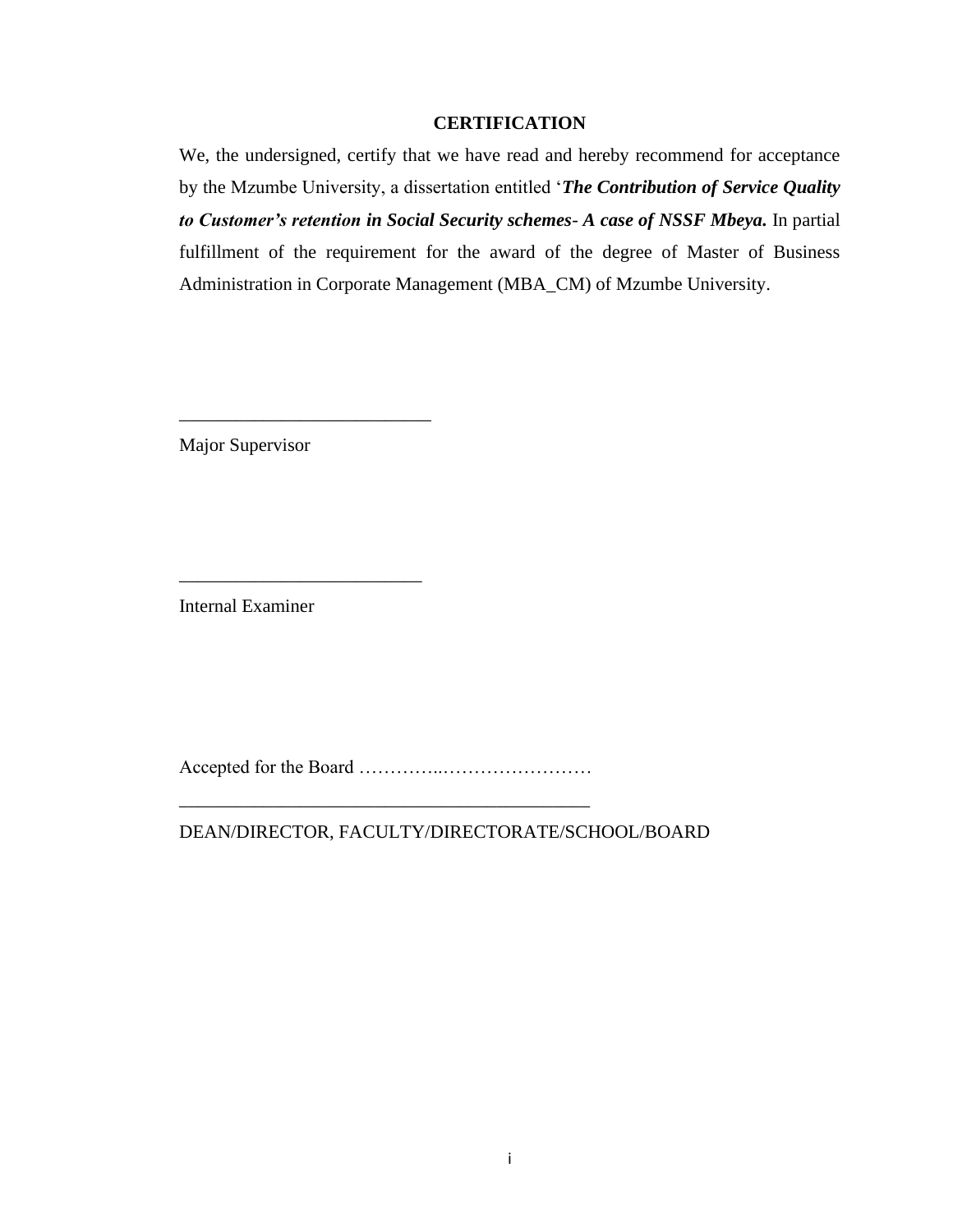### **DECLARATION**

# **AND**

#### **COPYRIGHT**

<span id="page-3-1"></span><span id="page-3-0"></span>I **Mussa Hamisi** declare that this dissertation is my own original work and that it has not been presented elsewhere and will not be presented to any other institution for any award other than Mzumbe University.

Signature

Date \_\_\_\_\_\_\_\_\_\_\_\_\_\_\_\_\_\_\_\_\_\_\_\_\_\_\_\_\_\_

#### ©2018

This dissertation is a copyright material protected under the Berne Convention, the Copyright Act 1999 and other international and national enactments, in that behalf, on intellectual property. It may not be reproduced by any means in full or in part, except for short extracts in fair dealings, for research or private study, critical scholarly review or discourse with an acknowledgement, without the written permission of Mzumbe University, on behalf of the author.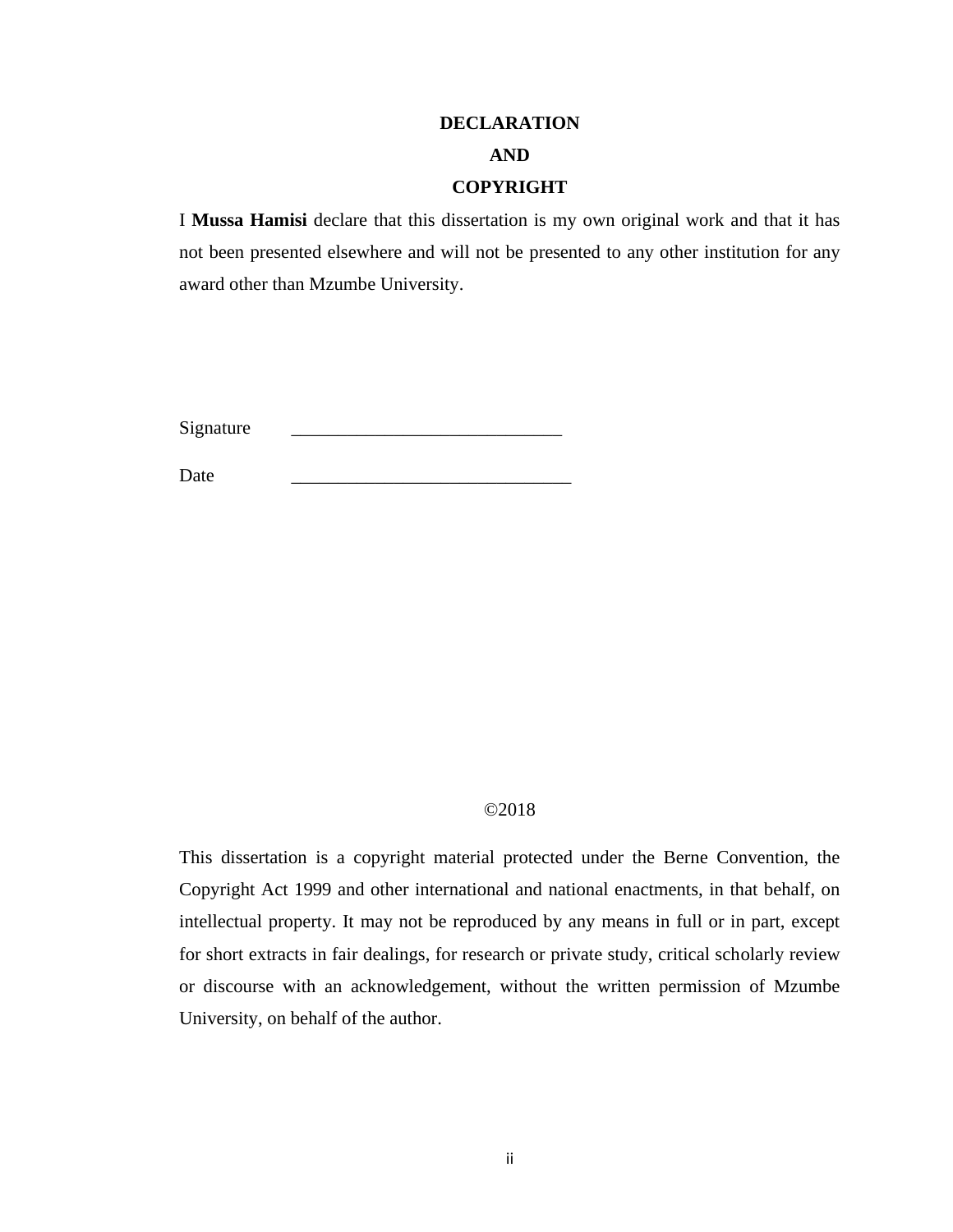#### **ACKNOWLEDGEMENT**

<span id="page-4-0"></span>First I would like to give out my special thanks to Almighty Allah for provide me strength ability and good health through accomplishment of this dissertation.

This dissertation is a milestone in my academic career; I have been lucky learning theories and concepts which contributed much knowledge to my daily routine work where I am working at moment. I am grateful to a number of people who provided assistance, supported and guidance throughout the research exercise.

I would like to convey my appreciation to my supervisor Dr. Luambano Tasco, for his support and constant guidance from the start of the research exercise to its completion, asI would have-not been able to do on my own and achieve learning the same manner without his guidance and support. His recommendations and instructions have made ease in assembling and finish my dissertation effectively.

I would also like to convey my appreciation to all my instructors and teachers and colleagues who throughout my educational career have been supportive and encouraged me in one way or another until this point of accomplishment my course, as well NSSF Mbeya staff for their cooperation and assistance in data collection process.

Finally, my family for their outstanding moral and emotional support whenever needed, their encouragements during the whole time of the course were extraordinary. To them I am eternally grateful.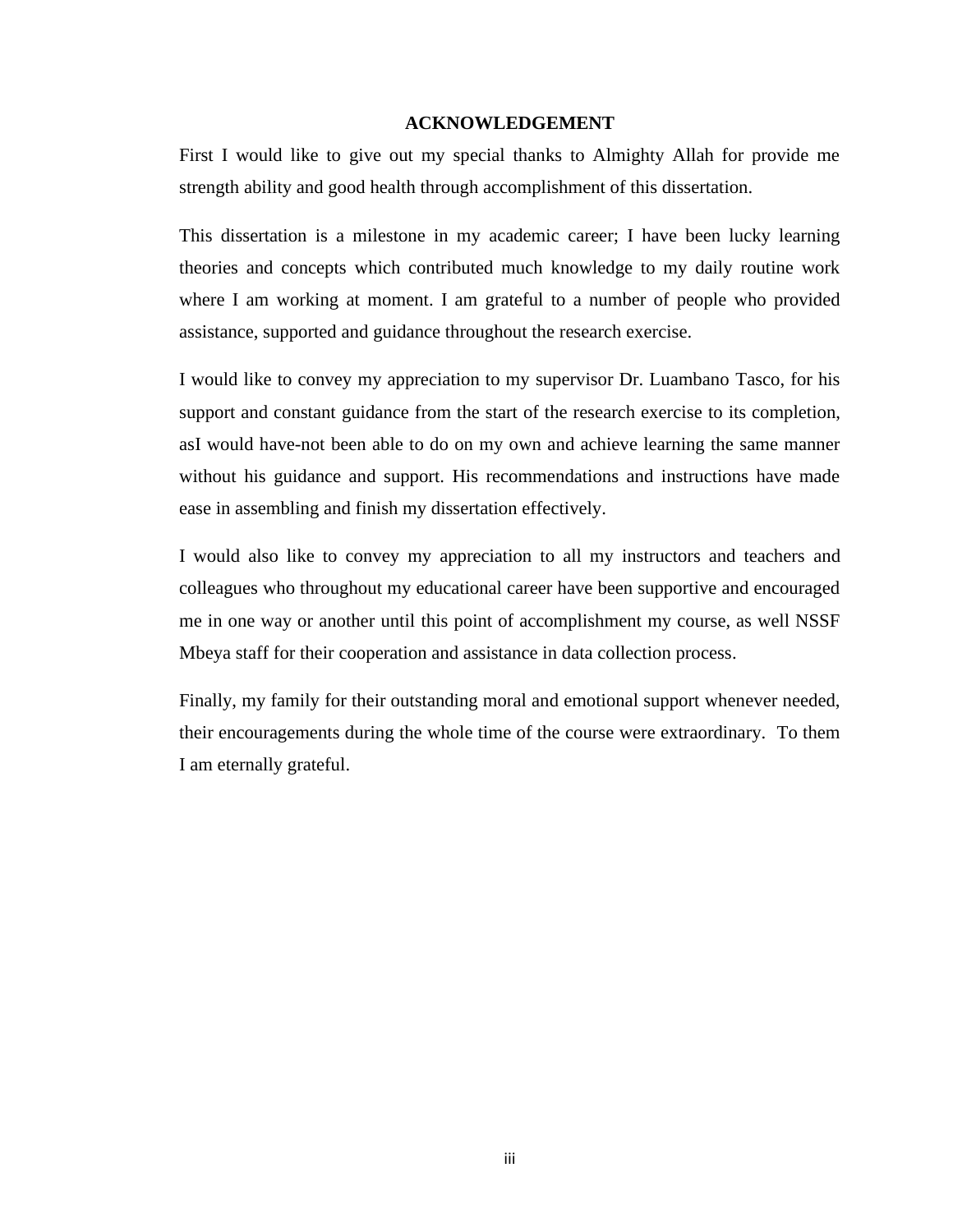# **DEDICATION**

<span id="page-5-0"></span>I would like to dedicate this dissertation to my lovely wife Thaurat Possy, my lovely Son Hatif Mussa Mdaki and my Lovely daughter Hyrah Mussa Mdaki who fought tooth and nail to make sure that I complete my study successfully, their daily prayers enabled me to complete my Master's Degree program at Mzumbe University.

May the almighty Allah bless them all!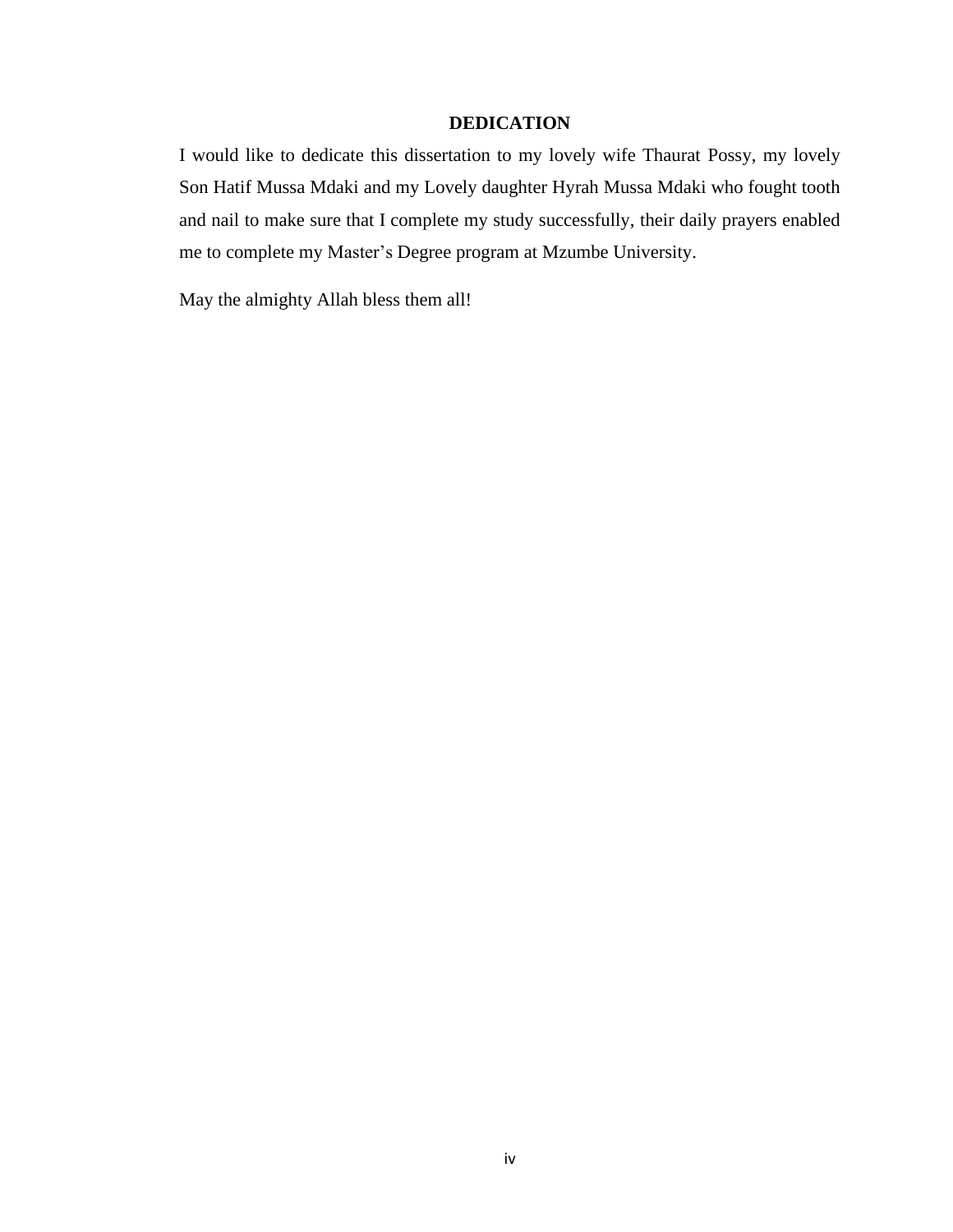# **ABBREVIATIONSANDACRONYMS**

<span id="page-6-0"></span>

| <b>GEPF</b>  | Government Employees Provident Fund           |
|--------------|-----------------------------------------------|
| <b>ILO</b>   | <b>International Labor Organization</b>       |
| <b>ISO</b>   | <b>International Standard Organization</b>    |
| LAPF         | <b>Local Authority Pensions Fund</b>          |
| <b>LGA</b>   | <b>Local Government Authorities</b>           |
| <b>NHIF</b>  | National Health Insurance                     |
| <b>NSSF</b>  | <b>National Social Security Fund</b>          |
| PPF          | <b>Parastatal Pension Fund</b>                |
| <b>PSPF</b>  | <b>Public Service Pension Fund</b>            |
| <b>PSSSF</b> | <b>Public Service Social Security Fund</b>    |
| <b>SPSS</b>  | <b>Statistical Package for Social Science</b> |
| WCF          | <b>Workers Compensation Funds</b>             |
| <b>RAS</b>   | <b>Regional Administrative Secretary</b>      |
| TQM          | <b>Total Quality Management</b>               |
|              |                                               |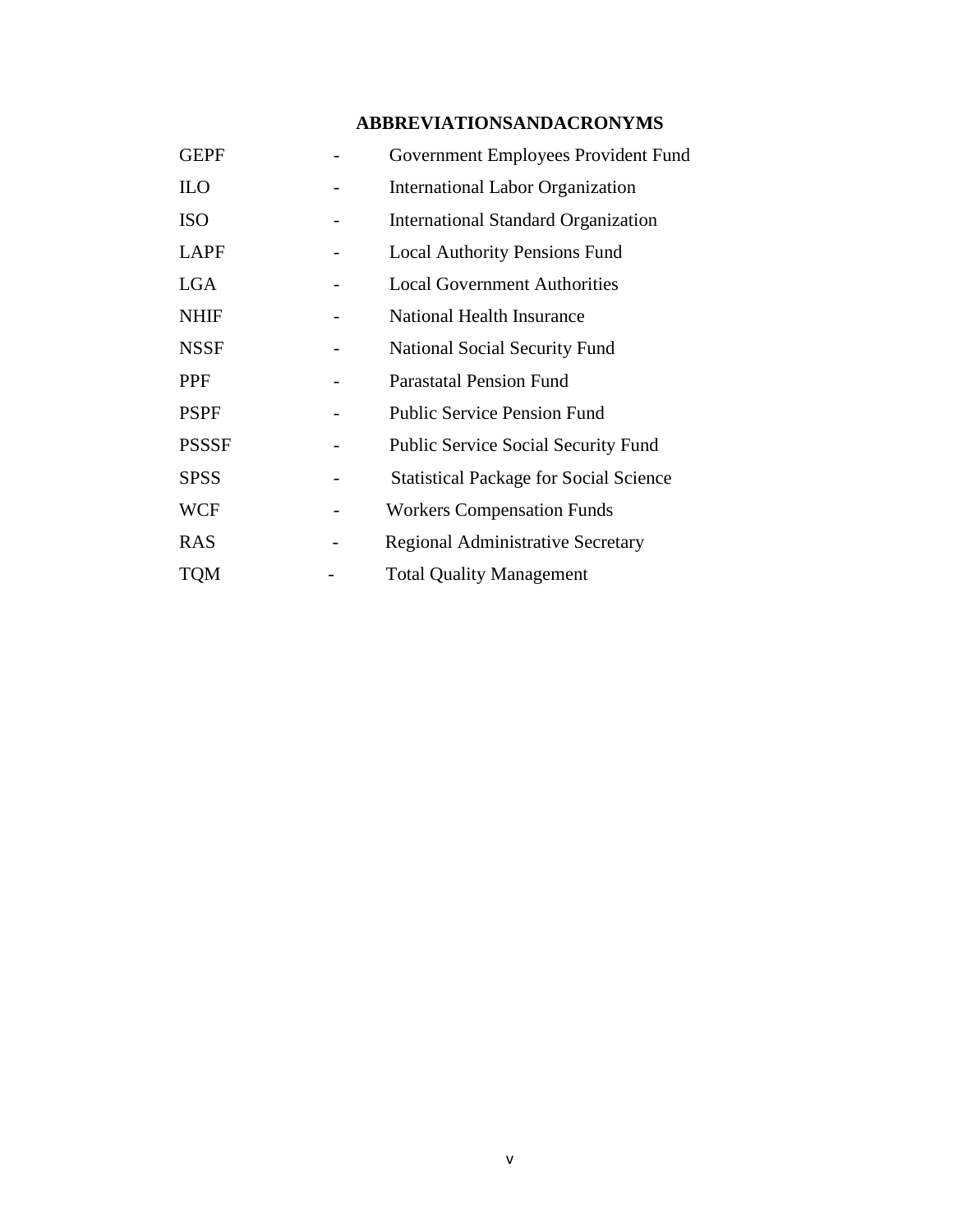#### **ABSTRACT**

<span id="page-7-0"></span>The study aimed to investigate the contribution of Service Quality to customer's retention in social security schemes, whereby it examined the effect of empathy on customer's retention, accessed the effect of tangibility toward customer retention as well as examined the effect of responsiveness towards customer's retention in social security schemes in Tanzania. NSSF Mbeya Region was taken as study area due to facts that, NSSF is a giant scheme with large membership base, while Mbeya region is one among the region that are growing fast economically, consist of members from different sectors, informal as well formal sector. Respondents for our study were contributing NSSF's Members. This study contributed the existing literatures in social security industry in Tanzania, provided a clear understanding to policy makers of social security industry on perception of beneficiaries, service provided and customer retention in general so as to enhance reformation of social security operations in general, as well findings provided a clear understanding to NSSF and other social security schemes a valuable information regarding customer's retention, as well added reference materials for future researches. There were some difficulties encountered during the study as some of the contributing members were reluctant to cooperate and provide required information, some refrained with no any specific reason. Structured Questionnaires, and observation were used to collect data from Simple random sampling methods using the Slovin Formula from a sample size of 100 Members. The questionnaires included 4 variables of empathy, 7 variables of tangibility and 4 variables of responsiveness, all factors of independent variables were measured against dependent variable on liner regression analysis. The results demonstrate that customers are satisfied with the services quality offered by NSSF; as well the study found Service Quality has direct effects on customer's retention. The implication of this finding was that customers place a high reliable on Service Quality. The results obtained should be useful to NSSF Management and Management of other social schemes with respect on how to deal with customers in order to reduce customer's churn rate or defection, retaining a customer is equal to retain value of organization which eventually lead to organization profit maximization and cost reduction.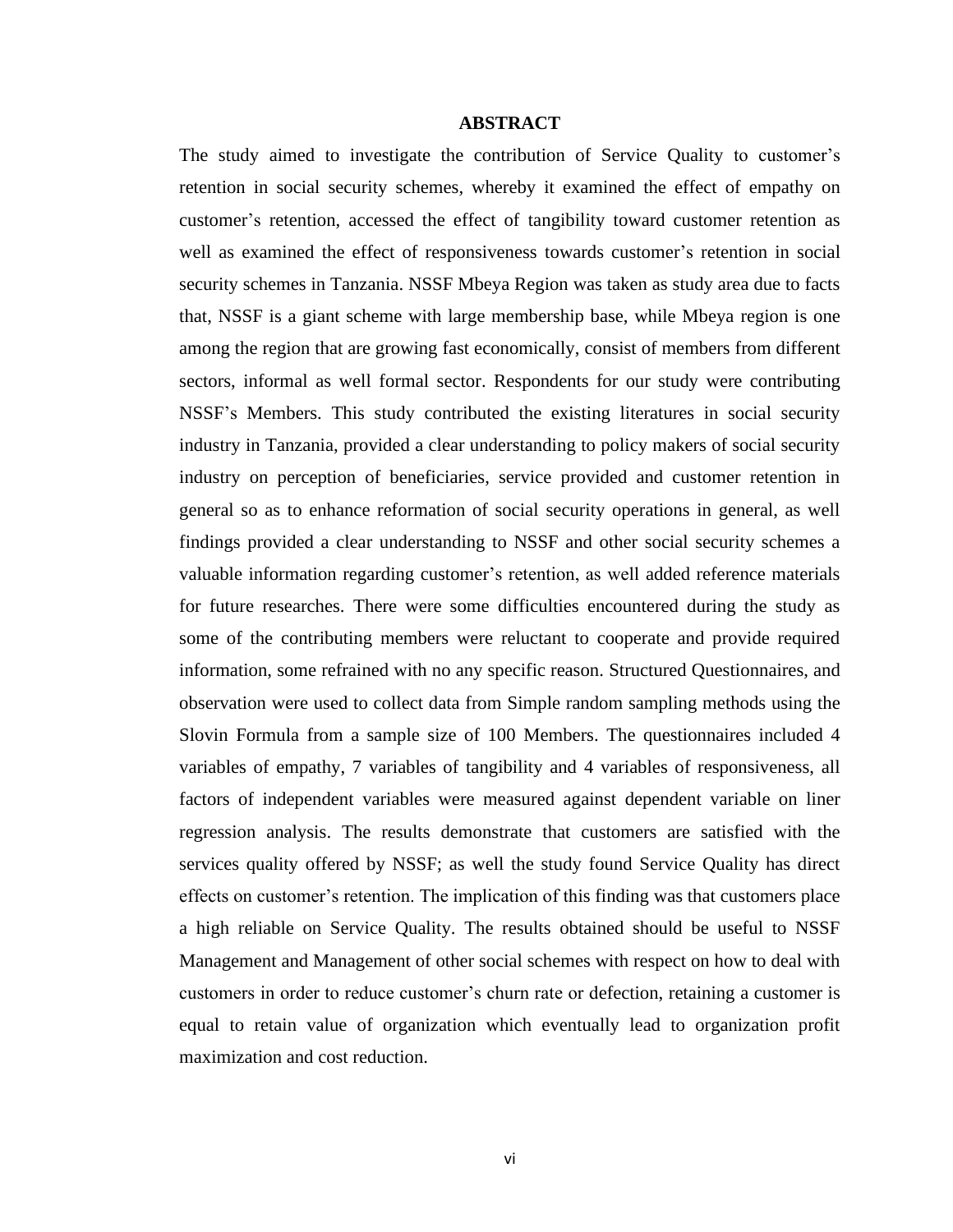| <b>INTRODUCTION AND BACKGROUND TO THE PROBLEM 1</b> |   |
|-----------------------------------------------------|---|
|                                                     |   |
|                                                     |   |
|                                                     |   |
|                                                     |   |
|                                                     |   |
|                                                     |   |
|                                                     |   |
|                                                     |   |
|                                                     |   |
|                                                     |   |
| <b>CHAPTER TWO.</b>                                 | 8 |
|                                                     |   |
|                                                     |   |
|                                                     |   |
|                                                     |   |
|                                                     |   |
|                                                     |   |
|                                                     |   |
|                                                     |   |

# **TABLE OF CONTENTS**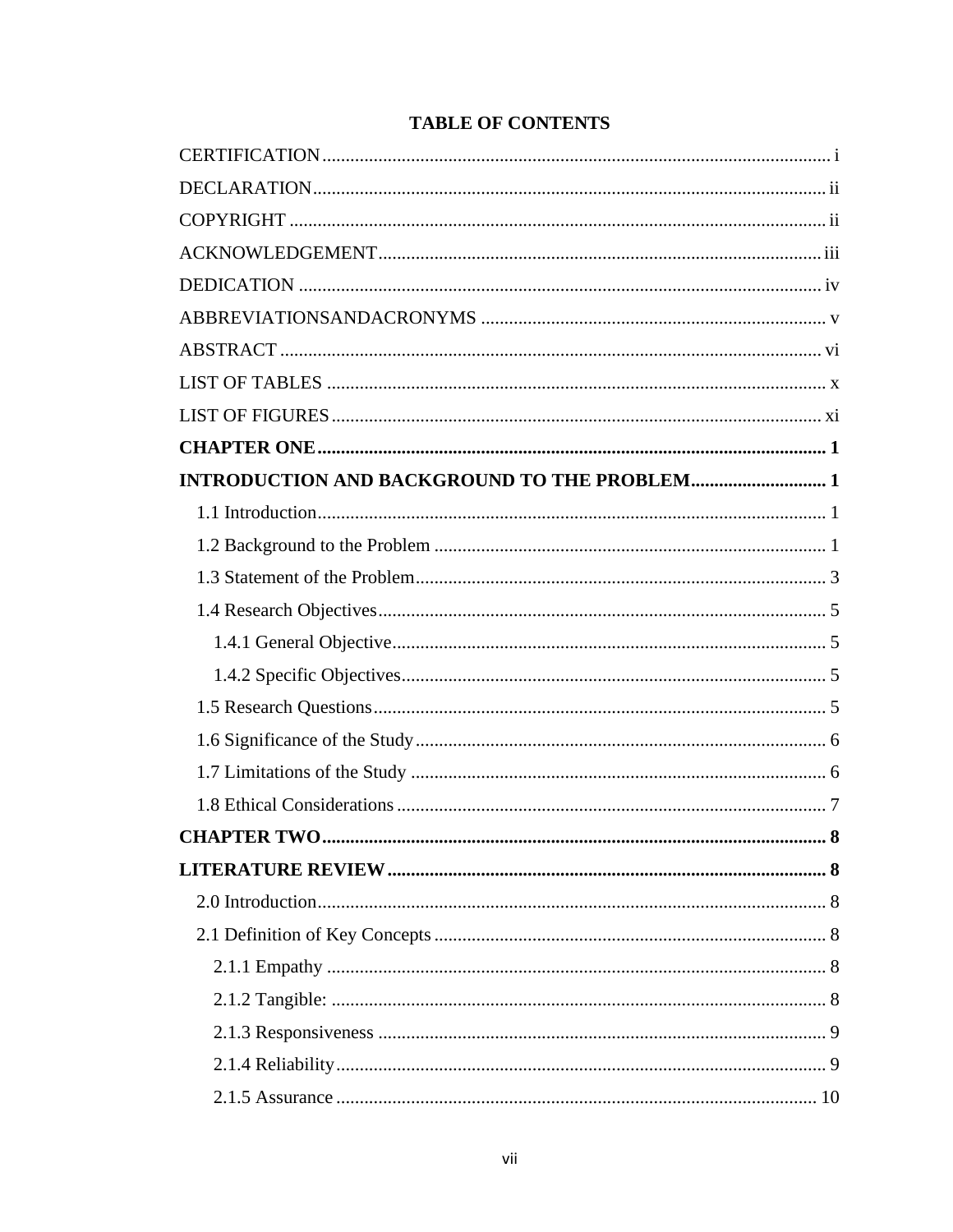| 3.7 |  |
|-----|--|
|     |  |
| 28  |  |
|     |  |
|     |  |
|     |  |
|     |  |
|     |  |
|     |  |
|     |  |
|     |  |
|     |  |
|     |  |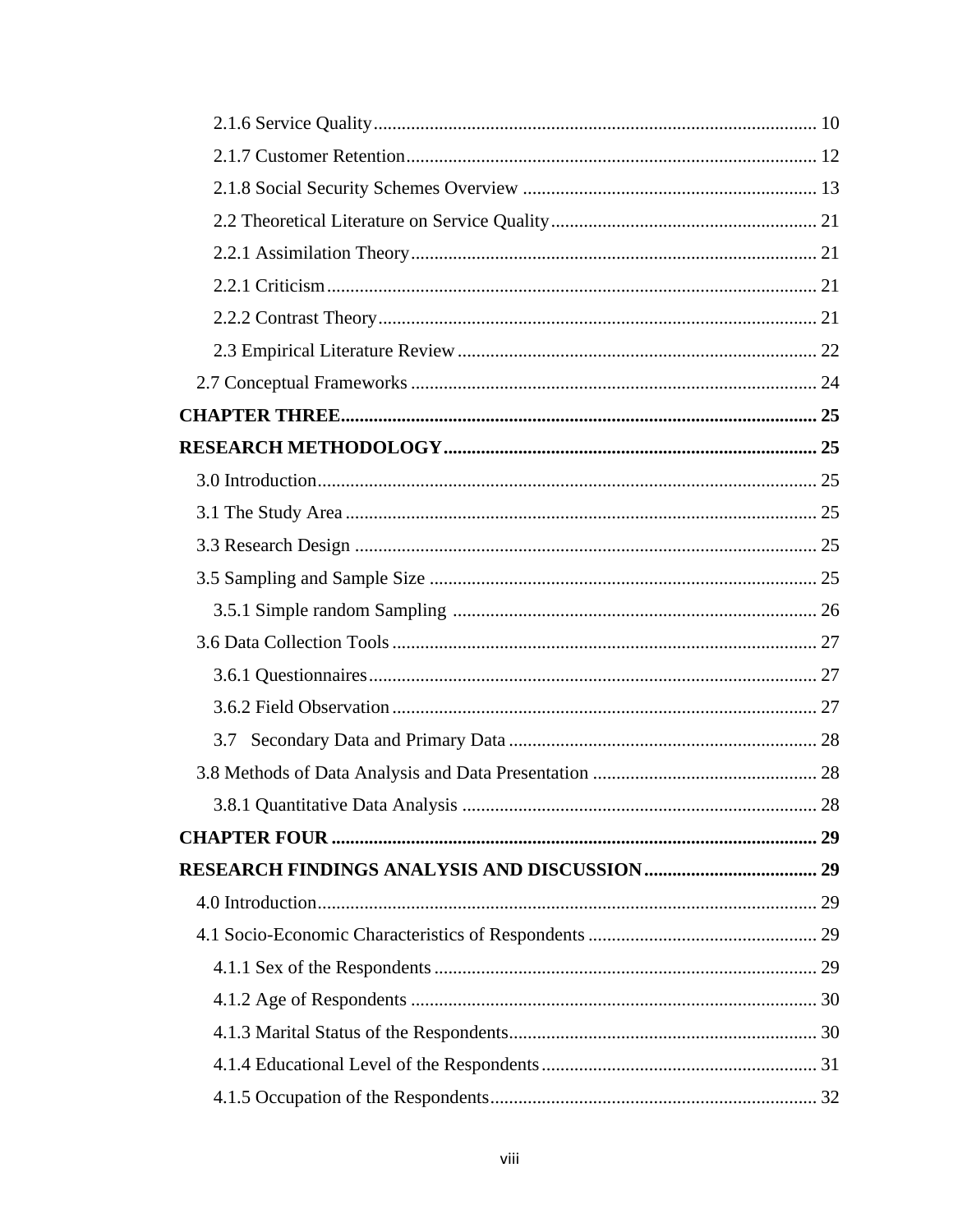| 4.1.9 The contribution of quality service factors towards customer's retention in  |  |
|------------------------------------------------------------------------------------|--|
|                                                                                    |  |
| <b>SUMMARY, CONCLUSION AND RECOMMENDATIONS  44</b>                                 |  |
|                                                                                    |  |
| 5.3 Analysis on the contribution of the quality service factors towards customer's |  |
|                                                                                    |  |
|                                                                                    |  |
|                                                                                    |  |
|                                                                                    |  |
|                                                                                    |  |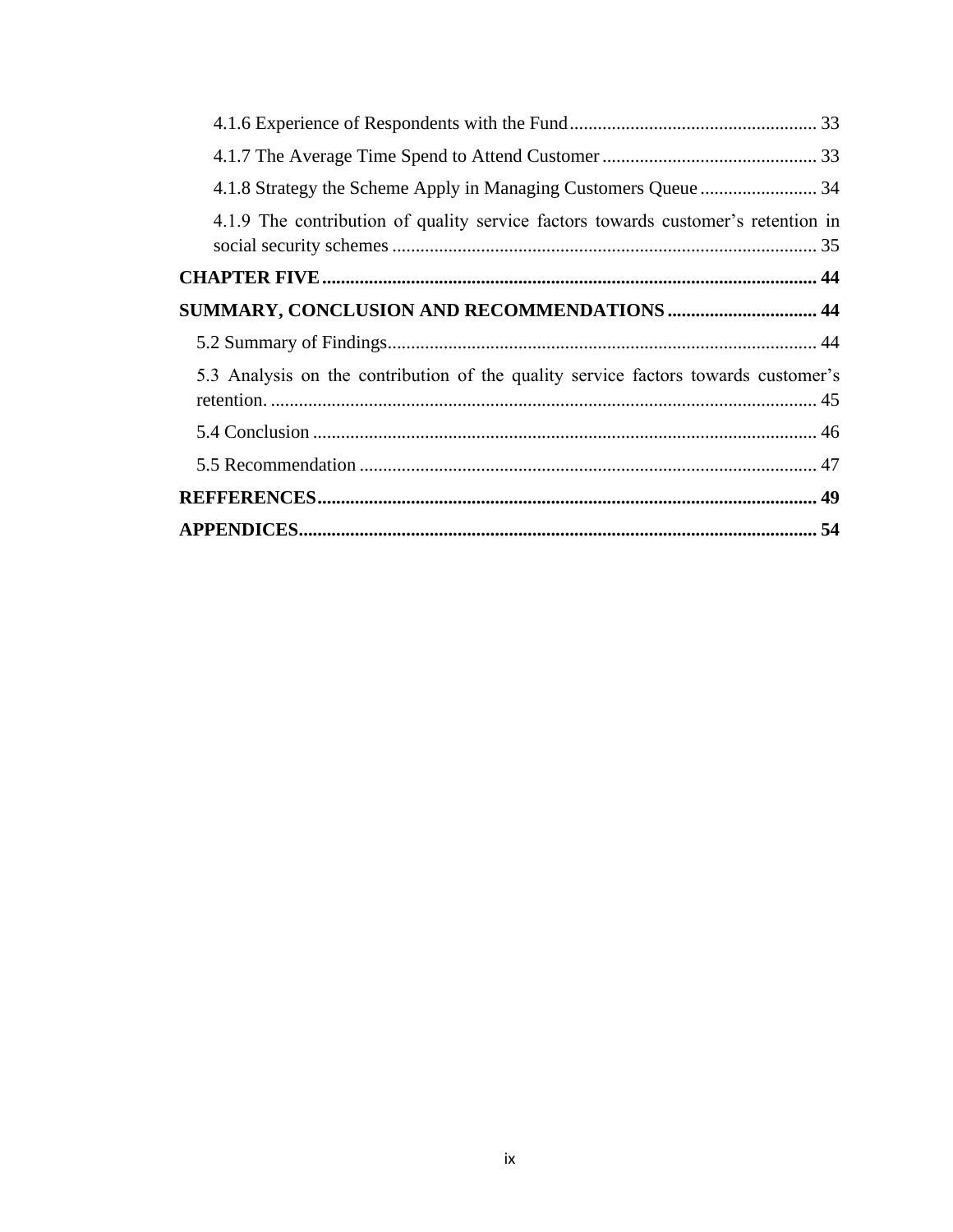# **LIST OF TABLES**

<span id="page-11-0"></span>

| Table 4.6 Respondents Distribution by Experience with Fund (99)  33                      |
|------------------------------------------------------------------------------------------|
| Table 4.7 Respondents Distribution by average time spent with Fund staff (99)  34        |
| Table 4.8 Respondents Distribution by strategy Fund use in managing queue (99) 34        |
| Table 4.9 Respondents Distribution by Chariness to Customers (99) 35                     |
| Table 4.10 Respondents Distribution by Communication to Customers (99) 35                |
| Table 4.11 Respondents Distribution by Politeness to Customers (99)  36                  |
| Table 4.12 Respondents Distribution by Approachability to Customers (99)  37             |
|                                                                                          |
|                                                                                          |
|                                                                                          |
|                                                                                          |
|                                                                                          |
| Table 4.18 Respondents Distribution by prompt service delivery attribute (99)  40        |
| Table 4.19 Respondents Distribution by convenience operating hours attribute (99)  41    |
| Table 4.20 Respondents Distribution by appointment fulfillment attribute (99)  42        |
| Table 4.21 Respondents Distribution by sufficient stuffing to attain complains attribute |
|                                                                                          |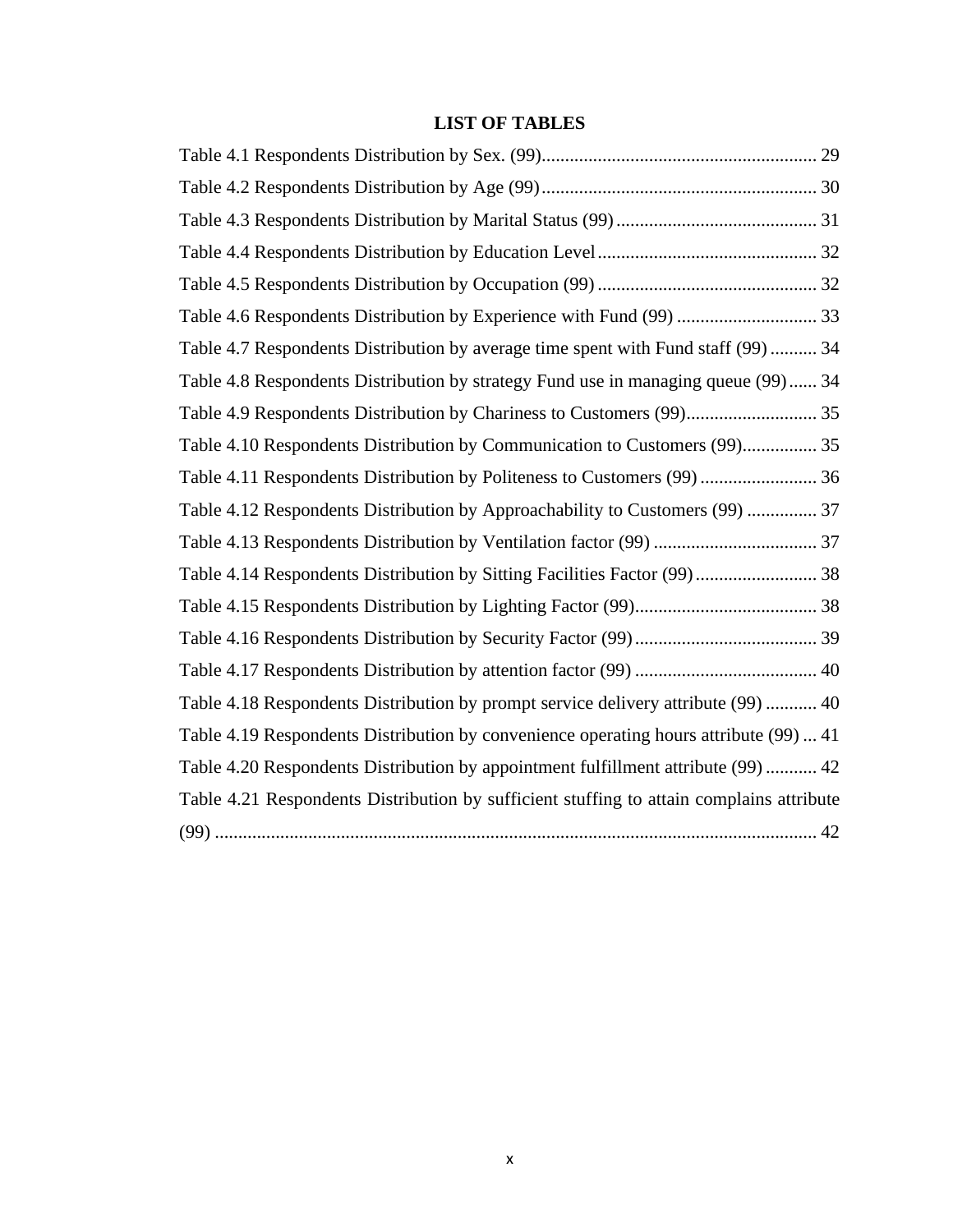# **LIST OF FIGURES**

<span id="page-12-0"></span>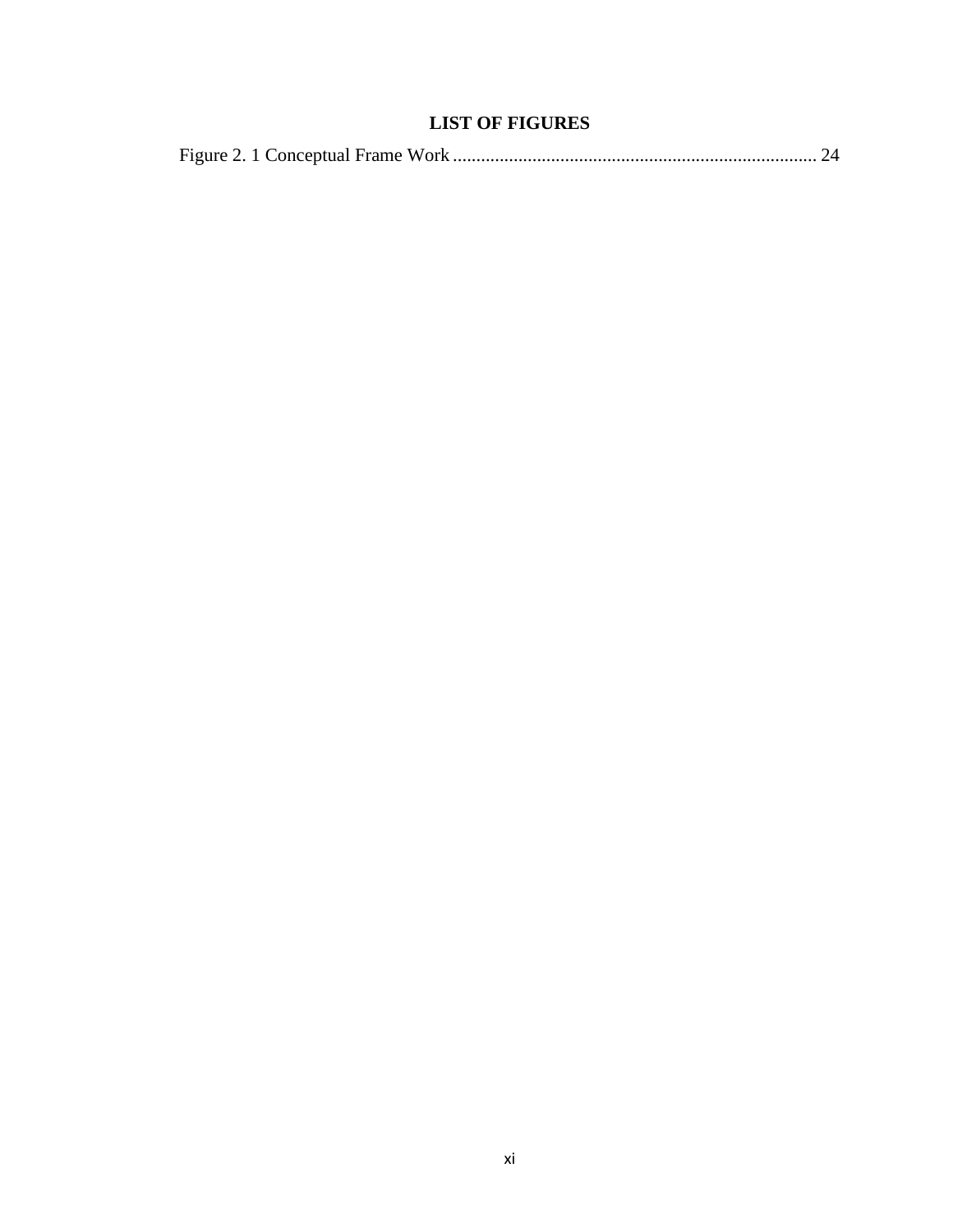# <span id="page-13-0"></span>**CHAPTER ONE INTRODUCTION AND BACKGROUND TO THE PROBLEM**

# <span id="page-13-2"></span><span id="page-13-1"></span>**1.1 Introduction**

This chapter presents a background of the study, statement of the problem, objective of the study and significance of the study, scope of the study and limitation of the study.

### <span id="page-13-3"></span>**1.2 Background to the Problem**

According to Armstrong and Kotler (2008), it is important for firms and organizations to implement the right marketing strategies in order to succeed. Traditionally, firms, institutions, organizations and companies focused their marketing strategies around attracting new customers and increasing their market share. However, due to globalization, most industries and markets are becoming more and more competitive forcing significant changes in the way firms do business (ibid). In order to retain customers in any organization/ sector characterized by high competition, there is a need to meet each individual customer's needs and expectations (ibid). Gumesson (2002) argues that it is the value of the customers" experiences with the product/service that is important, therefore, customers" needs are important to consider when delivering products and services.

Service Quality has been identified as the major factors that stimulate and retain customers in any business. These in turn make customers to deeply hold commitment to re-buy a preferred product or service consistently in the future, thereby causing repetitive return of customers to purchase/ gate the same product or service, despite of situational influences and marketing efforts done by competitors that may results into having the potential switching behavior of customers (Oliver, 1997). Due to the growing anxiety of the rise in the competitive marketing environment among social security schemes, service providers in social security schemes make a move not only on the provision of quality services, but also to retain customers so as to be able to provide constant and long term donation into organizational profit maximization (Othman and Owen, 2014). On the other hand, service quality is defined as the consumers' judgment about a firm's overall excellence or superiority (Gronroos, 1984). What happens and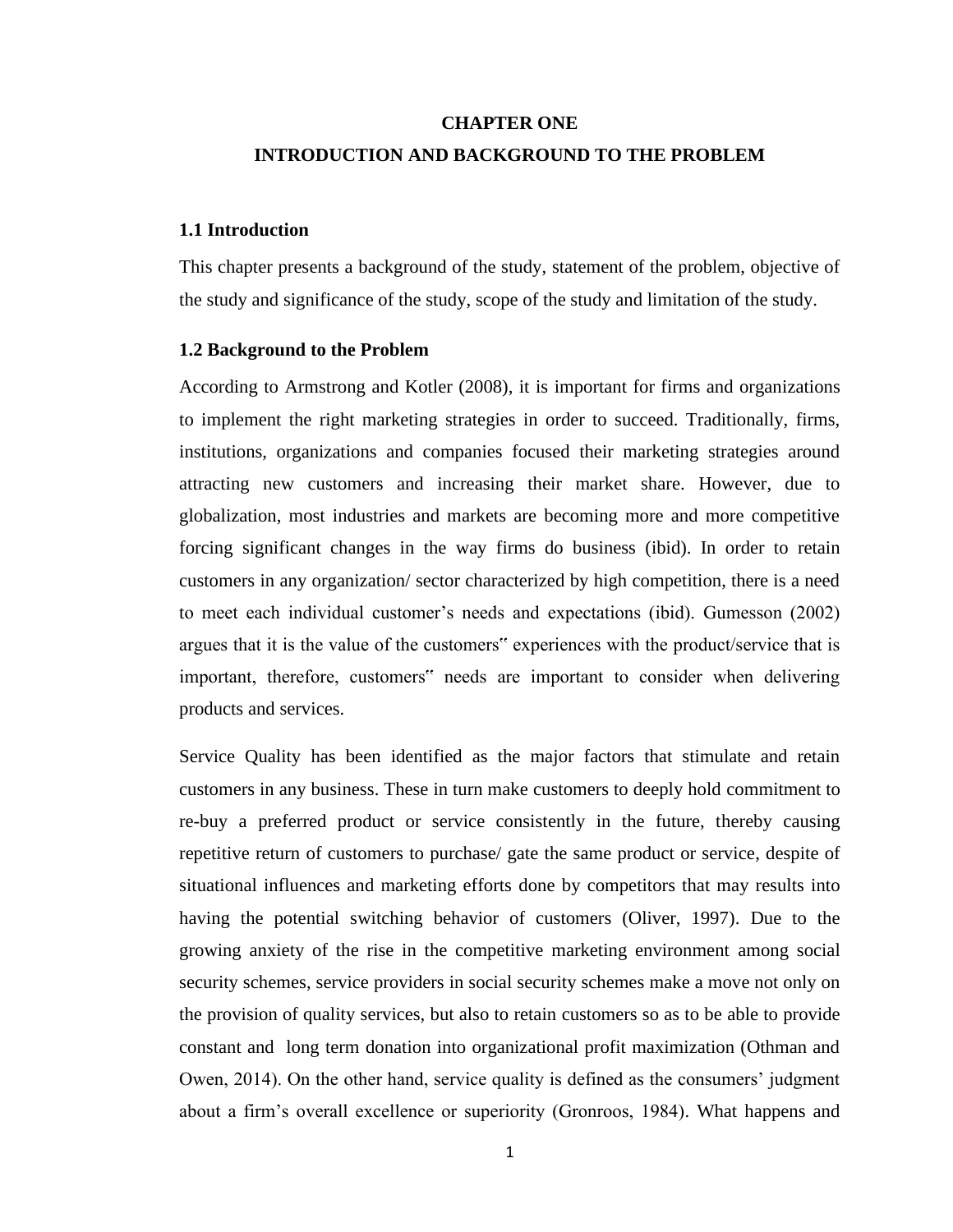perceived by customers in the interaction process will obviously have critical impact on customers 'evaluation of service quality. Thus, service quality, customer value and order to remain competitive in business and hence grow.

Cook, (2004) argued that the institutions or companies that demonstrate excellent customer services, satisfy customer and value them record increase for about 72% profit per employee compared to similar organizations with poor customer service, Poor customer valuation and dissatisfied customers. It is also an advantage for the scheme to attract new customers than to retain existing customers. So, achieving high levels of customer retention is the function of quality service. Hence, organizations that consistently provide good service to their customers enjoy higher retention levels and greater profitability due to increased customers (Wicks and Roethlein, 2009).

Al-Hawari and Hartley (2005) conceptualized that customer service qualities have a significant influence on success of an institution. Thus, a good quality of service gives a competitive advantage to any business. The social security schemes try to create conducive environments for easy access to their customers. In view of various literatures from different scholars, evaluation of service quality on customer retention in social security schemes is a worthwhile topic to study so that customer retention in social security schemes is enhanced for the future. Furthermore, Ehigie (2006) suggests that, there is a significant positive relationship between customer satisfaction and customer loyalty/retention. Therefore, in most financial firms, customer satisfaction has proved as a mediator between service quality and customer loyalty. The overall evaluation of a specific service firm that results from comparing that firm's performance with the customer's general expectations of how firms in that industry should perform (Parasuraman*et al.,* 1998). Walsh, Gilmore and Carson (2004) and Menon and O'Connor (2007) in their studies found that factors that are responsible for influencing customer retention in the banking sector includes knowledge ability, communication, personalization, empowerment, technology, fees and ethical behavior. Thus, customer retention is defined as a process or set of steps taken to reduce customer churn rate or defection. Whenever a company retains a customer, it is retaining their lifetime value, that is, the value of their future relationship with its business. Therefore,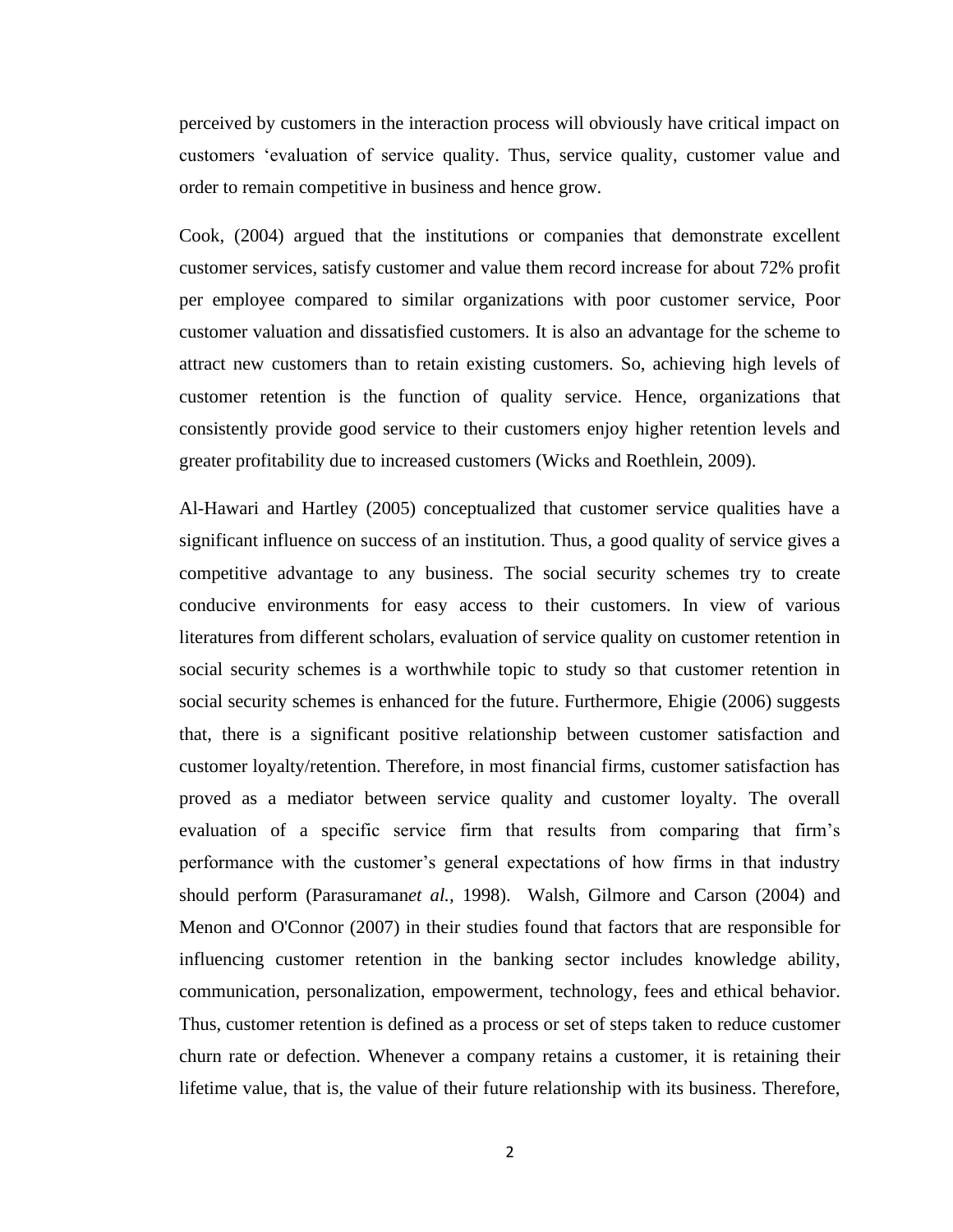retaining customers means retaining lifetime value of the customers in terms of their spending power as well as their power to influence another customer who can prove to be potential customers for the business. Many studies in developed countries and developing countries focused on issues of quality services to customer loyalty (Ehigie (2006) Parasuraman*et al.,* 1998, Walsh, Gilmore and Carson (2004) and Menon and O'Connor (2007) Al-Hawari and Hartley (2005). However, there are insufficient studies based on the contribution of service quality on customer retention in social security industry that have been done in Tanzania particularly in Mbeya region. Therefore, the study intended to assess the contribution of service quality towards customer retention in social security schemes particularly in NSSF Mbeya Region

#### <span id="page-15-0"></span>**1.3 Statement of the Problem**

The concepts of service quality have been highly measured and used in marketing texts and activities, during previous decades. Marketing researchers have praised the advantages of satisfaction and quality, and have mentioned them as indices of an organization competitive benefit (Ruyter, 1997).

In business customers satisfaction is a tactic of increasing profit, and this profit can only be generated by having a satisfied and loyal customer base. As the world dwelling into globalization the intensity of completion has augmented to an outlying mark. The booming firms define their strategies in customer-oriented comportment Kotler (2000)

According to Kotler (2000), the success of the product offering depends upon the value and satisfaction it delivers to the buyers, however its fulfillment of the expected needs of the customer after the consumption of the delivered product or service.

Customers becomes very vital in business during the marketing era of 1950s when companies could produce what they can sell and not just selling what they can produce as it was during the production era. During the consumption era the focus on customer/consumers has increased more as the consumption era also shifts to postconsumption: where organization are obliged to render more service in addition to what they provide as to offer to their customers (Armano, 2009)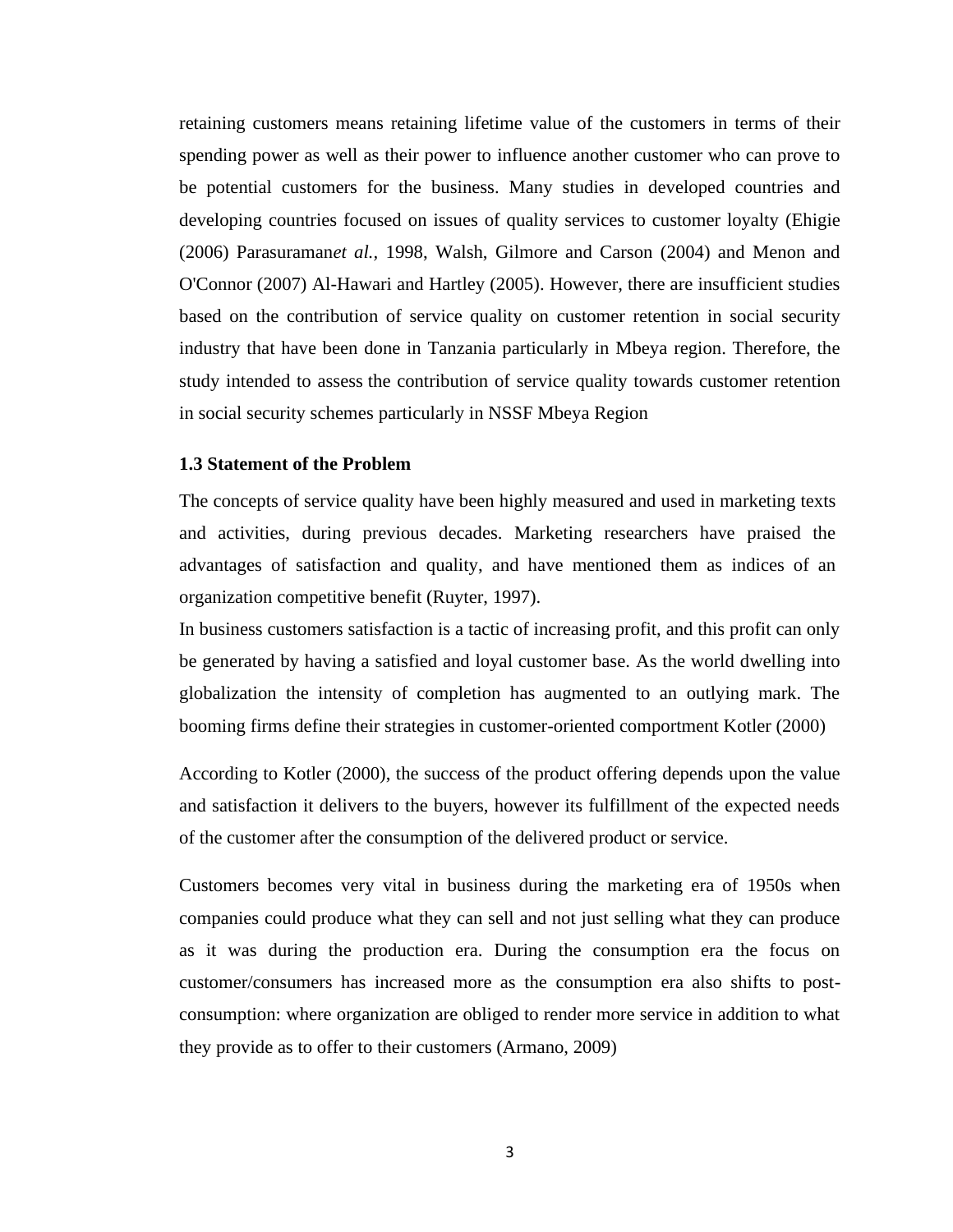Most scholars and practitioners in the field of customer satisfaction such as Brown et al (1991); Cronin and Taylor (1992); Gronholdt et al (2000) have strongly stressed on the need for management of utility companies to ensure that they formulate and implement appropriate policies which will lead to more customer satisfaction in terms of quantity and quality of services they buy and consume, then this will significantly reduce customers complaints, increase selling profit and performance of the organization, enable the organization to be in good position to expand its business. However, if large number of customers is increasingly dissatisfied with the quantity and quality of the organization, this will significantly reduce the selling and profit performance of the organization. In this case customer satisfaction is very crucial in the evolution of performance of the organization.

On the other hand, service loyalty is one of the most important structures in service marketing, due to its effect on customers' repeated purchases (customer retention), and in fact, those loyal customers who purchase repeatedly are considered as the base of any business (Caruana,2002).

In order to meet customers demand and expectation from this consumption era, Social security schemes in Tanzania have to formulate and implement appropriate policies which will lead more to customer satisfaction in terms of service quality offered to customers, they have to analyze from the customers 'perspective in order to understand their needs so as to meet their expectation and demand from the service offered. Service quality has become an important tool for service provider, who establishes a high level of service quality will satisfy her customers eventually putting an organization on edge of competitive advantages which leads to, profitability, reduced cost. Customer satisfaction is very important concepts that companies must understand which in turn lads to customer loyalty and retention. Therefore, Service quality is the major concerns for customer retention in social security schemes and is the focus in this study because it plays an important role to most service firms including social security schemes in Tanzania. Hence it is a basis of marketing strategies for companies and a key strategic issue for the business success (Spathis, Petridou and Glaveli, 2004).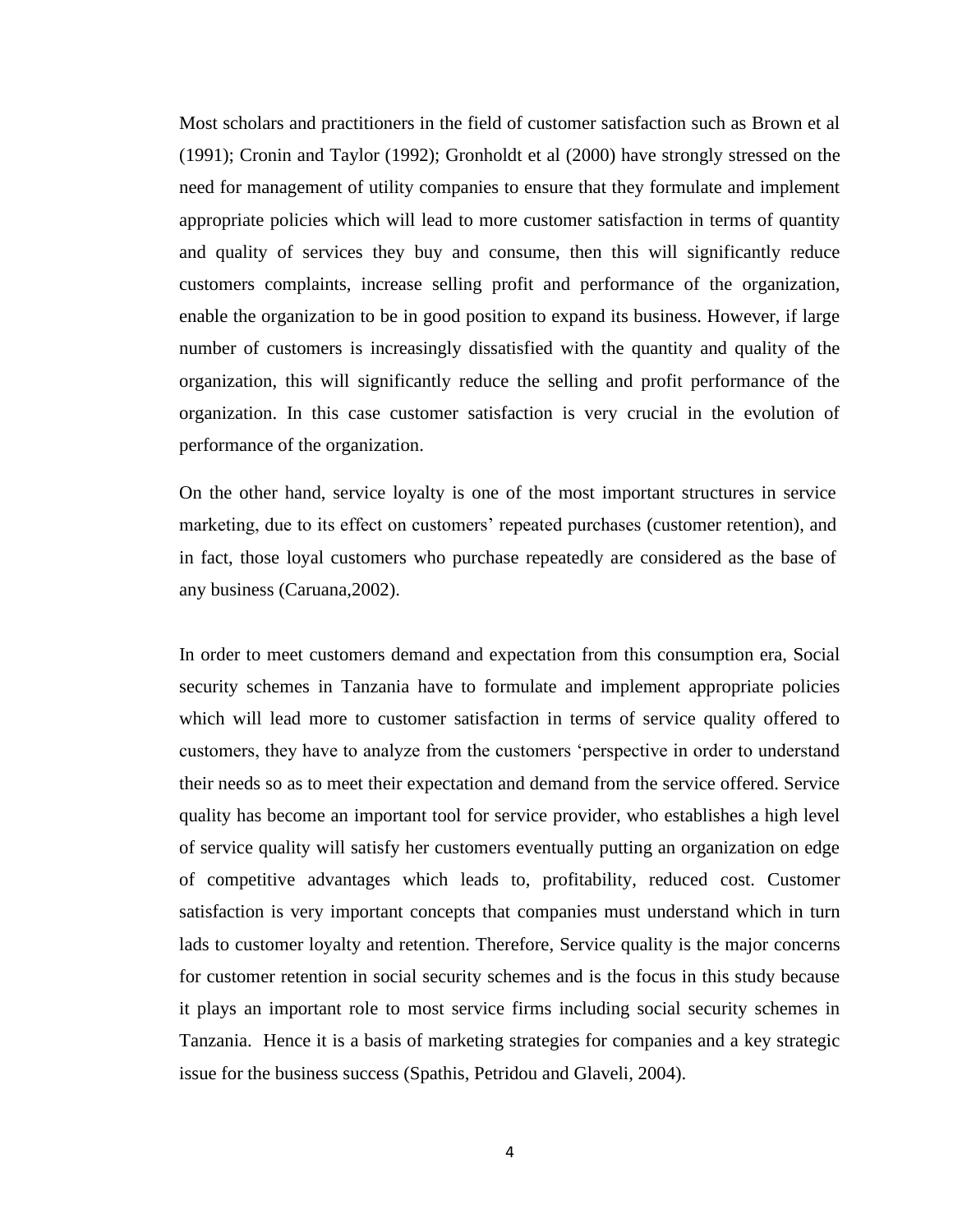Social security schemes as part of Service industry have becomes the victims of customer loyalty; as we are aware that loyalty is an integral part of doing a business. Limitation of customer loyalty, without proper implementation of appropriate policies which will lead more to customer satisfaction in terms of service quality and others factors in social security industry in general tends to disturb customers a lot, which leads them to shift from one social security scheme to other for the sake of looking quality service and satisfaction.

To combat the existing problem the Government decided to introduce the Social Security Regulatory Authority (SSRA) which its main functions includes to regulate and supervise all social security schemes in Tanzania for the safeguard and interest of its members (Customers) but still the problem persisting.

# <span id="page-17-0"></span>**1.4 Research Objectives**

The Objective of this study was to investigates on the influence of Service Quality to Customer's retention in social security schemes; a case of NSSF Mbeya

## <span id="page-17-1"></span>**1.4.1 General Objective**

The general objective of this study was to examine the contribution of Service Quality to Customer's retention in Social security schemes, a study of NSSF – Mbeya Region.

### <span id="page-17-2"></span>**1.4.2 Specific Objectives**

This study was guided by the following specific objectives;

- i. To examine the effect of Empathy toward customer's retention.
- ii. To assess the effect of Responsiveness towards customer's retention.
- iii. To examine the effect of Tangibility towards customer's retention.

#### <span id="page-17-3"></span>**1.5 Research Questions**

The general research question of this study establishes the extent does to which service quality influence customer retention?

The specific research questions of this study are attributes relates to customer retention more specifically in the study areas.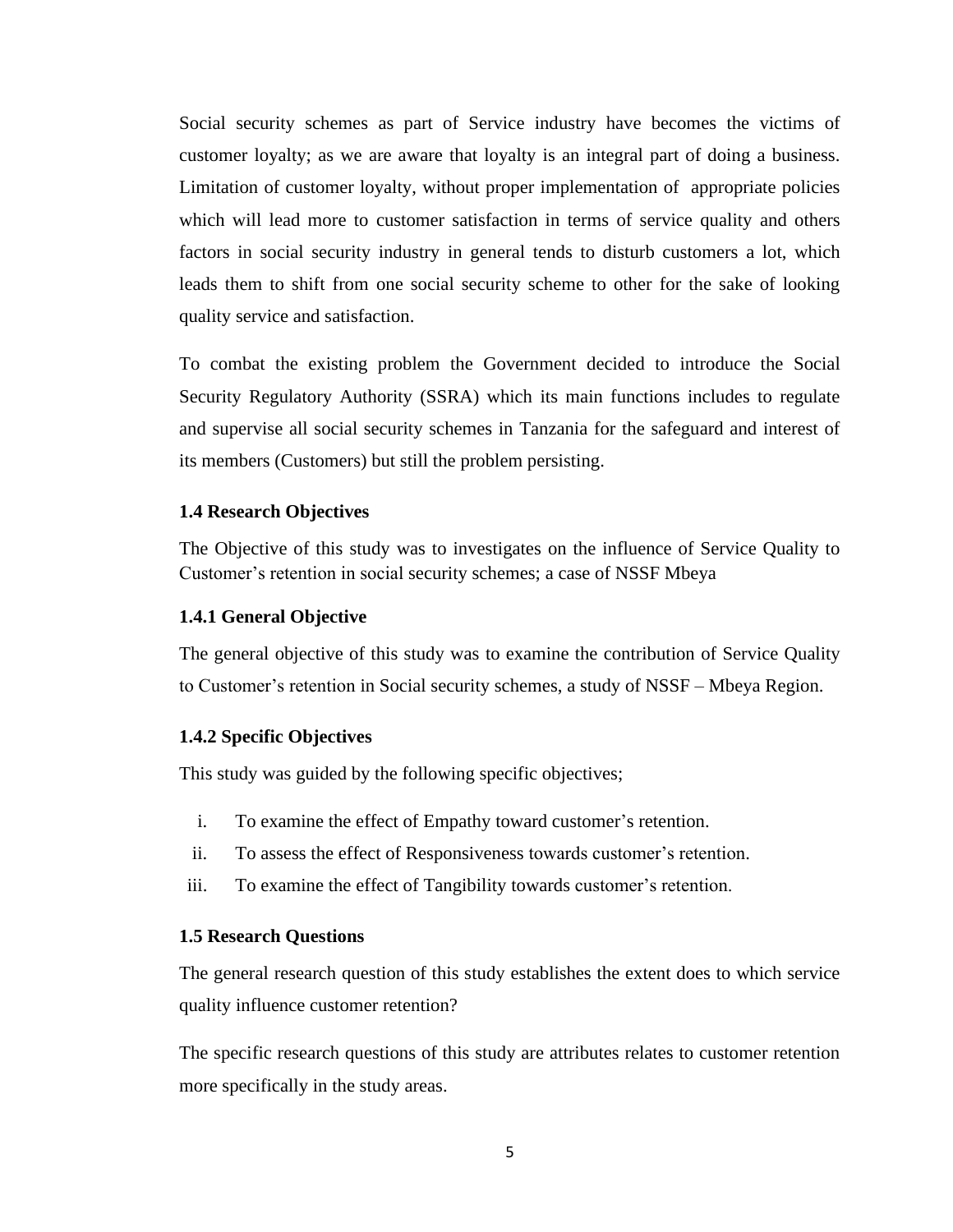- i. What extent does empathy relates to customer's retention?
- ii. What effect does responsiveness has on customer's retention?
- iii. What effect does tangibility has on customer retention?

# <span id="page-18-0"></span>**1.6 Significance of the Study**

The findings of this study added significant contributions to the existing literature on social security schemes in Tanzania. Since this is an area that has great potential of further growth and will attract further academic research, the findings assisted in providing reference materials for future researchers.

Policy makers who work for social security schemes in Tanzania got a clear understanding on the perception beneficiaries, services provided and customer's retention. This contributed a form of benchmark for best practice which enabled them to come up with policies that can enhance reformation in the social security schemes and their operations.

The findings as well assisted the government of Tanzania to know the factors that affecting the performance of National Social Security funds. This enabled the government to put in place any appropriate regulations to enhance the sustainable performance of social security schemes.

The study is expected to provide NSSF, Government and other Social security schemes with the valuable information regarding customer's retention.

The study contributed to the existing literature on the consequences of customer retention as well provided insight to social security schemes on the influence of service quality to customer's retention

# <span id="page-18-1"></span>**1.7 Limitations of the Study**

Limitations of the study were factors or conditions beyond the control of the researcher, which hindered one from obtaining the required data and took place restrictions on the conclusions of the study (Kombo and Tromp, 2006). The time allocated for the study was too short to conduct it in a wide geographical area (i.e., covering other NSSF branches in different regions of Tanzania) and so only NSSF Mbeya with its branches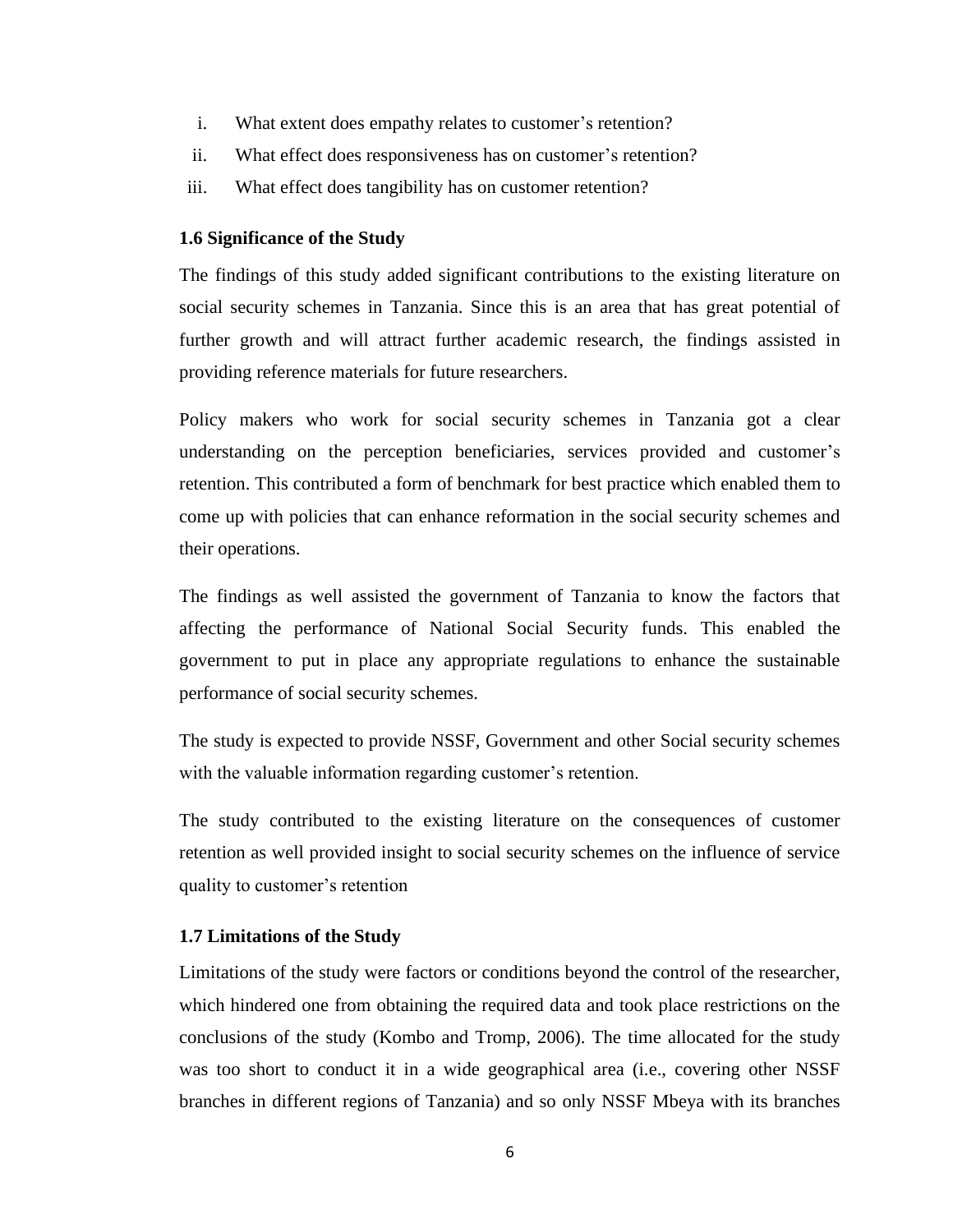were selected. The process of data collection had some limitations to the extent that some of respondents were reluctant to cooperate in provision some of information, few of them wanted to be paid before they can be interviewed, while others refrained with no specified reasons.

# <span id="page-19-0"></span>**1.8 Ethical Considerations**

Cohen *et al*. (2000) and Morrison, (1993) stipulates that ethical principles in the conduct of research included acquiring research clearance and the informed consent of the participants as well as maintaining confidentiality. Before interviews the researcher had to fully give explanations on the objectives of this study to all the respondents. Research clearance provided by the authority before commencing the study, consultations made with the Mbeya Regional Administrative Secretary (RAS) and the NSSF Branch manager, the study was introduced and permission granted for carrying out the exercise in the selected NSSF Branches of Mbeya Region.

In addition, their consent was sought and their rights to confidentiality were assured before interviewing them.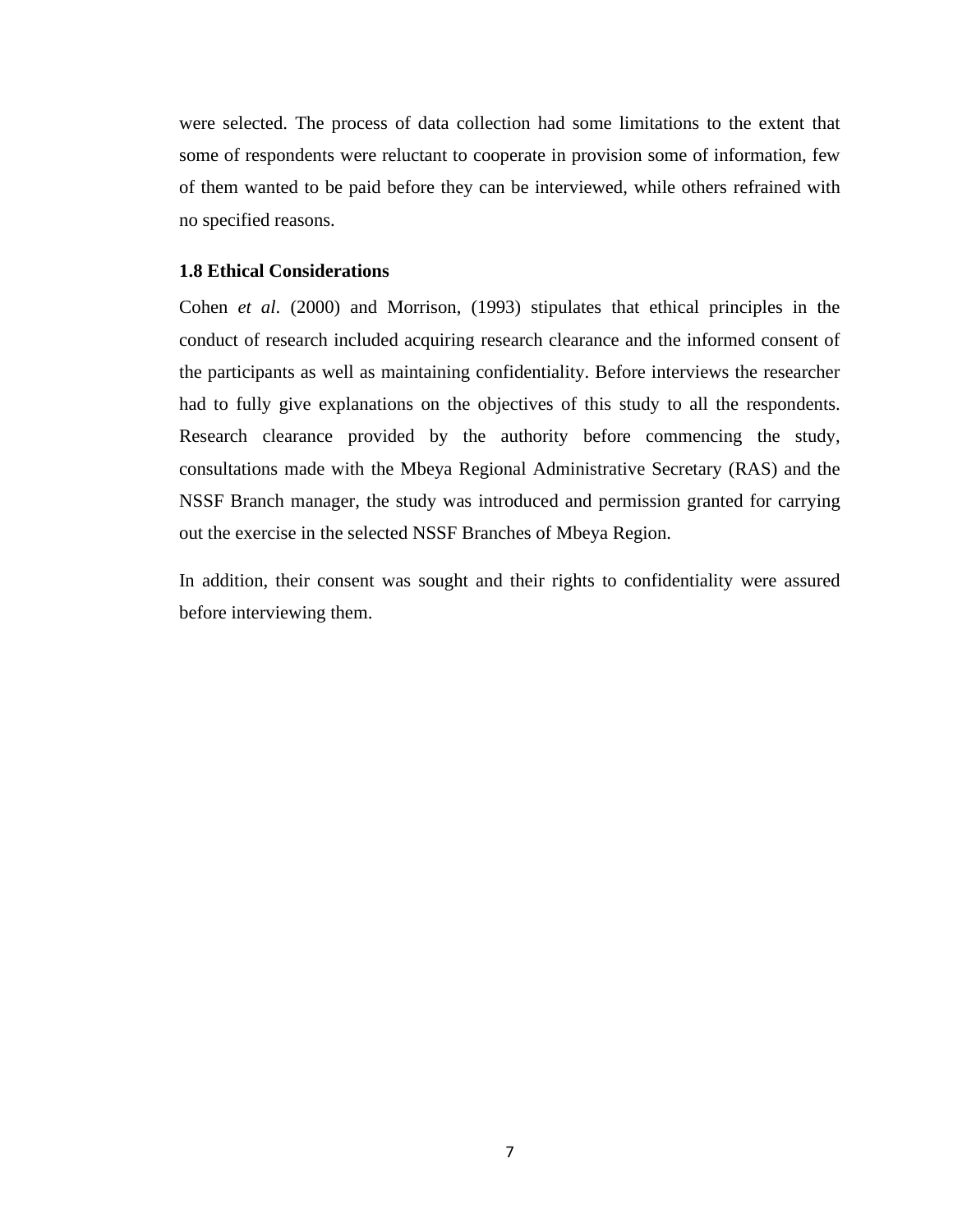# **CHAPTER TWO LITERATURE REVIEW**

## <span id="page-20-2"></span><span id="page-20-1"></span><span id="page-20-0"></span>**2.0 Introduction**

This chapter presents different literatures that show meaning of different concepts/variables that ware used in the study, the description of the variables, the measurement of the research variables, relationship among research variables and similar studies from different areas. The presentation of literature review enables the researcher to come up with theoretical conceptual framework of the study.

### <span id="page-20-3"></span>**2.1 Definition of Key Concepts**

# <span id="page-20-4"></span>**2.1.1 Empathy**

It is defined as the caring, it is ability emotionally understanding what other person is going through, it putts yourself on someone's shoe and share his/her feelings. Its individualized attention the firm provides to its customers. The essence of empathy is conveying, through personalized or customized service, the way customers are communicated, the approach towards them and the care that customers are feel unique and special. Customers want to feel understood by and important to firms that provide services to them. Personnel at small services firms often know customers by name and build relationships that reflect their personal knowledge of customer's requirement and preferences

# <span id="page-20-5"></span>**2.1.2 Tangible**

.

It is defined as the appearance of the physical facilities, equipment, personnel and communication material. All of these provide physical representations or images of the services that customers' particularly new customers will use to evaluate service quality. Services industries that emphasize tangibles in their strategic include: hospitality services where the customer visits the establishment to receive the service. Although tangibles are often used by service companies to enhance their image, provide continuity and signal quality to customers, most companies combine tangibles with another dimension to create service quality strategy for the firm, It means things which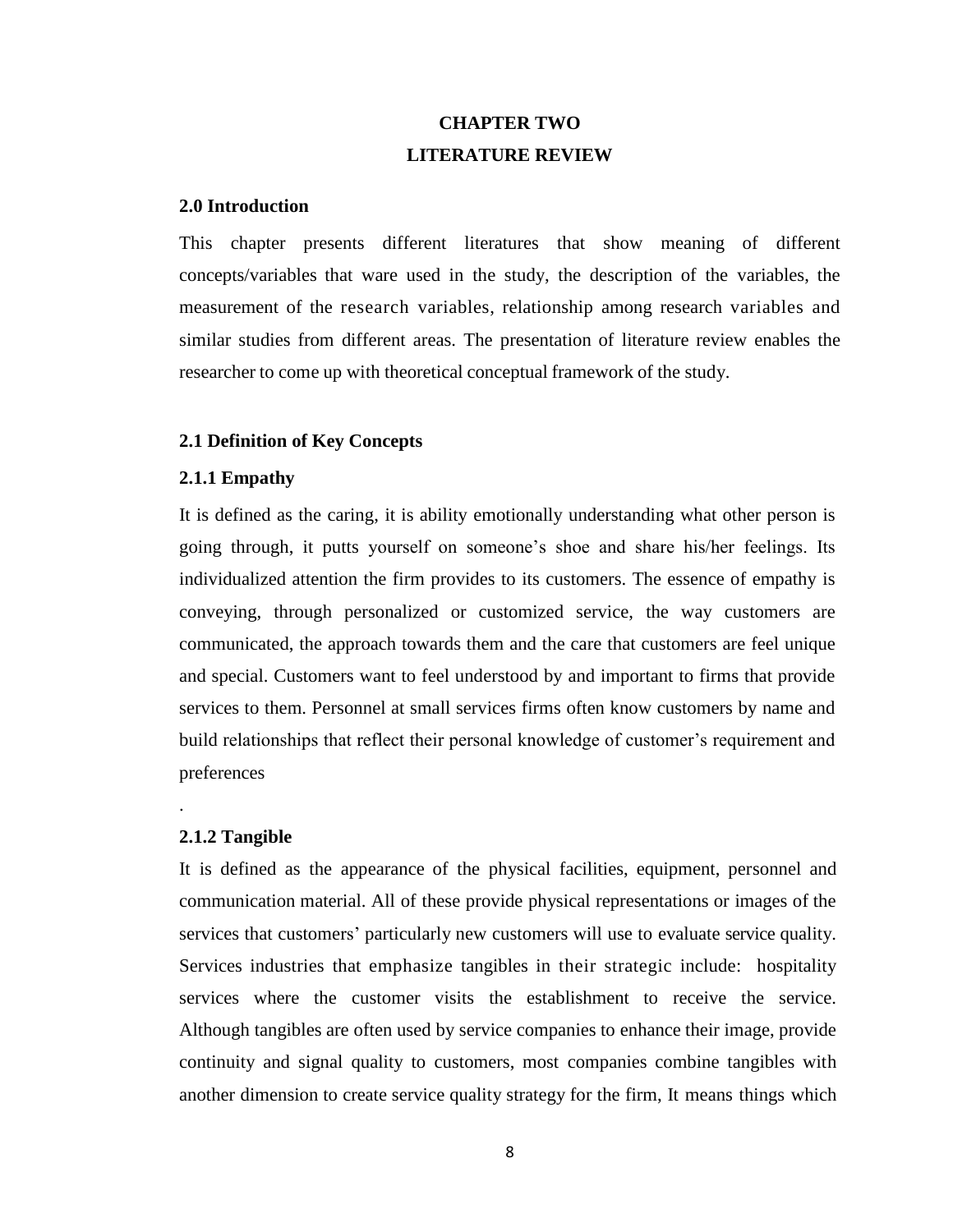are physically observed by the customers it include: personnel, Sitting facilities, ventilation, visibility of the office, physical facilities, materials and appearance able and skilled personnel, as well as security for customers belongings as parking etc. Tangible provide customers to evaluate the capability of the service provider (Zeithmal, 2003)

# <span id="page-21-0"></span>**2.1.3 Responsiveness**

Is the willingness to help customers, accompanied by courtesy, quick response, and a speedy resolution of the customers concern and provide prompt service. This dimension emphasizes attentiveness and promptness in dealing with customers request, questions, complaints, and problems, responsiveness is communicated to customers by length of time they have to wait for assistance.

It involves answering questions, or attention to problems, responsiveness also captures the notion of flexibility and ability to customize the services to customer needs to make the dimension of responsiveness a company must certain view the process of services delivery and handling request from the customer's point of view rather than from company's point of view. Standard for speed and promptness that reflects the company's view of internal process requirements may be very different from the customer's services requirement for speed and promptness. Therefore, the companies need well-staffed customer's services department as well as responsive front-line people in all contact position.

### <span id="page-21-1"></span>**2.1.4 Reliability**

It is the ability to perform the promised services dependably and accurately such as acting according to the promises and declaration. The enterprises can be able to execute the agreed services provided correctly and reliably i.e. the company delivers on its promises, service provision, problem resolution, and pricing. Customers want to do business with companies that keep their promises, particularly their promises about the core service attribute. Organization with reliability delivers on its promises.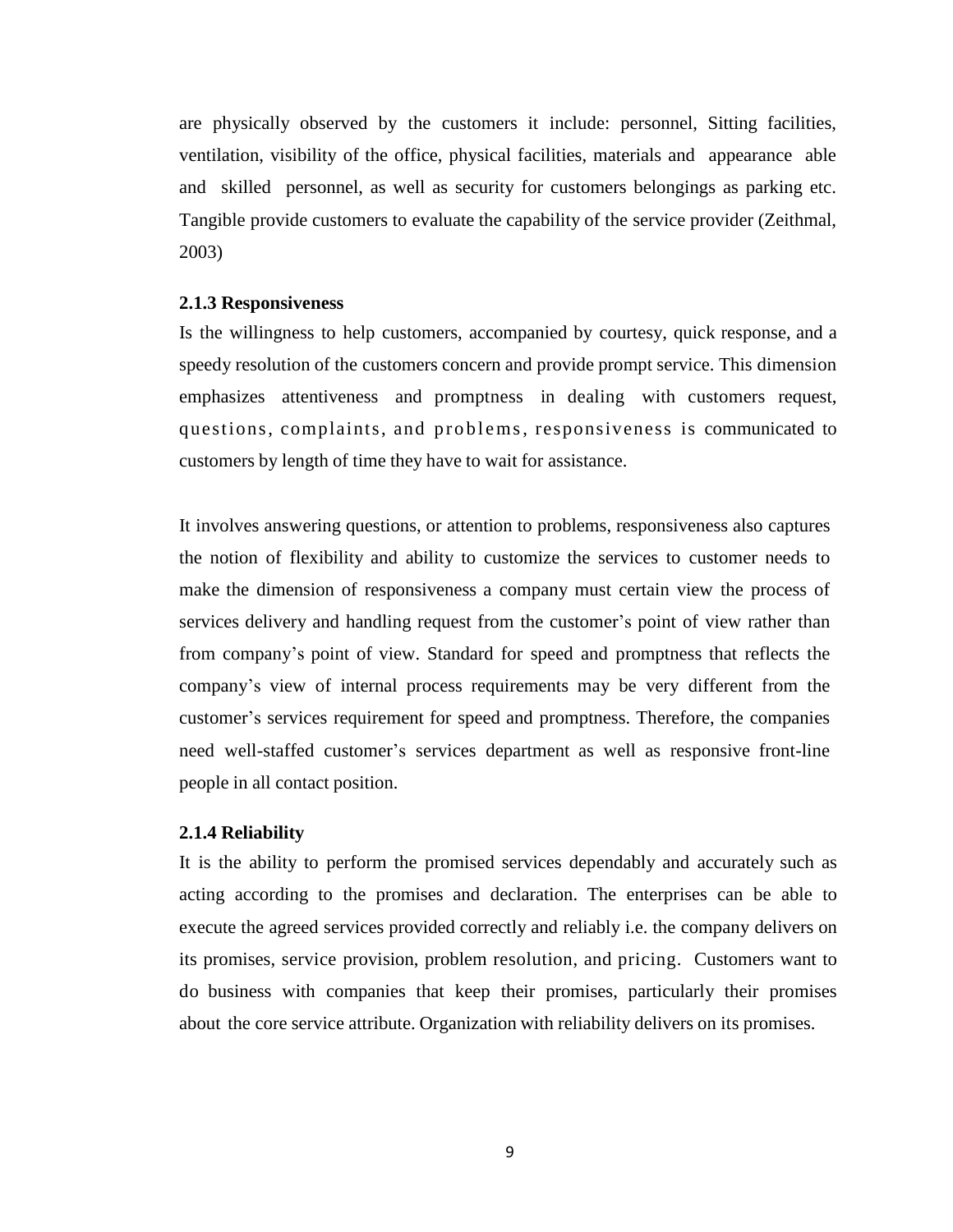## <span id="page-22-0"></span>**2.1.5 Assurance**

It is defined as the employee's knowledge and courtesy and ability of the firm and its employees to inspire trust and confidence. It is particularly important for service organizations to ensure assurance as the customers perceive as involving in high risk and about which they feel uncertain about their ability to evaluate outcomes.

Trust and confidence are embodied in the person who links the customers to the company such as securities brokers, insurance agent, lawyer, or counselors in such a services context the company seeks to build trust and loyalty between key contact people and individual customers

### <span id="page-22-1"></span>**2.1.6 Service Quality**

According to Kurniawan (2010) Service Quality is the results of an evolution process in which customer compare their expectation of the service delivery and its outcome against what they expect. The success of any organization is measured to its flexibility to adopt and quickly respond to market changes with more efficient satisfaction and customer retention. According to Allred and Adams (2000) Service quality are the results of human interaction between service provider and the client/customer. Its realized that successfully leverage service quality as a competitive edge, they initial have to identify correctly the antecedents needs of what the customer perceives as service quality. Booms and Mohr (1994, p. 97) define service quality as 'the consumer's overall impression of the relative inferiority or superiority of the organization and its services, Parasuraman, Zeithaml and Berry (1985, p. 48) defined service quality as 'a function of the differences between expectation and performance along the quality dimensions'. Roest and Pieters' (1997) define that service quality is a relativistic and cognitive discrepancy between experience-based norms and performances concerning service benefits. (Caruana, 2002) Service quality is defined as the degree of discrepancy between customers' normative expectation for service and their perceptions of service performance. (Parasuraman *et al*., 1985).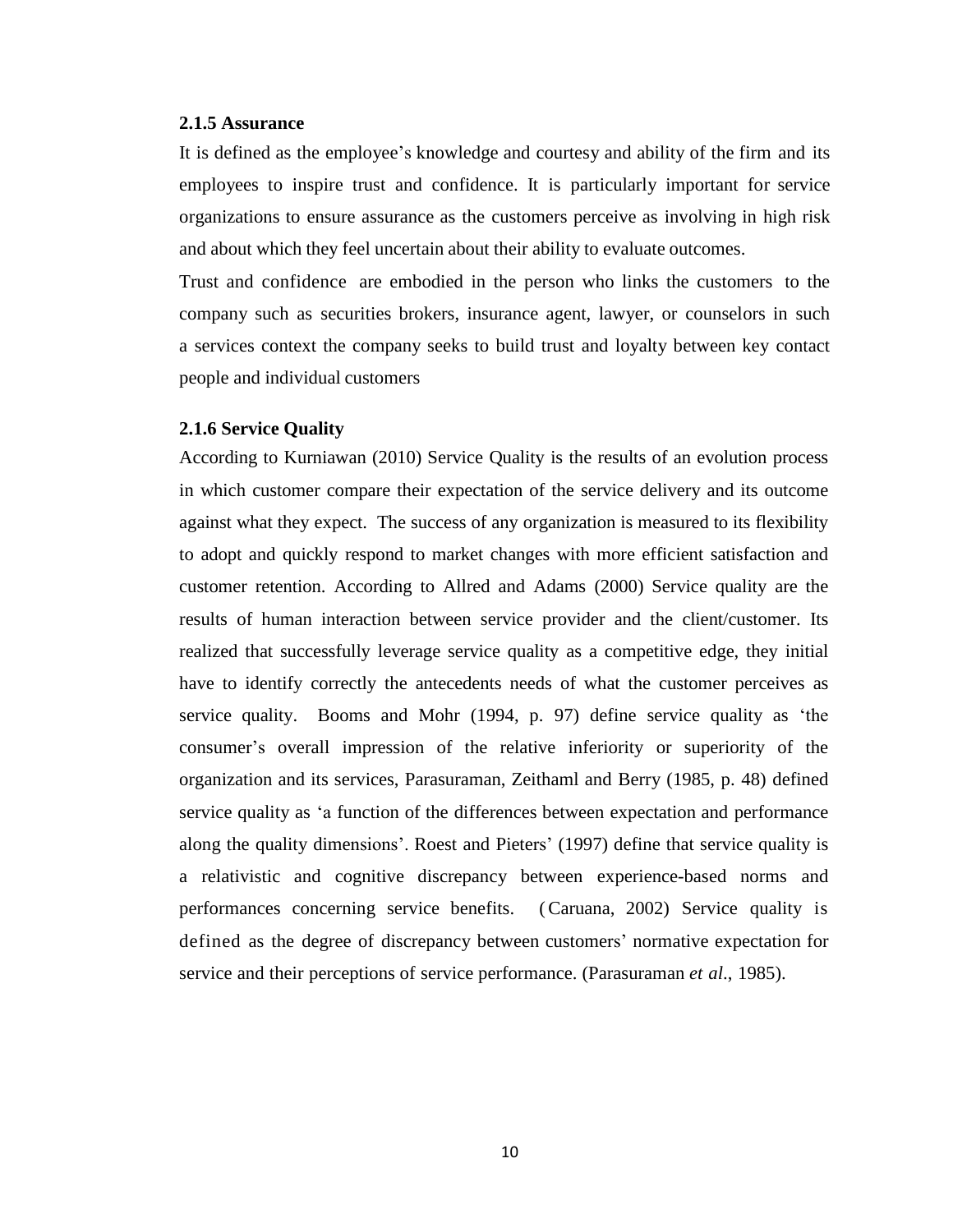The definition of service quality was further developed as "the overall evaluation of a specific service firm that results from comparing that firm's performance with the customer's general expectations of how firms in that industry should perform. While other researchers (e.g. Cronin and Taylor, 1994; Taylor & Cronin, 1994) view service quality as a form of attitude representing a long-run overall evaluation.

Definitions of service quality hold that this is the result of the comparison that customers make between their expectations about a service and their perception of the way the service has been performed (Lehtinen & Lehtinen, 1982; Lewis & Booms, 1983, Gronroos, 1984; Parasuraman *et al.,* 1985; 1988).

**Variability:** it is difference which comes in at the level of delivery of service due the difference in human behavior of those offering services and the consumer. Also, individual units of service production tend to be unique, especially when compared with non-service processes such as mass production. This is because it is a distinguishing characteristic of service that reflects the variation in consistency from one service transaction to the next. The performance of the service often varies from producer to producer and from customer to customer. Similarly, it differs from day to day since uniform quality is difficult to assure because what the firm intends to deliver may be entirely different from what the consumer receive. Without doubt, this is because of different circumstances which may hinder the performance of the service to be effective and efficient as planned and done by the organization. Equally, this can be due to different service which customers need; also, this may lead to variability of the services (Booms & Bitner (1981).

Most services cannot be counted, measured, inventoried tested and verified in advance as it cannot be touched as service is an act or performance that one part can offer to another that is essentially intangible. Service does not result in the ownership of anything and therefore due to the intangibility in nature it cannot be touched or sensed counted, measured, and inventoried in the same manner as physical goods due to its intangibility in nature (Parasuraman *et al*., 1990).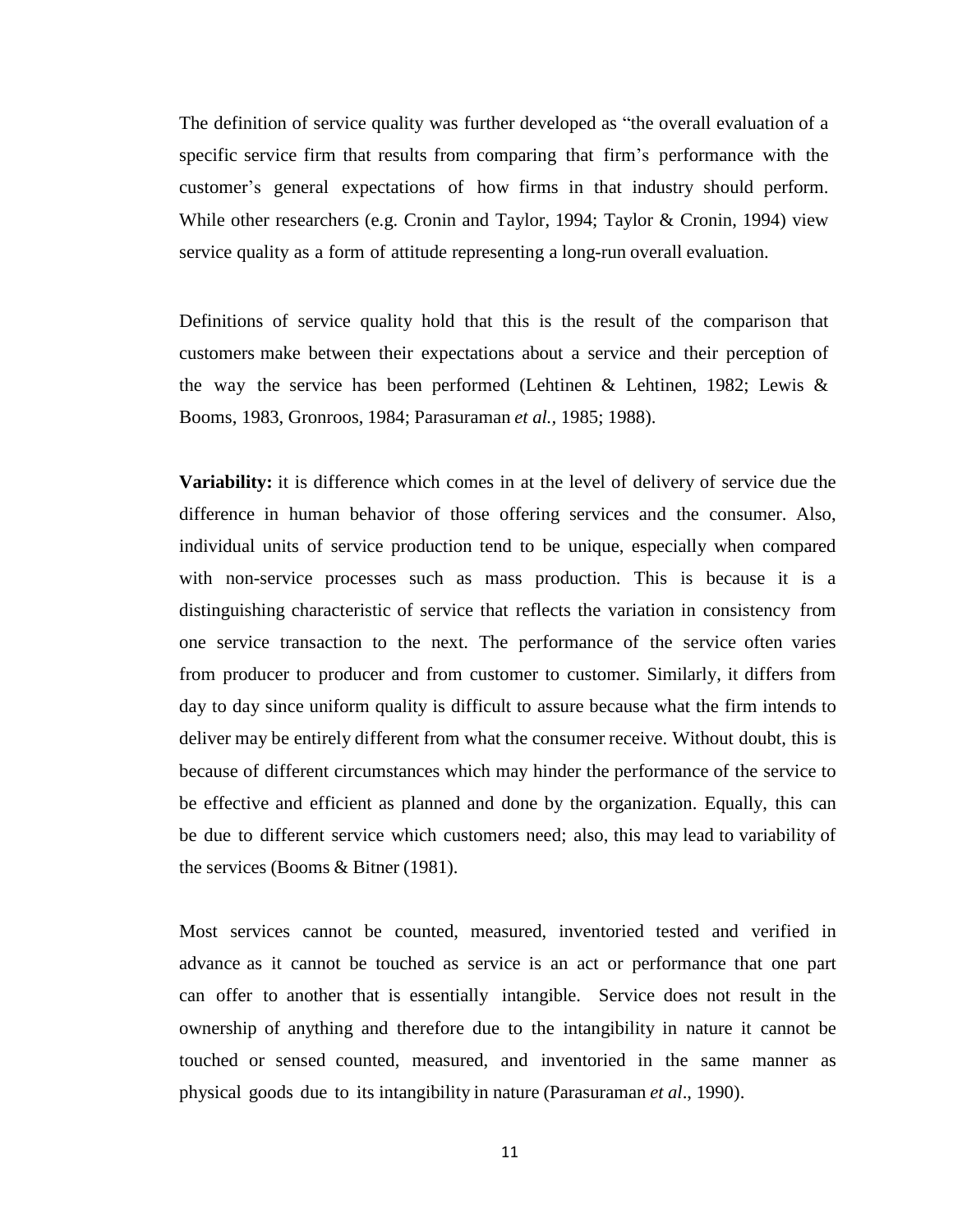**Intangibity:** it is a distinguishing characteristic of services that makes them unable to be touched or sensed in the same manner as physical goods. Most of the services are intangible because they are performance rather than objects. The intangibility of service is performance/ experience they cannot be displayed, sampled, tested or evaluated before purchase/consumption (Parasuraman *et al.,* 1990).

**Inseparability:** services are produced, sold and consumed in one place at the same time customers have to be present during production and consumption. Service cannot be separated from its place of production as it cannot be done by involving one-party. So service is inseparable as it must involve the concerned parties and therefore during service provision two parties must be involved in the process in order for the service to be effective and efficient (Zeithaml *et al.,* 1985).

**Perishability:** Service cannot be inventoried as service are produced and consumed at the same time implying, they cannot be sorted for later usage. Service cannot be kept in stock, they are produced and consumed and if not consumed their value is lost unused. Service cannot be returned by the customer as service are produced sold and consumed in one place at the same time and the activities done must involve two parties and therefore service cannot be stored for future use. (Zeithaml & Bitner, 2003)

# <span id="page-24-0"></span>**2.1.7 Customer Retention**

Nowadays customer retention is of prime importance as it is necessary to understand what an organization should do to retain its customer. Retention can be defined as the continued possession, use or control of something. The main purpose of a corporation behind practicing customer retention strategy is to reduce customer defections. Customer retention starts when an organization has the first contact with the client, and it continues throughout the lifetime. The goodwill of the organization increases if the organization can retain and attract the customers and exceeds their expectations (Singh, 2006) Customer retention also refers to the number of relationships which an organization can maintain on a long-term basis. It is a very natural and simple concept that if the customers are feeling delighted satisfied and communicated regularly; they will keep coming back to the organization. The cost of acquiring anew customer is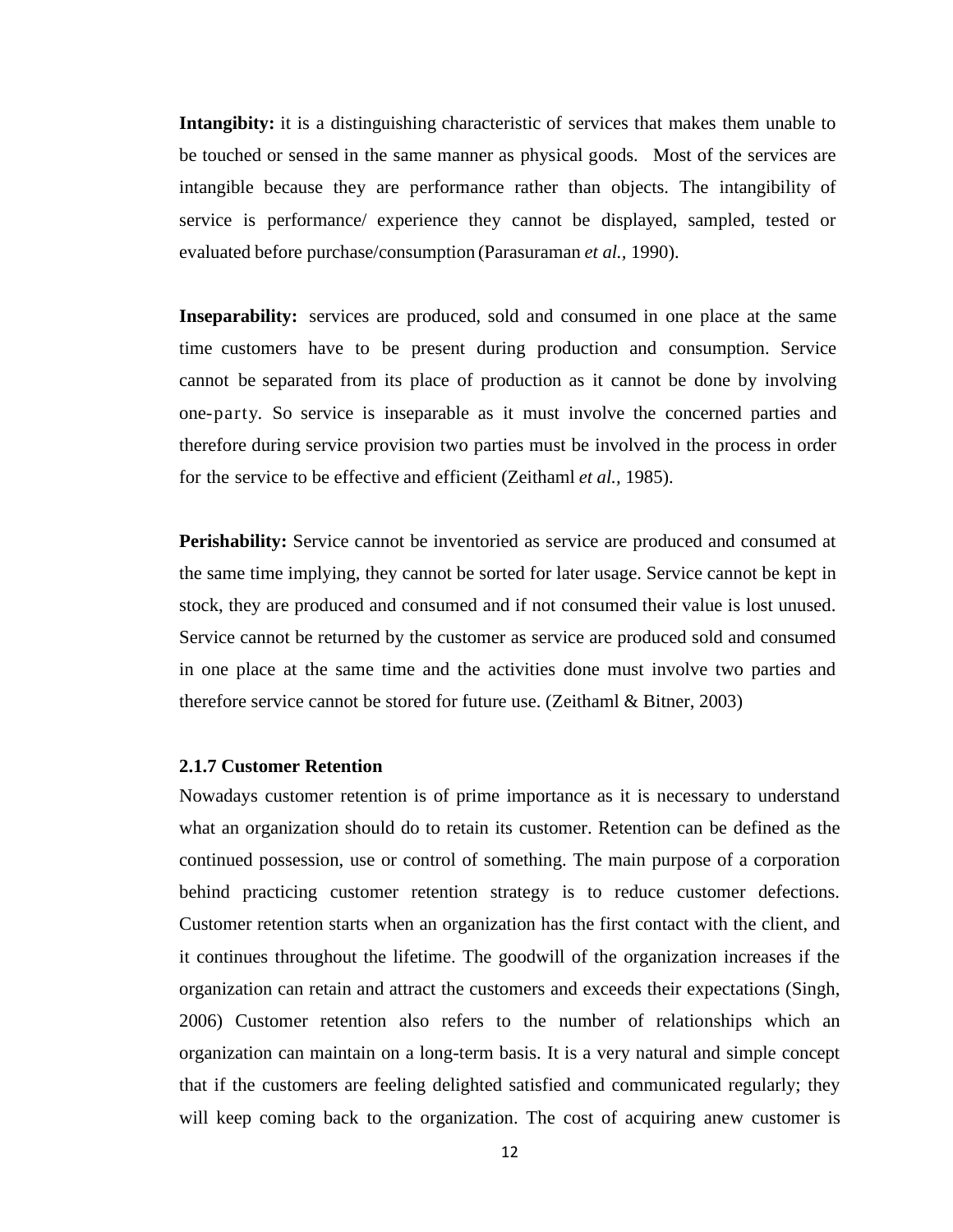several times more than that of retaining an existing customer. There are varieties of strategies and tools are available for retaining the customer, among these tools, the most necessary tools are providing quality products and services (Terblanche and Hofmeyr, 2005) Customer retention also refers to the number of relationships which an organization can maintain on a long-term basis. It is a very natural and simple concept that if the customers are feeling delighted satisfied and communicated regularly; they will keep coming back to the organization. The cost of acquiring anew customer is several times more than that of retaining an existing customer. There are varieties of strategies and tools are available for retaining the customer, among these tools, the most necessary tools are providing quality products and services (Terblanche and Hofmeyr, 2005)

**Loyalty:** If a service provider is able to satisfy his customers' needs better that its competitor's, eventually it creates loyalty to that customers, as high customer loyalty is mostly caused by high customer satisfaction. So effective satisfaction must be able to create loyalty among customers (Oliver,1999).

**Purchase behavior:** The purchase behavior of customer can be identified by the customer's tendency of repetition purchasing of the same product or service. The purchase behavior of the customers assures that the customers are satisfied with the product or service given by the organization concerned and that the customer does not see reason of buying or receiving from another organization (Zaithmal, 2003)

# <span id="page-25-0"></span>**2.1.8 Social Security Schemes Overview**

During primitive era, man was protecting himself against wild animals, hunger and shelter, before the development of societies, primitive man wandered from place to place hunting for food. Security lay in his ability to overcome his prey and protect himself against any adversary. When he became too old and/or weak from ill health, ability to protect himself and overcome his prey becomes low. With the development of societies, came different community structures, namely village, clan, extended family and nuclear family. All these structures provided security for their members, but the one structure which covered an appreciable number of people, maintained intimate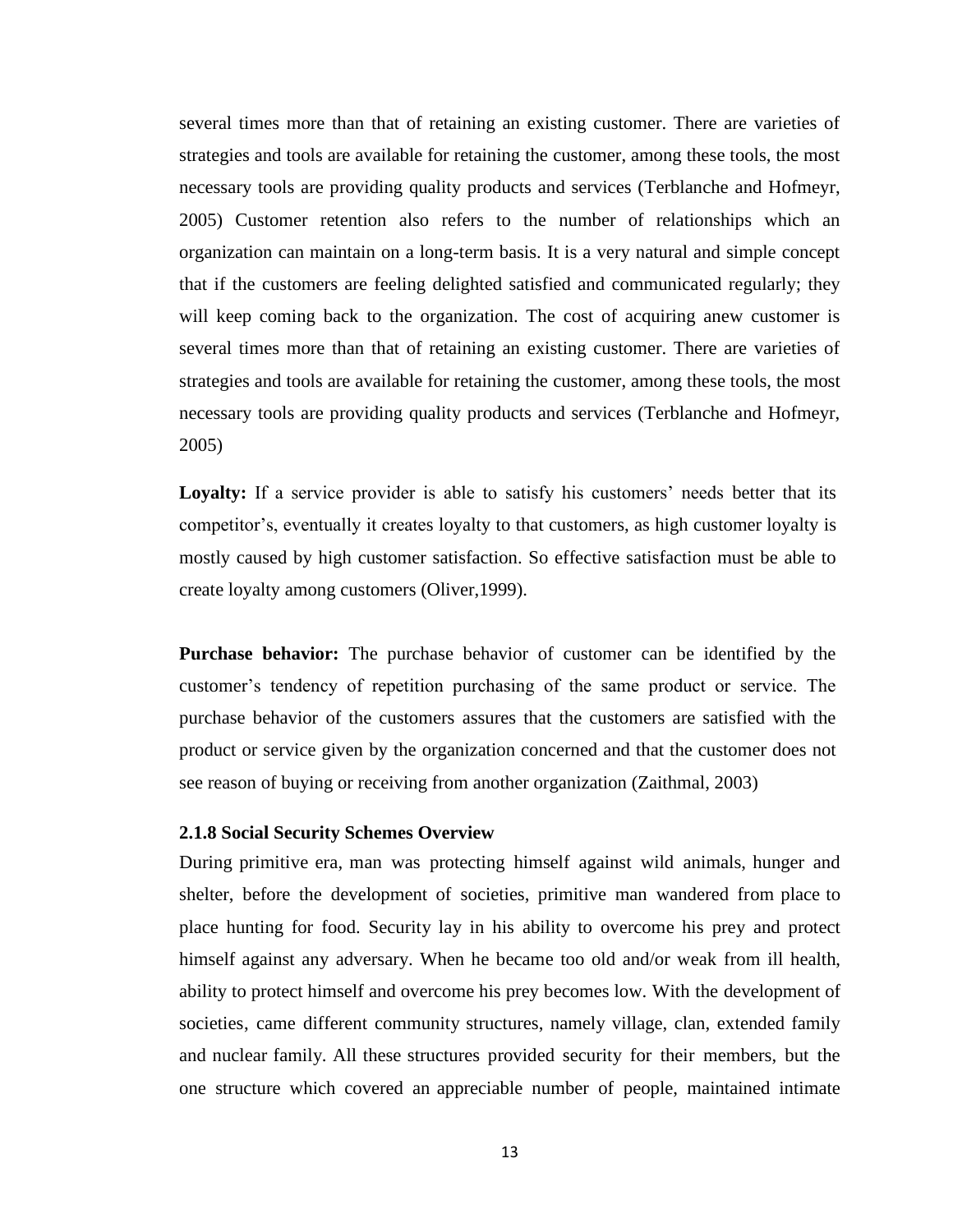relations and provided most visible protection based on principles of solidarity, was the extended family. In the extended family sick people, old people and orphanage were not given first priority on protection (Hauli 1994).

The extended family system provided all kinds of protection including those which are provided by modern schemes. The benefits include old age, Invalidity, Sickness, Survivors, Maternity and family assistance. These societal structures were not limited to Africa as they were only varying in degree when compared to those existed in Europe, Asia, America and other places wherever there was a human existence (Mkullo, 1994).

After the Industrial Revolution which came as a result of introduction of machines, the competition between factory produced goods and family producers became very stiff whereby the factory goods were less expensive compared to those produced by the family; therefore, people were forced to abandoned their family business and forced to move to the city to search for Jobs, the situation weakened the economic base of the rural society and ultimately to the complete loss of contact between the urban migrant and their extended family. Eventually, the urban jobless had nowhere to turn to (Hauli, 1994).

The growth of population on urban jobless in a country like England led to the enactment of the poor laws in the sixteenth century. These laws which were prosecuted by Parish Overseas, sought to provide relief for the aged, sick, and the infant poor. It also provided work for able bodied at the workhouse. However, the laws did not bring any significant relief as they were dehumanizing and humiliating people (Hauli, 1994). The poor laws were followed by the formation of Worker's associations and trade guilds which were aimed at providing protection and security through the principle of solidarity.

In all these movement, society made one fundamental error; there was an illusion that rational man would, of his own desire, save enough to take care of any contingencies that may befall him during or after his working life. This was not possible. To date salaries/wages have never been enough to enable workers put aside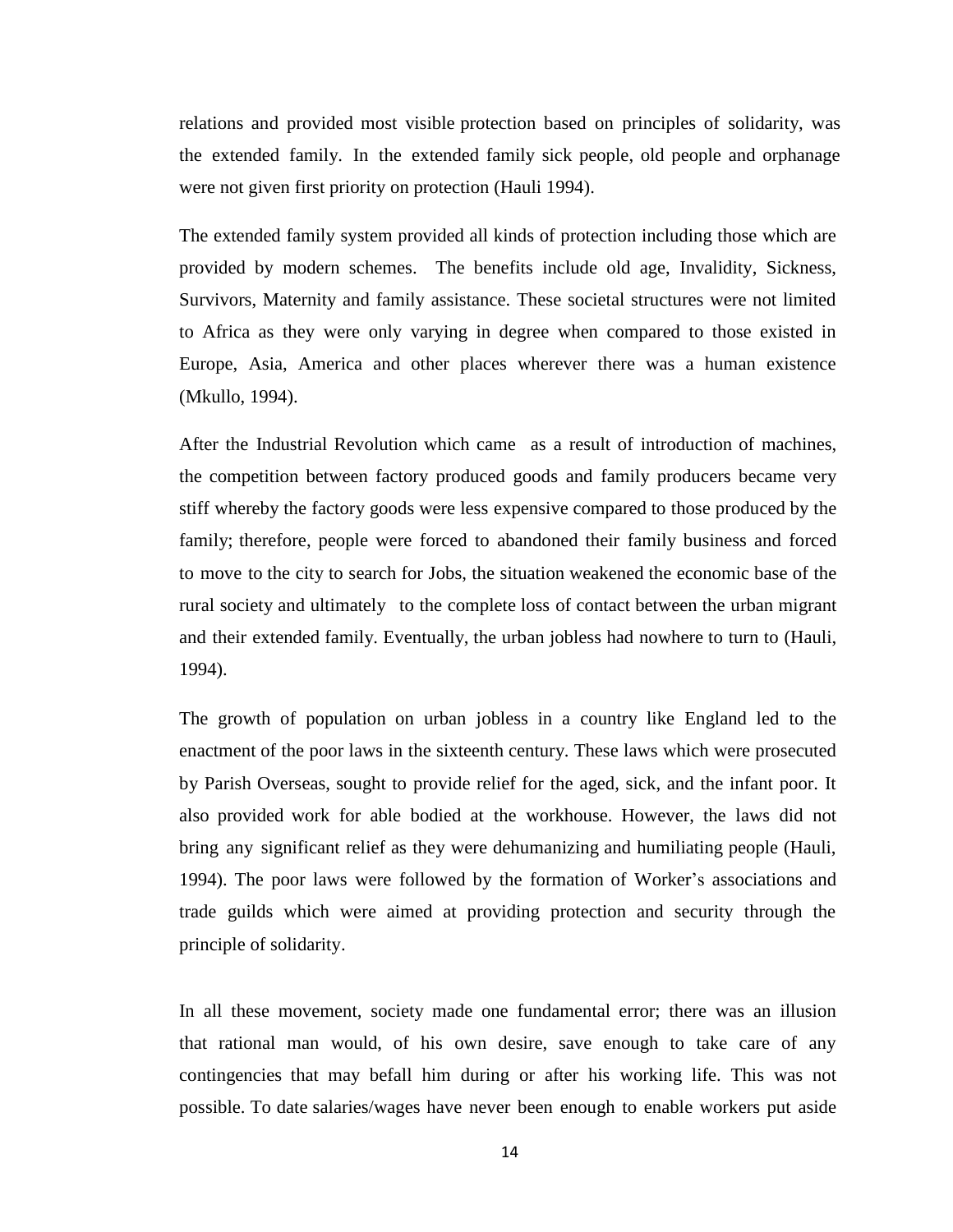something on their own for the purpose of paying hospital bills or to cover substantial loss of income. The most important outcome of the series of events to date was the realization of the need for community action in the provision of protection against the consequences of illness, old age, death of the bread winner and other misfortunes. This resulted in pressure being put on Governments, through those who could catch the ears of the authorities, to enact various laws catering for the social security protection of workers and citizens in general. The late eighteenth century saw a rapid growth in voluntary and charitable help, example there were the charity organization society for the relief of mendacity and prevention of crime (Hauli, 1994). The development of social security in Britain has been influenced by the findings of social research since the late nineteenth century. At this time, pioneering social researchers began to investigate the extent and causes of poverty. In 1886, Charles Booth estimated that about one third of those in East of London were living in poverty (Booth, 1889). He found that unemployment was the major cause of poverty, but the low-paid work was also an important factor. Another pioneering study was carried out in New York in 1899 by Seebohm Rowntree. He made a distinction between primary poverty and secondary poverty, where income was adequate to meet basic needs but deprivation was caused because some money was being spent on nonessential items (Rowntree, 1901).

Various movement were formed in different periods including Labour exchange in 1909, National Insurance Act of 1911, and Widows, Orphans and Old age contributory Pensions Act of 1952 (Stephen & Karen, 1999).

Clive Bailey (1999) indicates that, in English speaking African countries, particularly among the former British colonies there was a relatively uniform framework for the social security system. In countries like the United Republic of Tanzania one could typically find the following provisions which date from the colonial or immediate post- independence period together with their major weaknesses: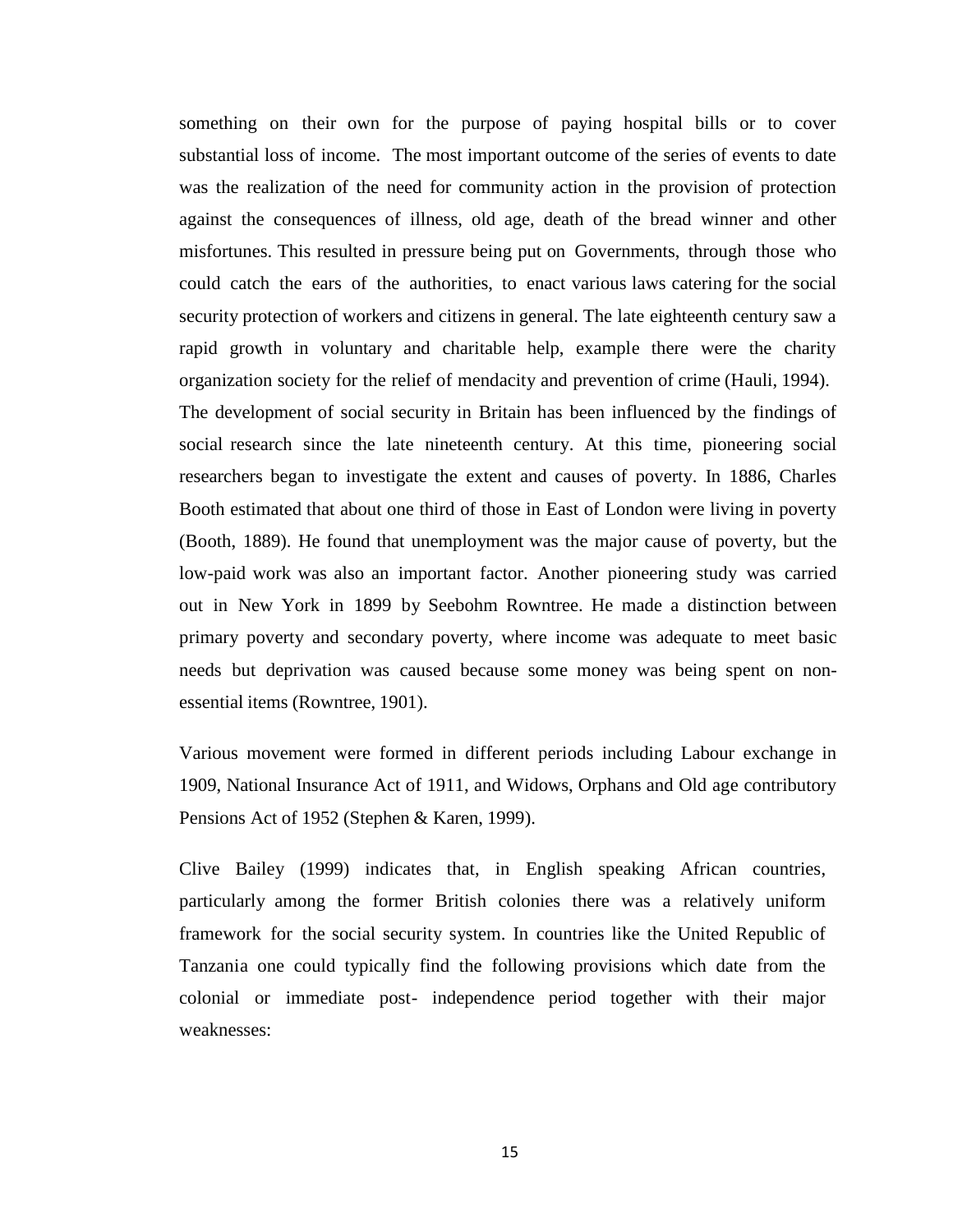(i) A non-contributory defined benefit pension scheme for permanent public servants and members of the armed forces.

Weakness: The absence of a contributory fund combined with economic difficulties has resulted in a failure in most countries to maintain the real value of pensions.

**(ii)** A provident fund for private sector employees and non-pensionable public servants including employees of state-owned enterprises which was effectively a compulsory savings scheme based on earnings related to contributions paid by members and their employers.

Weakness: Lump sum payments do not provide adequate long-term income security and contributions invested have often failed to produce a positive return.

**(iii)** A range of other benefits such as workers compensation, sick pay, maternity leave, severance payments were provided directly by employers under a legal obligation.

Weakness: This has tended to result in friction between employers and workers and in some instances of evasion or discrimination.

**(iv)** A public health care system providing generally free access to health care requirements.

Weakness: Economic difficulties and structural adjustment programmes have resulted in an inability for public health care systems to deliver adequate health care. In addition, the percentage of the labor force covered by such provisions has remained low (often less than 10 percent of the population) with the majority of the labor force who work on their own account or in the informal sector excluded from coverage (Bailey, 1999).

Many countries have in recent years undertaken reforms to address these weaknesses. In Tanzania, the Government has recognized the need for reform to take place within a national strategy to ensure coordination and consistency of social protection is correctly done. There are several strands to the reform process, during colonial period the following schemes were formed:

- i. The Government Employees Provident Fund of 1942.
- ii. The Local Authority Provident Fund of 1944.
- iii. The Workman's compensation of 1949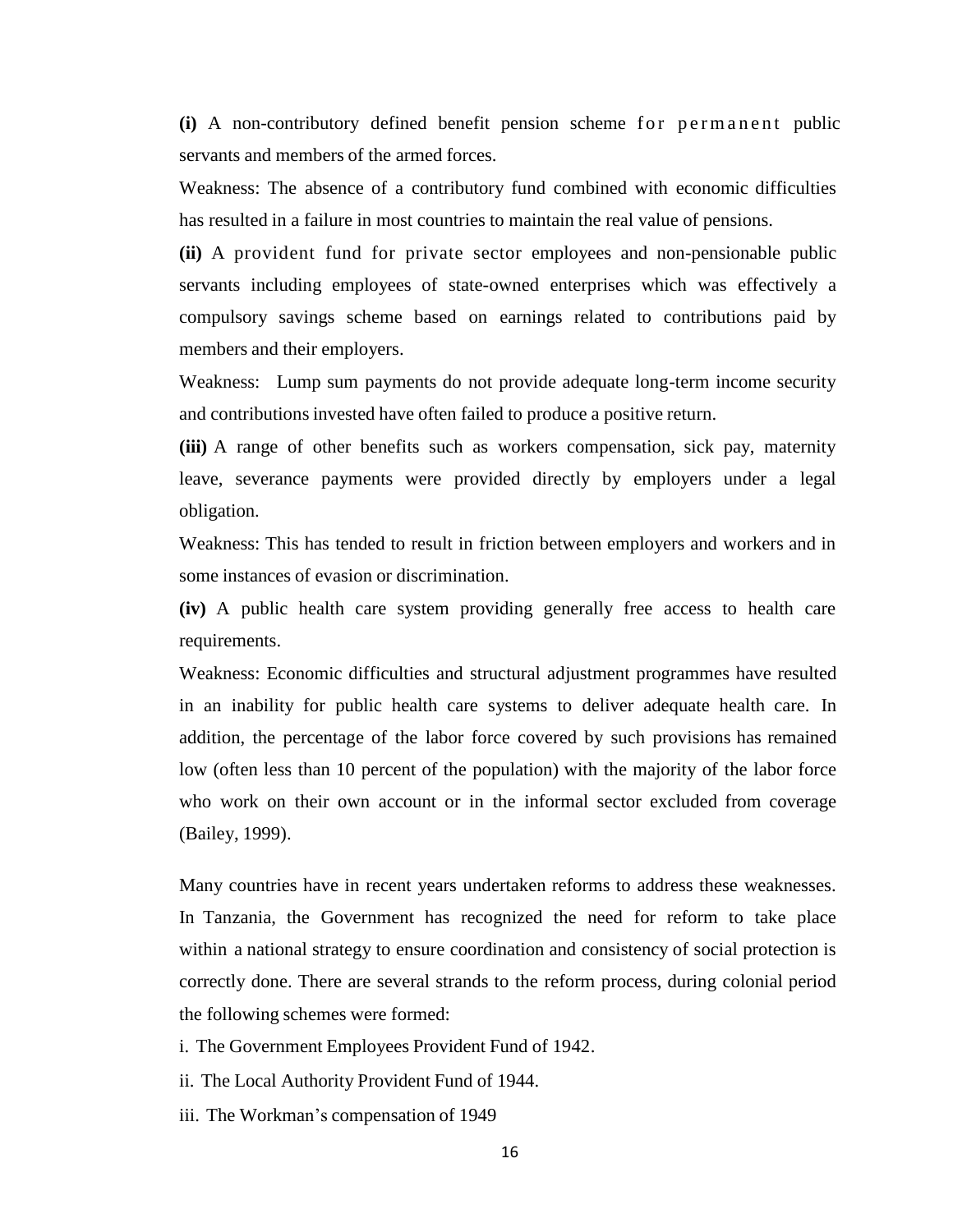iv. The Government Pension of 1954.

Hauli (1994) explains that after independence there were substantial reviews for those laws because they seemed to cover only certain categories of persons. The post– independence protection laws include: -

- i. Severance Allowance Act of 1962;
- ii. National Provident Fund Act of 1964, as amended in 1975 and extended in the National Social Security Fund (NSSF) in 1998
- iii. Parastatal Pension Fund (PPF) Act No.14 of 1978;
- iv. Political Leaders Pension Act of 1981;
- v. Public Service Retirement Act of 1999; and
- vi. National Health Insurance Fund Act No.8 of 1999.

By 2003, National social security policy provided five social security schemes, but later on there were seven mandatory social security institutions providing social security services in Tanzania and one provident fund as indicated below:

- i) National Social Security Fund (NSSF) covers employees of private sector and non-pensionable parastatal and Government employees;
- ii) Public Service Pension Fund (PSPF) provides protection to employees of central Government and other executive agencies of the Government.
- iii) Parastatal Pension Fund (PPF) offers social protection to employees from the private and parastatal organizations
- iv)Local Authority Pensions Fund (LAPF) covers employees of local Government.
- iv) Government Employees Provident Fund (GEPF) which offers provident fund benefits to non-pensionable Police and Prison officers.
- v) National Health Insurance (NHIF) provides health insurance coverage to pensionable employees of the central and local Government.
- vii)The Zanzibar Social Security Fund (ZSSF) covers employees in both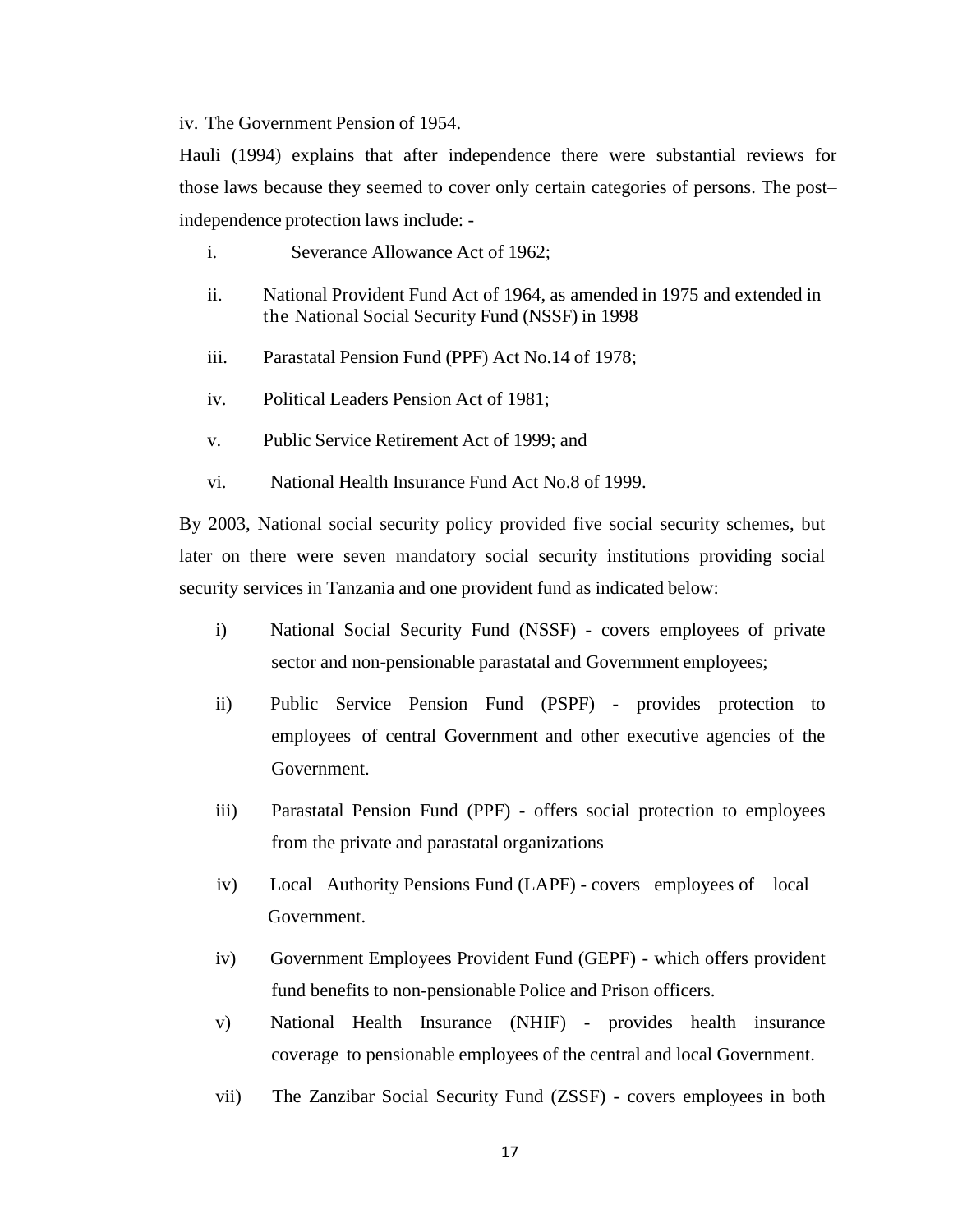public and private sectors in Zanzibar.

All these movements are the concern of the Government to make sure that the Social Security schemes provides the best services and products to meet the purpose of social protection in the society (URT, 2003).

Provision of social protection to mankind began because societies are part and parcel of human existence. Since time immemorial social security has been provided in different forms depending on the environment of a given society, coverage was directed to the same category of people regardless of their environment. The groups covered were the elderly people, children, orphans, widows and sick people. The people were provided with the basic needs such as food, shelter, and medical care although the provision given was not sufficient (Hauli, 1994). Customers in social security firms expected to receive quality and timely services when they visit Social security Fund. Customer service is the provision of service to customers before, during and after a purchase. Everyone in the organization is providing one or all of these- perhaps they recognize which ones perhaps not. Kurtenbach (2000) explains that those who are successful in customer service rank their customers experience as the top priority. Ettore (2001) is of the view that, concentrating on current customer's information can and should be obtained to better understand their view of the service provided.

The quality of service provided determines the level of satisfaction of the customer even though what is seen as quality by one customer may not necessarily be quality to another customer satisfaction is a measure of how products and services are supplied by a company meet or surpass customer expectation. In a competitive marketplace where a business competes for customers, customer's satisfaction plays as a key differentiator and increasingly has become a key element of business strategy. (Herbert, 2004) Customer satisfaction is an asset that should be monitored and managed just like any physical asset as it leads to customer's retention, retaining customer has an influence on purchasing behavior which has positive influence on company's turnover, retained customer brought evidence that 'the value of a customer' increases with time hence decrease the cost of laison and support while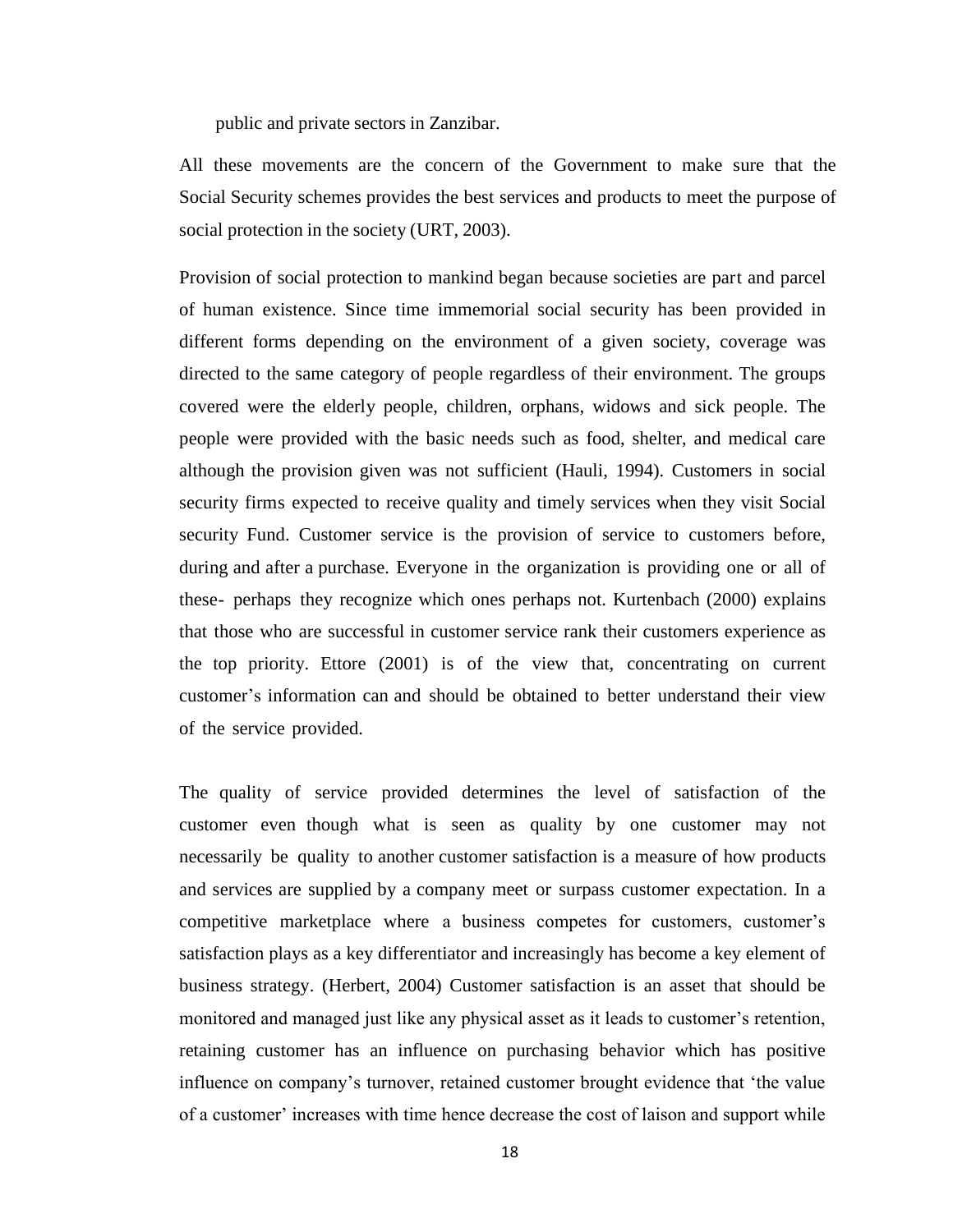increase the turnover, a retained customer has a positive word of-mouth recommendation, as well reduces the migration rate of customer, cost of acquiring a new customer is 5 to 10 times cost of maintaining existing customer.

In a competitive market place, understanding customer needs become crucial; therefore, companies in this case, have moved from product-centric to customercentric positions. Customer satisfaction is influenced by the type of service provided. (Olsen, 2002) Satisfaction is a challenge particularly in the security funds-based service as customers can easily switch from one security funds to another of a better service. In today's fast-paced and increasingly competitive market, the bottom line of a firm's marketing strategies and tactics is to make profits and contribute to the growth of the company. Service quality, customer satisfaction, customer loyalty and customer retention are global issues that affect all organizations, be it large or small, profit or non-profit, global or local. (Kang, 2002). Many companies are interested in studying, evaluating and implementing marketing strategies that aim at improving services quality and maximizing share of customers in view of the beneficial effects on the financial performance for the firm

Service quality, customer satisfaction and loyalty have long been recognized as playing a crucial role for success and survival in today's competitive market. Not surprisingly, considerable research has been conducted on these concepts. Notably, the service quality and customer satisfaction concepts have been linked to customer behavioral intentions like purchase and loyalty intention willingness to spread positive word of mouth, referral, and complaint intention by many researchers (Olsen, 2002; Kang, Nobuyuki & Herbert, 2004; Söderlund & Öhman, 2005). The most commonly found studies were related to the antecedents, moderating, mediating and behavioral consequences' relationships among these variables – customer satisfaction, service quality, customer loyalty hence customer's retention, however, there have been mixed results produced.

As many industry sectors mature, competitive advantage through high quality service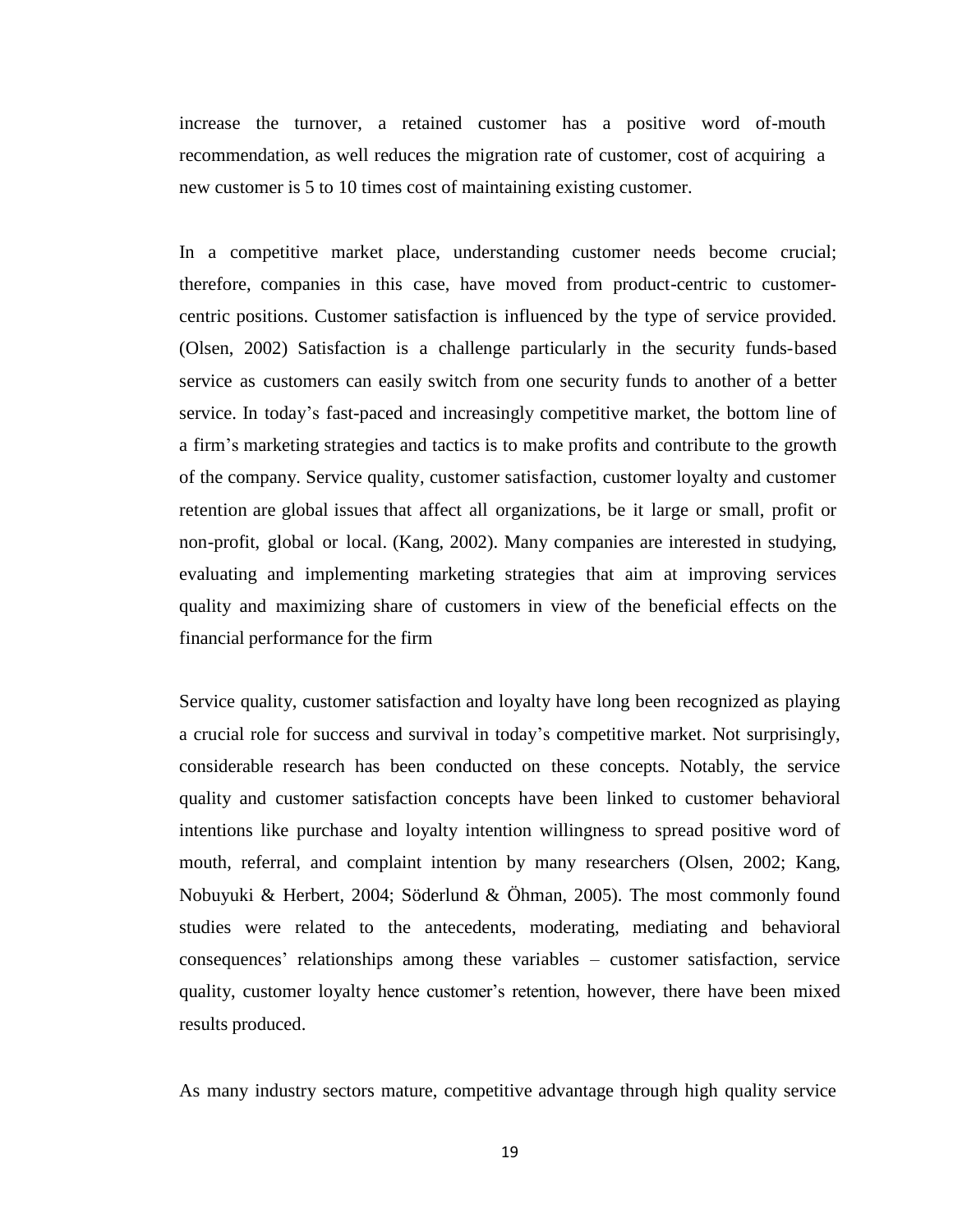is an increasingly important weapon in business survival. The NSSF has certainly not been exempted from increased competition or rising consumer expectations of quality. NSSF is undergoing a dramatic transformation and experiencing heightened competition. NSSF have been working harder to provide quality services purposely to satisfy its members, such efforts among others NSSF in its corporate plan objective has committed to improve members' benefits and improve customer services as stipulated to its vision and Mission.

The NSSF always tries to improve benefits offered to its members. The following strategies have been deployed:

- i. Adjusting/indexing the existing benefit
- ii. Introducing supplementary benefits.

NSSF always planned and improving services offered to its customers by reducing registration period, payment processing period and time taken to update members' records. The following strategies have been used:

- i. Improve process efficiency;
- ii. Implement business continuity management; and
- iii. Improvement of Management Information System (MIS)

The fact is that NSSF is regarded as a low credence service and the quality of the services are difficult to prove until customers patronize the NSSF. Moreover, the quality of the service that customers encounter may be different each time they re-visit that particular security fund, thus influencing the level of satisfaction and eventually affecting their customer loyalty as well as retention.

Given these important issues that need to be addressed, the main purpose of this study was to examine the influence of service quality to customer retention in the NSSF context. Specifically, this study aims at examining the nature and strength of effects between service quality, customer satisfaction and customer 'retention. The predictive influence of service quality towards customer's retention will be analyzed.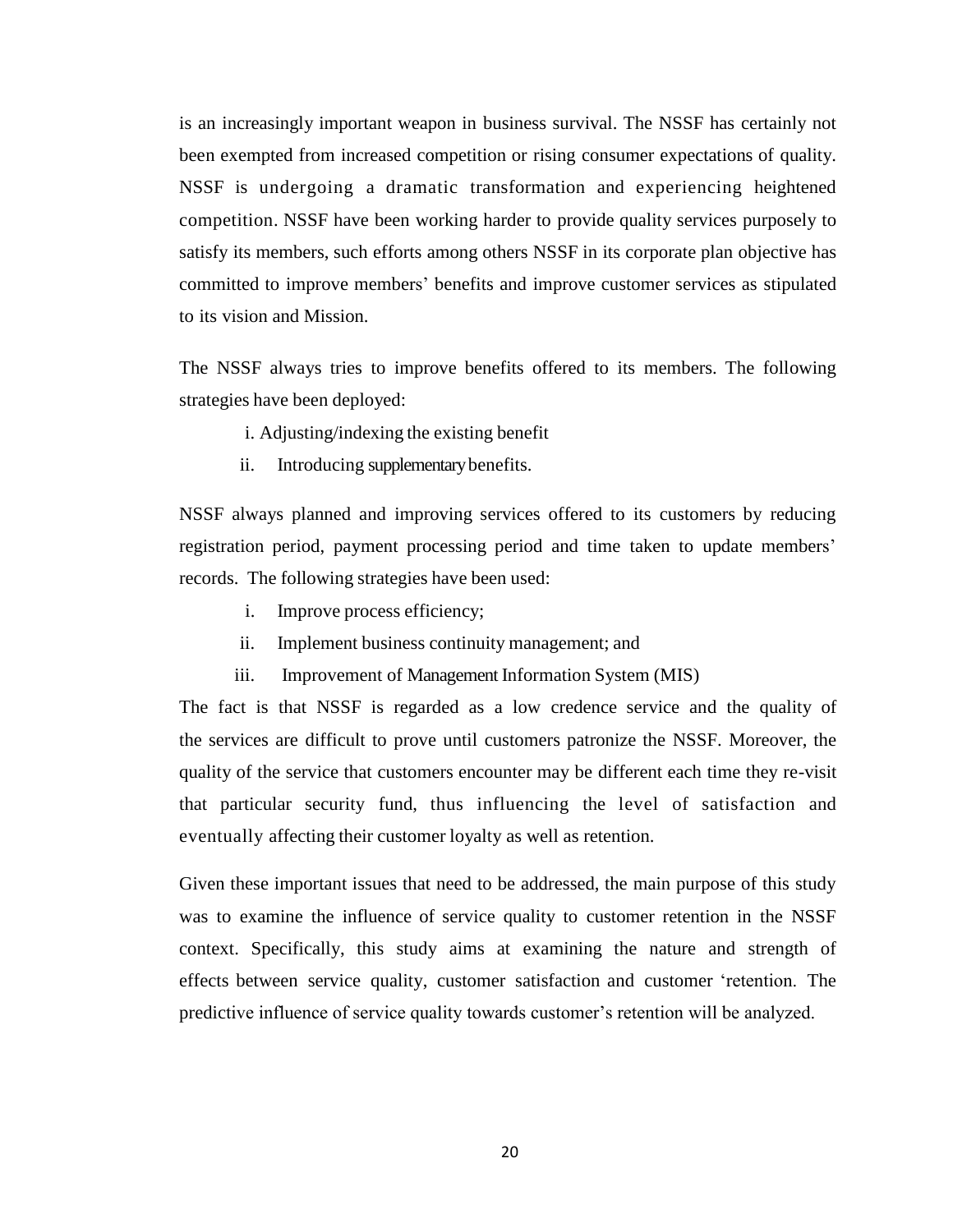### <span id="page-33-0"></span>**2.2 Theoretical Literature on Service Quality**

#### <span id="page-33-1"></span>**2.2.1 Assimilation Theory**

Assimilation theory is based on Festinger's (1957) dissonance theory. This Dissonance theory states that consumers are willing to make some kind of cognitive comparison between expectations about the product or services and the perceived product performance. This view of the consumer post-usage evaluation was introduced into the satisfaction.

According to Anderson (1973), consumers seek to avoid dissonance by adjusting perceptions about a given product or services to bring it more in line with expectations. Consumers can also reduce the tension resulting from a discrepancy between expectations and product performance either by distorting expectations so that they coincide with perceived product performance or by raising the level of satisfaction by minimizing the relative importance of the disconfirmation experienced.

## <span id="page-33-2"></span>**2.2.1 Criticism**

Payton et al (2003) argues that Assimilation theory has a number of shortcomings. First, the approach assumes that there is a relationship between expectation and satisfaction but does not specify how disconfirmation of an expectation leads to either satisfaction or dissatisfaction.

Second, the theory also assumes that consumers are motivated enough to adjust either their expectations or their perceptions about the performance of the product

#### <span id="page-33-3"></span>**2.2.2 Contrast Theory**

Contrast theory was first introduced by Hovland, Harvey and Sherif (1987).Dawes et al (1972) define contrast theory as the tendency to magnify the discrepancy between one's own attitudes and the attitudes represented by opinion statements.

Contrast theory presents an alternative view of the consumer post-usage evaluation Process than was presented in assimilation theory in that post-usage evaluations lead to results in opposite predictions for the effects of expectations on satisfaction While assimilation theory posits that consumers will seek to minimize the discrepancy between expectation and performance, contrast theory holds that a surprise effect occurs leading to the discrepancy being magnified or exaggerated.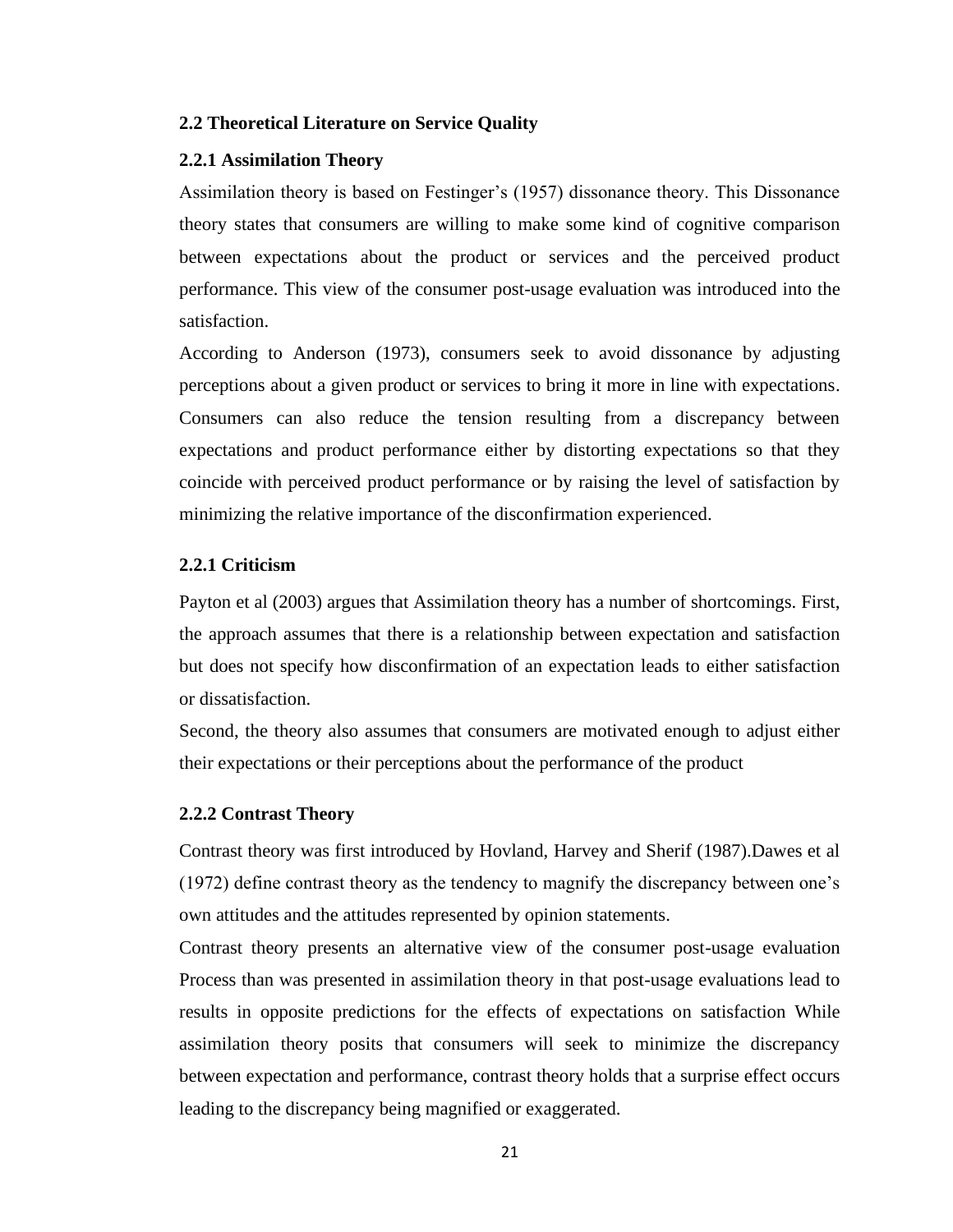According to the contrast theory, any discrepancy of experience from expectations will be exaggerated in the direction of discrepancy. If the firm raises expectations in his advertising, and then a customer's experience is only slightly less than that promised, the product/service would be rejected as totally un-satisfactory. Conversely, underpromising in advertising and over-delivering will cause positive disconfirmation also to be exaggerated.

## **i. Criticism**

Several studies in the marketing literature have offered some support for this theory. The contrast theory of customer satisfaction predicts customer reaction instead of reducing dissonance; the consumer will magnify the difference between expectation and the performance of the product/service

#### **ii. Negativity Theory**

This theory developed by Carlsmith and Aronson (1963) suggests that any discrepancy of performance from expectations will disrupt the individual, producing negative energy; Negative theory has its foundations in the disconfirmation process. Negative theory states that when expectations are strongly held, consumers will respond negatively to any disconfirmation. Accordingly, dissatisfaction will occur if perceived performance is less than expectations or if perceived performance exceeds expectations.

# <span id="page-34-0"></span>**2.3 Empirical Literature Review**

In the mid of 1980s, the British Airways had a major programme on staff training investment, calling it "putting people first". The main objective of that training programme was to assist its staffs to focus on satisfying customers as were seems as customer satisfaction was a competing tool over its rivals. This was done after the British Airways marketing research findings reveals that staffs' attitude towards and treatment of customers had a strong effect on sales (Nigel et al., 2003). The more satisfied customer the more durable the relationship. Customer satisfaction act as catalyst to customer's retention.

In the last decade and a half, firms have started focusing on relationship marketing as a core marketing strategy for establishing a long-term and profitable relationship with the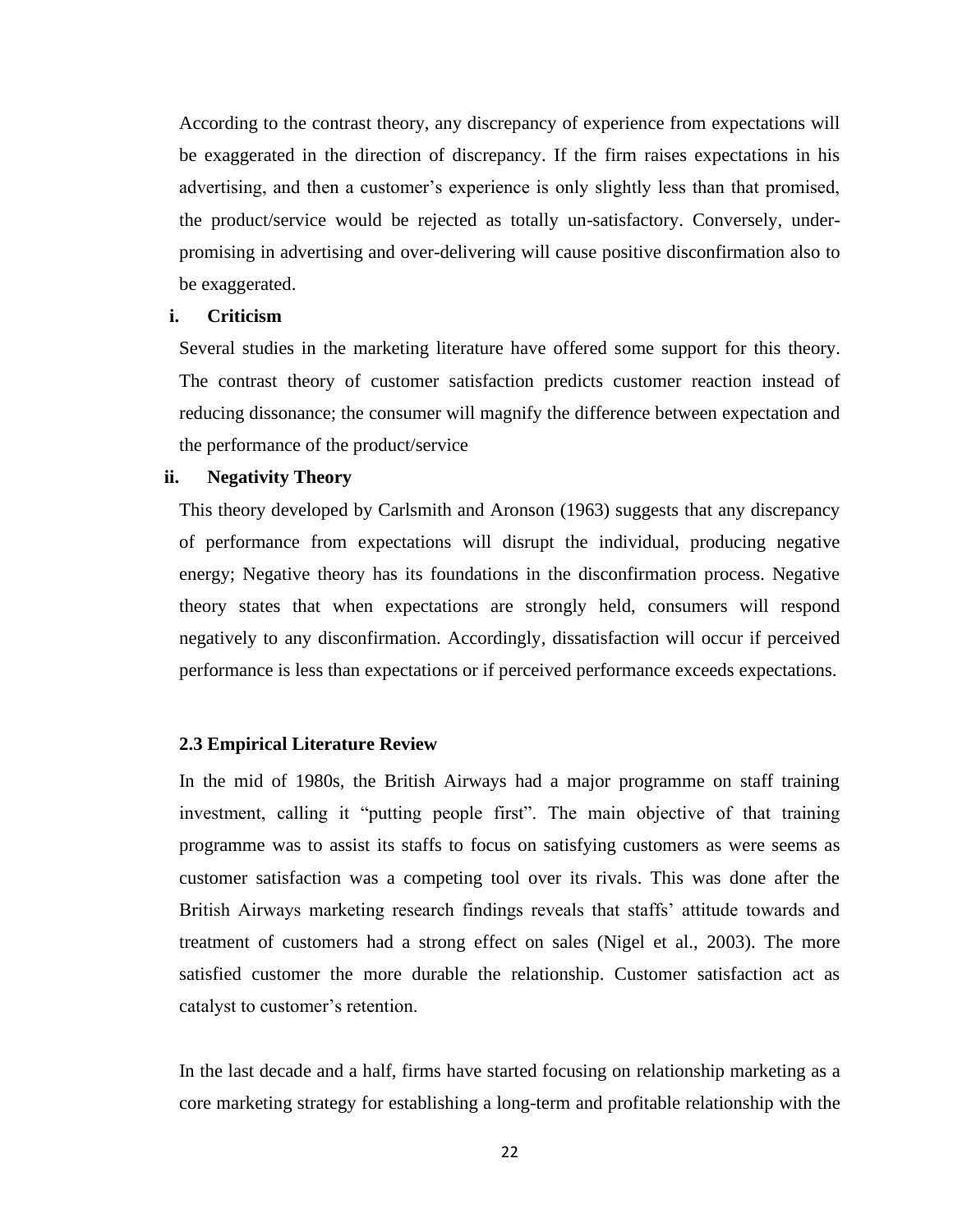customers that is beneficial for both the company and the customers. Walsh, Gilmore and Carson (2004), in their study over the banks found that banks perform activities related to relationship marketing for attracting, retaining and interacting with their more profitable clients. Thus, according to them, customer retention can be defined as 'zero defection' or 'no-switching' of the profitable customers of the organizations to their competitors (Sigala, 2008).

On the other hand, Menon and O'Connor (2007) define customer retention as the longevity of customer's relationship with the firm. Walsh, Gilmore and Carson (2004) and Menon and O'Connor (2007) in their studies found that factors that are responsible for influencing customer retention includes knowledge ability, communication, personalization, empowerment, technology, fees and ethical behavior. Thus, customer retention is defined as a process or set of steps taken to reduce customer churn rate or defection. Whenever a company retains a customer, it is retaining their lifetime value, that is, the value of their future relationship with its business. Therefore, retaining customers means retaining lifetime value of the customers in terms of their spending power as well as their power to influence another customer who can prove to be potential customers for the business.

However, the main question is how companies can retain their customers? The answer is, by understanding the customer journey, that is, the lifecycle of a customer. Through this way, a company can identify its weaknesses and strengths to deliver better services to the customers. So, before retaining customers, it is essential for the companies to understand why their customers are exiting to their industry peers (Hau and Ngo, 2012)

The customer today dictates the market. The primary focus of service quality is the customer. It is aimed at satisfying customer needs. Demirbag, Tatoglu, Tekinkus, and Zaim (2006) have indicated that customer satisfaction is increased by the participation of all employees in Total Quality Management (TQM). A successful organization recognizes the need to put the customer first in every decision made. In service design and during the development process, the customer should be closely involved and should provide inputs at every stage of the process, so as to avoid waste, defects and quality problems (Flynn, Schroeder, &Sakakibaba, 1994). It has also been concluded by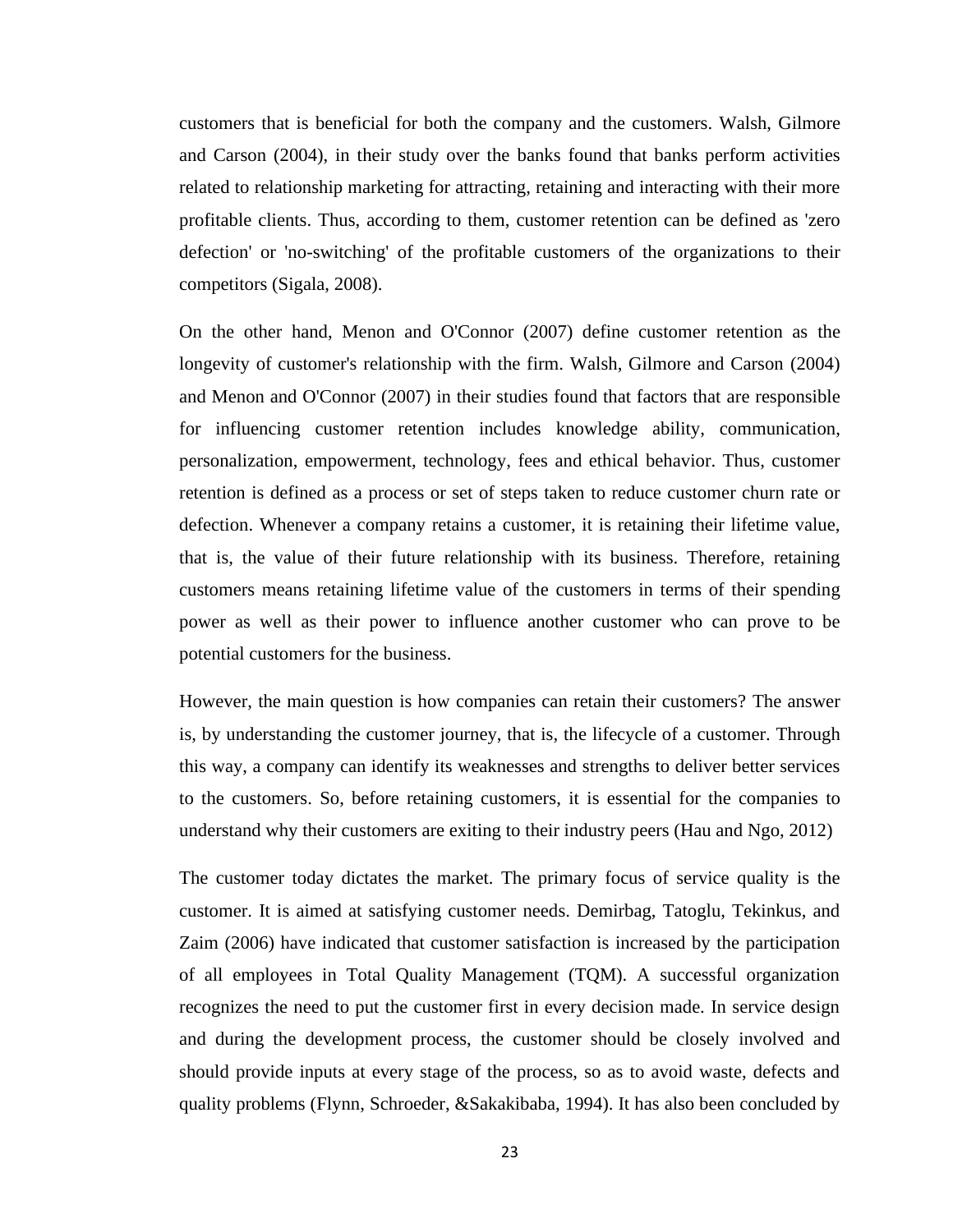Ugboro and Obeng (2000) that TQM is an approach used in directing organizational efforts toward the goal of customer satisfaction. Consumers demand high quality levels of services at reasonable prices to achieve value and customer satisfaction

### **2.7 Conceptual Frameworks**

Is a network association among variable relevant to the problem. This is an important step as it helps to translate concepts into actions and thereby provide a better differentiation between different organizations. Most of the academic researcher uses conceptual framework to clarify its research question and aims. Conceptual framework tends to connect all aspects of the research from the statement of the problem, purpose, literature review, methodology used, data collection and analysis.

The conceptual frame work for this study is a diagrammatic presentation of variables to be studied as depicted in the figure 2.1





**Source:** Researcher (2018)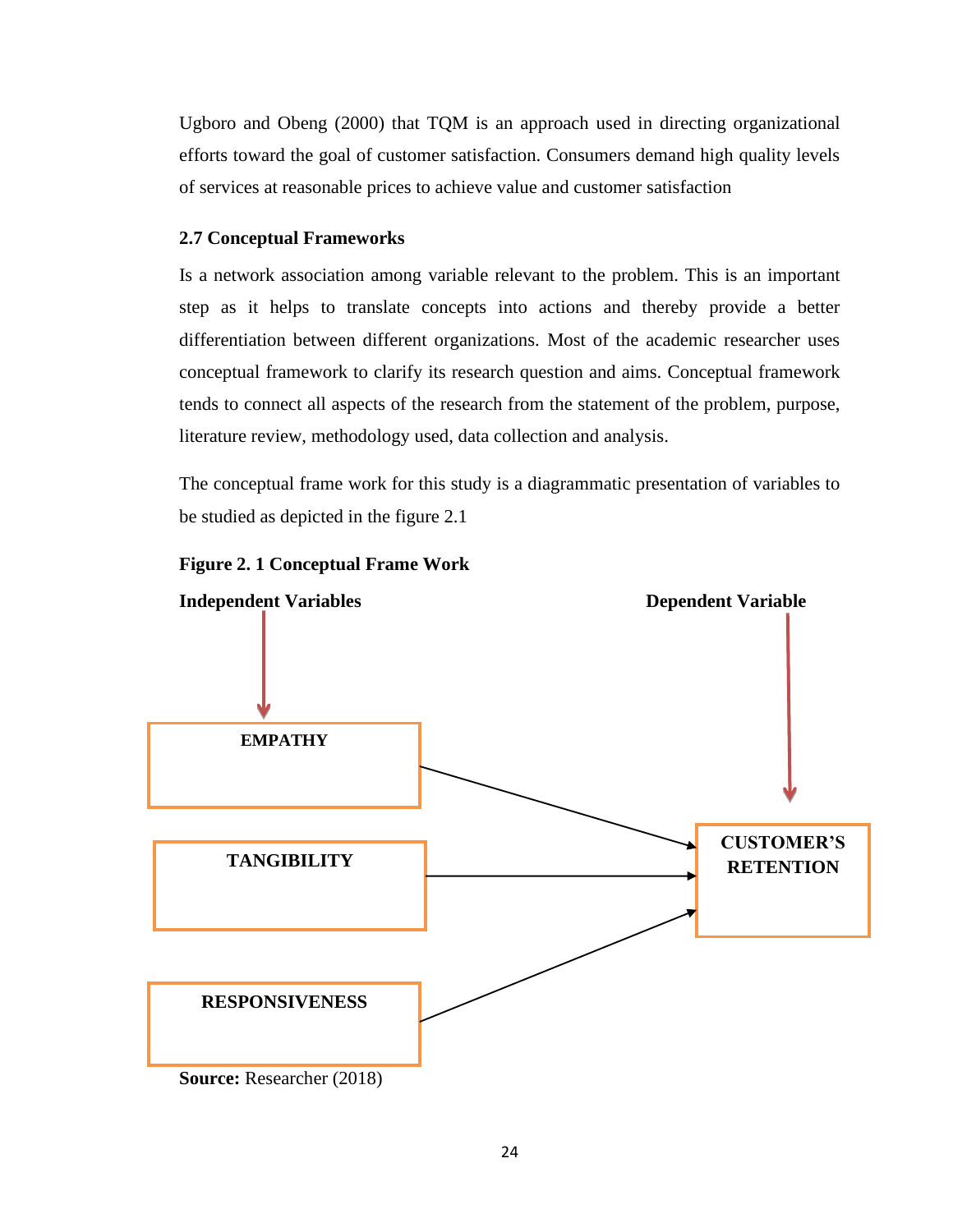# **CHAPTER THREE RESEARCH METHODOLOGY**

#### **3.0 Introduction**

This chapter provides an overview of the research methodology used in this study. The chapter described the study area and research design adopted. It then provided a detailed description of the sample and the sampling procedures used as well the techniques used in data collection and the methods for data analysis

#### **3.1 The Study Area**

This Study conducted at NSSF Mbeya. NSSF is selected as the study area because it is giant Scheme with highest membership size, granted an opportunity of getting more information's from different category of members within the fund, as it comprises large number of members from formal sector as well as informal sectors. It allowed easily interaction and getting reliable information concerning the study and other factors that influencing in selection of this topic.

#### **3.3 Research Design**

As explained by De Vaus (2001) that social research needs a design or a structure before data collection or analysis can commence with the function of ensuring that the evidence obtained enables us to answer the initial question as unambiguously as possible. The study therefore used descriptive study. This design provided a researcher an opportunity to obtain an up-close, in-depth, and detailed examination of a subject as well as its related contextual conditions. Accordingly, the approach facilitated an exploration of a phenomenon within its context using a variety of data sources. Also, the approach ensured that the topic of interest was well explored, and that the essence of the phenomenon was revealed

#### **3.5 Sampling and Sample Size**

Sampling is done when the population is large dispersed, hence impossible to collect data on the whole population. Therefore, sampling involved choosing a sub-group of the population which is called sample. Accordingly, simple random sampling technique and stratified sampling were employed to select the respondents. While purposive sampling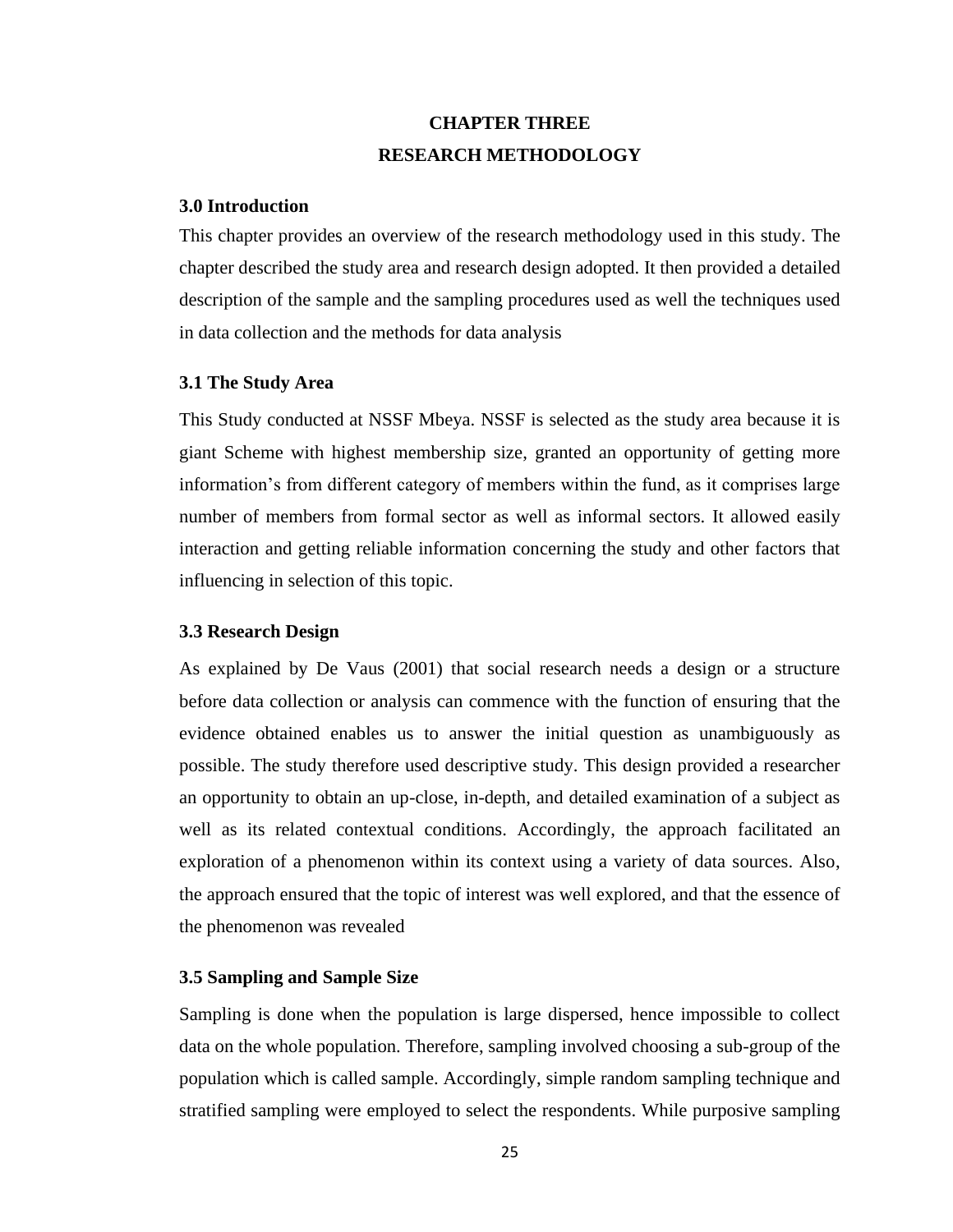was used to select key informants, stratified random sampling was used to select the branch customers in the study area. Therefore, this research involved a total of 100 respondents who obtained from Purposive sampling and simple random sampling methods using the Slovin Formula for sample size as explained in the sub-heading below.

#### **3.5.1 Simple random Sampling**

This study therefore used non-probability sampling techniques whereby, simple random sampling was used for used for NSSF contributing members.

The sample size for the key informants is determined through the Slovin's formula in computing sample size;

Sample size  $n = \frac{N}{1 + N(e)2}$ 

Where by  $n =$  sample size

 $N =$ Targeted population, in this study total population is 14 staff

 $e = level of significance at 0.1 (10%)$ 

Therefore, using above formula;

Total of NSSF Staff from Mbeya region = 14 Total NSSF Contributing members from Mbeya region =12,843 Total population  $= 12,857$ Sample size for the key informants in this study will be; = 1**2,857 1+12,857(0.1)<sup>2</sup>**

 **= 100 (sample size)**

For NSSF Staff =  $100 \text{ X}$  14 =  $0.1$  **12,857** 

For NSSF Contributing members  $=$   $100 \text{ X } 14$   $=$  99.89 approximately 100  **12,857**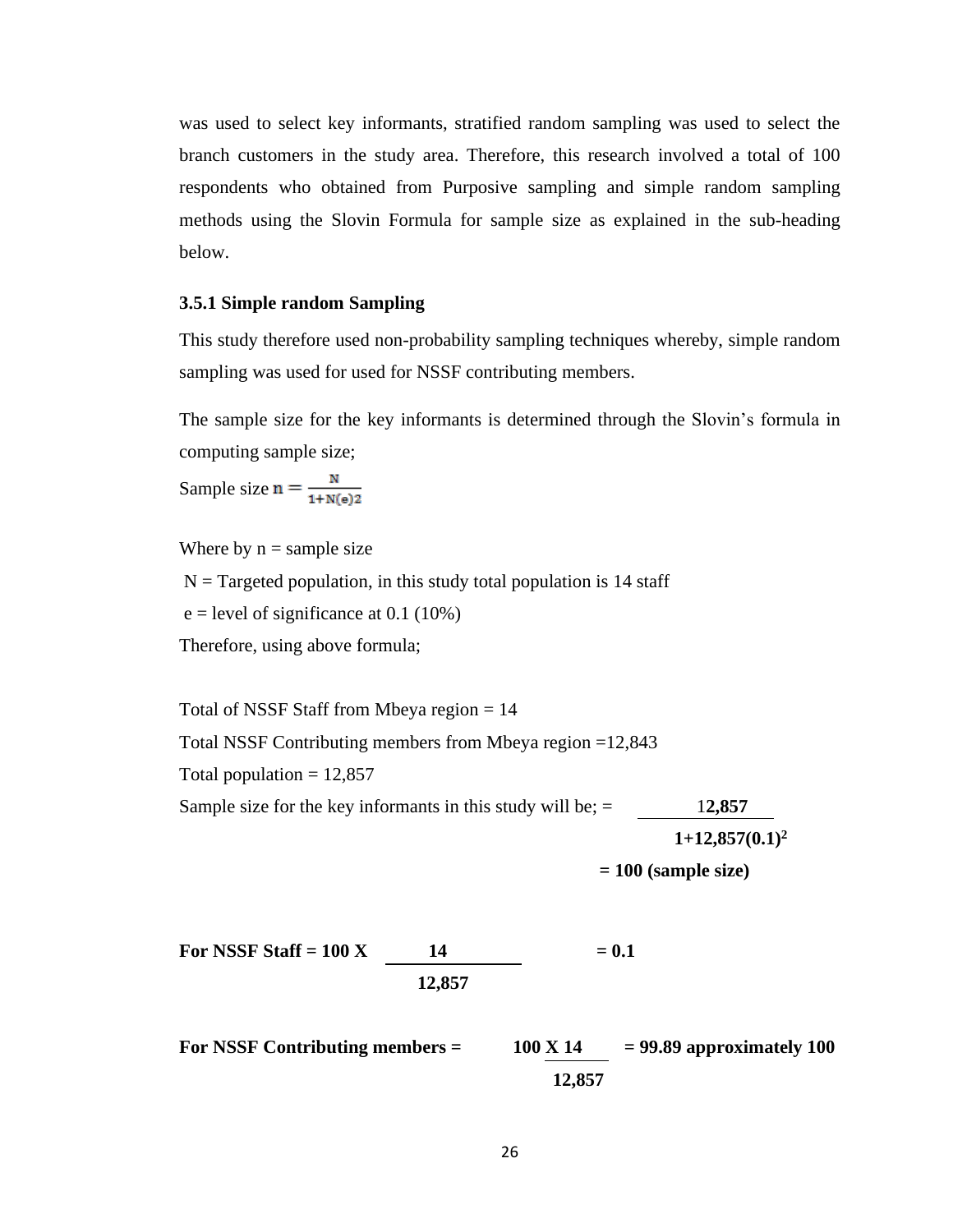Therefore, a total of 100 respondents were used in this study, but only 99 managed to provide the information.

#### **3.6 Data Collection Tools**

Creswell (2008) contends that there is no single technique that can be claimed to be better than the other in data collection. They all depend on what is being studied and/or what is to be found out. No single instrument considered to be adequate in collecting valid and reliable data. In this study therefore, both primary and secondary data were used. During the fieldwork, only one instrument was used to facilitate data collection. This was structured questionnaire. The structured questionnaires were administered to the NSSF contributing members.

#### **3.6.1 Questionnaires**

The questionnaires that were used in this study had both open and closed ended questions designed to gather information on the influence of Service quality on customer retention in the social security schemes. The questions however, covered the demographic and socio-economic profile of the respondents, the effect of sympathy, the effects of tangibility and the effect of responsiveness factors on customer retention. The questionnaires were administered to the sampled customers in the study area.

The technique was suitable because most of respondents were free to put forward their views on different aspects in this study without an interaction with the researcher. Moreover, the technique gathered most of the information required for the purpose of this study.

#### **3.6.2 Field Observation**

This method was purposely done in order to obtain information on the influence of service quality on customer retention in NSSF. Moreover, it was done in order to obtain information on customers' relationship with the scheme in terms of the sympathy, tangibility and responsiveness to the quality of the services provided.

The technique also assisted much to observe the phenomena in their natural setting, sometimes, the information that were gathered through questionnaires could not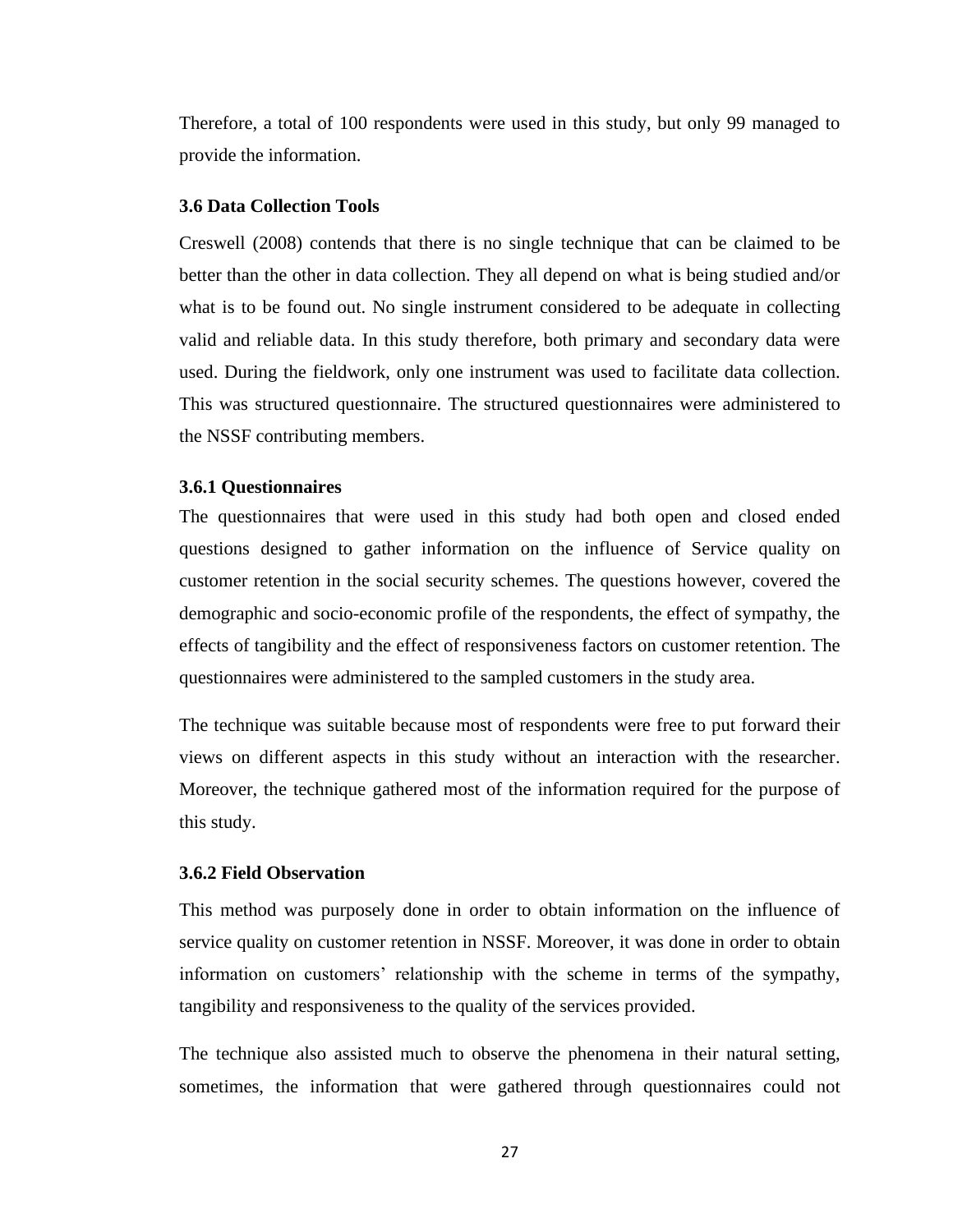correspond to what prevailed in the field. Therefore, by comparing the information to be obtained from direct observation and other research technique and different sources helped to fill the gap in the knowledge gathered.

Generally, several phenomena were observed such as the customer care services, customer motivation, staff dressing as well as the overall environment of the scheme both inside and outside. These phenomena contributed to analyze the effect of sympathy, the effect of tangibility and the effect of responsiveness factors on customer retention to the scheme in the study area.

#### **3.7 Secondary Data and Primary Data**

Secondary data was obtained from various sources such as branch annual reports. These data provided an initial overview of the extent of the problem in the study area. Primary data will include respondents' bio-data, information on the effect of sympathy, effect of tangibility and the effect of responsiveness factors in influencing customer retention in the social security schemes

#### **3.8 Methods of Data Analysis and Data Presentation**

Data were analyzed using quantitative statistical techniques. The results were presented in Tables.

#### **3.8.1 Quantitative Data Analysis**

Quantitative data analysis involves coding, classification, cleaning and entering data into the computer software program me.

Raw data were cleaned, coded, verified and analyzed by using Statistical Package for Social Sciences (SPSS) version 16.0. The SPSS was employed to manipulate and analyze data on the effect of sympathy, tangibility, and responsiveness factors in influencing customer's retention in the social security scheme in the study area. Descriptive statistical analysis was used to produce, frequencies and percentages alongside charts of different types. The results were presented in tables.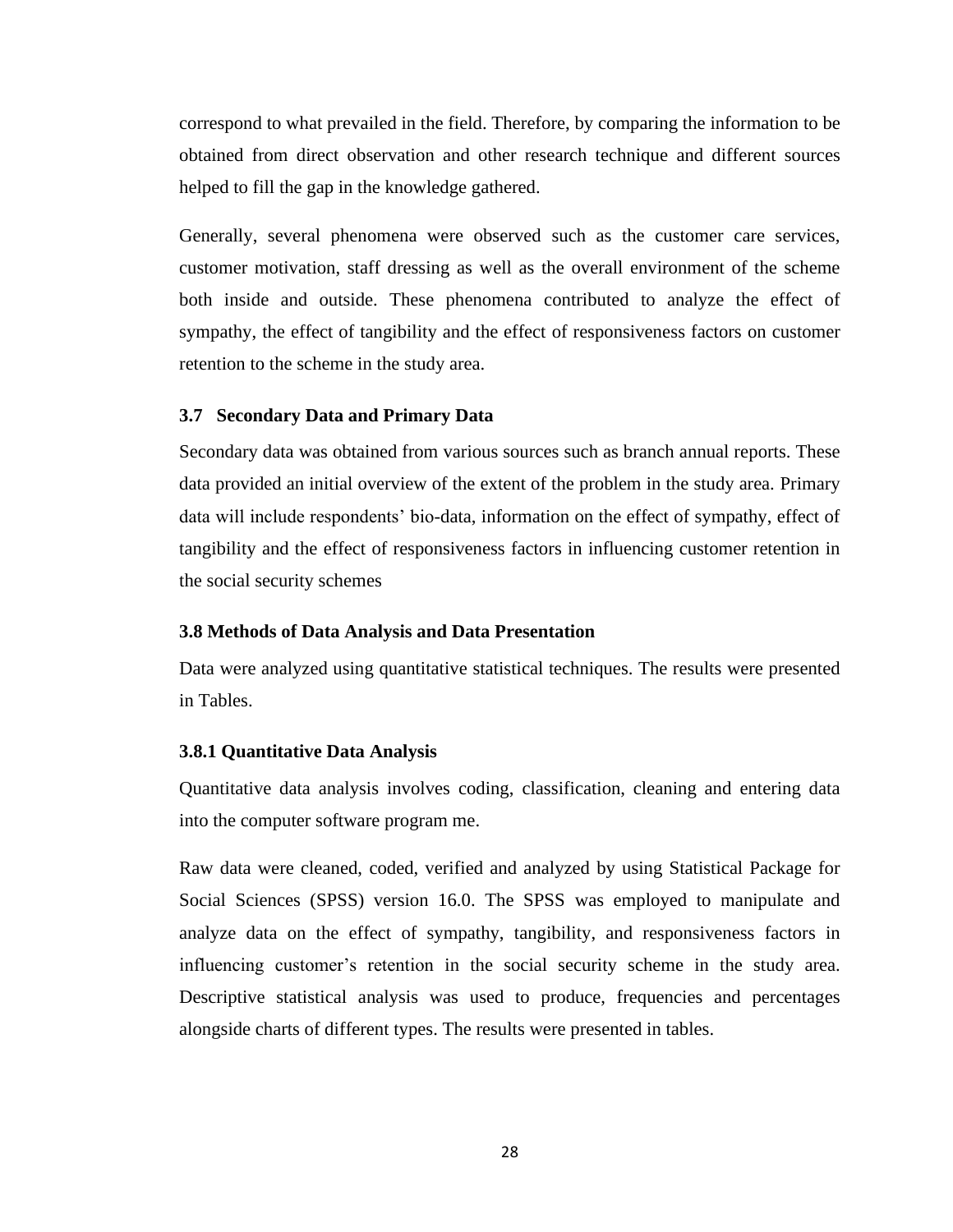# **CHAPTER FOUR RESEARCH FINDINGS ANALYSIS AND DISCUSSION**

### **4.0 Introduction**

This chapter represents discussion on the data found from the research done; it's divided into two mains division. The first division represents socio-economic characteristics of respondents. The social characteristics are sex, age, educational level and occupation of respondents on the investigation of the contribution of quality service in customer retention in social security schemes in Tanzania, a case study NSSF Mbeya Region. The second division represents the findings on the assessment of quality service towards customer retention.

### **4.1 Socio-Economic Characteristics of Respondents**

### **4.1.1 Sex of the Respondents**

The study intended to ask for opinion from both women and men on the investigation of the contribution of quality service in customer retention in social security schemes in Tanzania, a case study NSSF Mbeya Region. Whereby study shown that the majority of the respondents were male 56.6 who made the total of 56.6% of total respondents, where by minority were Female 43 who made a total of 43.4% of total respondents.

### **Table 4.1 Respondents Distribution by Sex. (99)**

**What is your Sex**

|       |        | Frequency | Percent | Valid Percent | <b>Cumulative Percent</b> |
|-------|--------|-----------|---------|---------------|---------------------------|
|       |        |           |         |               |                           |
|       |        |           |         |               |                           |
|       | Male   | 56        | 56.6    | 56.6          | 56.6                      |
| Valid | Female | 43        | 43.4    | 43.4          | 100.0                     |
|       | Total  | 99        | 100.0   | 100.0         |                           |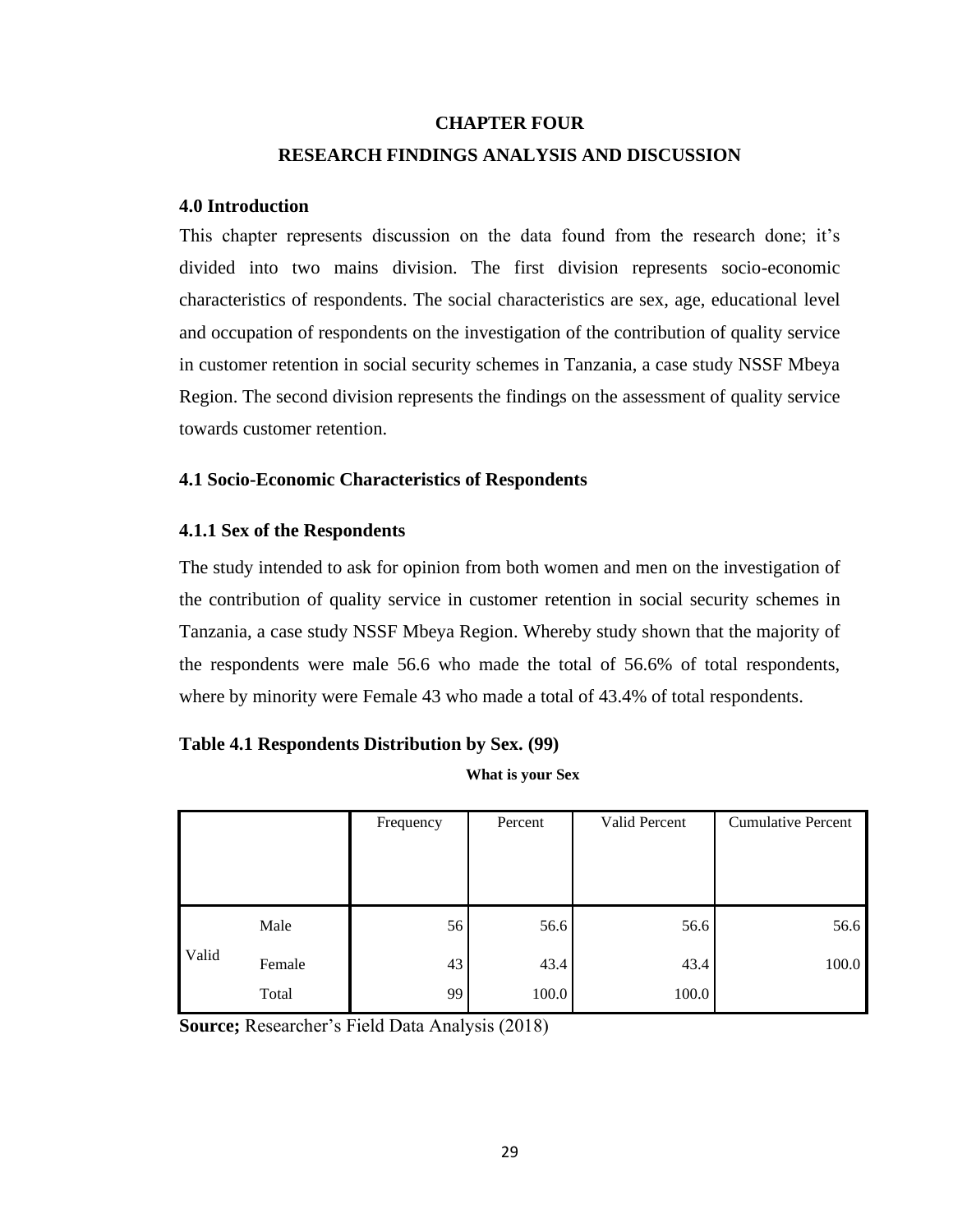#### **4.1.2 Age of Respondents**

The study intended to ask for opinion from different age of fund's members from both sexes so as to fulfill the requirement of the research on the investigation of the contribution of quality service in customer retention in social security schemes in Tanzania, a case study NSSF Mbeya Region. Where by ages were categorized as follows; Age between 18- 30 years were 49 which is equivalent to 49.5% of total respondents, 31-40 years were 26 which is equivalent to 26.3% of total respondents, 41- 50 years were 17 which is equivalent to 17.2% of total respondents and lastly were above 50 years were 7 which is equivalent to 7.1% of total respondents.

#### **Table 4.2 Respondents Distribution by Age (99)**

|       |           | Frequency | Percent | Valid Percent | <b>Cumulative Percent</b> |
|-------|-----------|-----------|---------|---------------|---------------------------|
|       |           |           |         |               |                           |
|       |           |           |         |               |                           |
|       |           |           |         |               |                           |
|       | 18-30     | 49        | 49.5    | 49.5          | 49.5                      |
|       | $31 - 40$ | 26        | 26.3    | 26.3          | 75.8                      |
| Valid | $41 - 50$ | 17        | 17.2    | 17.2          | 92.9                      |
|       | 50 >      | 7         | 7.1     | 7.1           | 100.0                     |
|       | Total     | 99        | 100.0   | 100.0         |                           |

**What is your age**

**Source;** Researcher's Field Data Analysis (2018)

#### **4.1.3 Marital Status of the Respondents**

The collected data shows that 43 of respondents were single which is equivalent to 43.4% of total respondents, while 44 respondents were married and made an equivalent of 44.4% of total respondents, widow ranked with 5 of the respondents which is equivalent to 5.1% of total respondents and the remaining7 respondents were divorced which as well made an equivalent to 7.1% of total respondents as shown in the table below.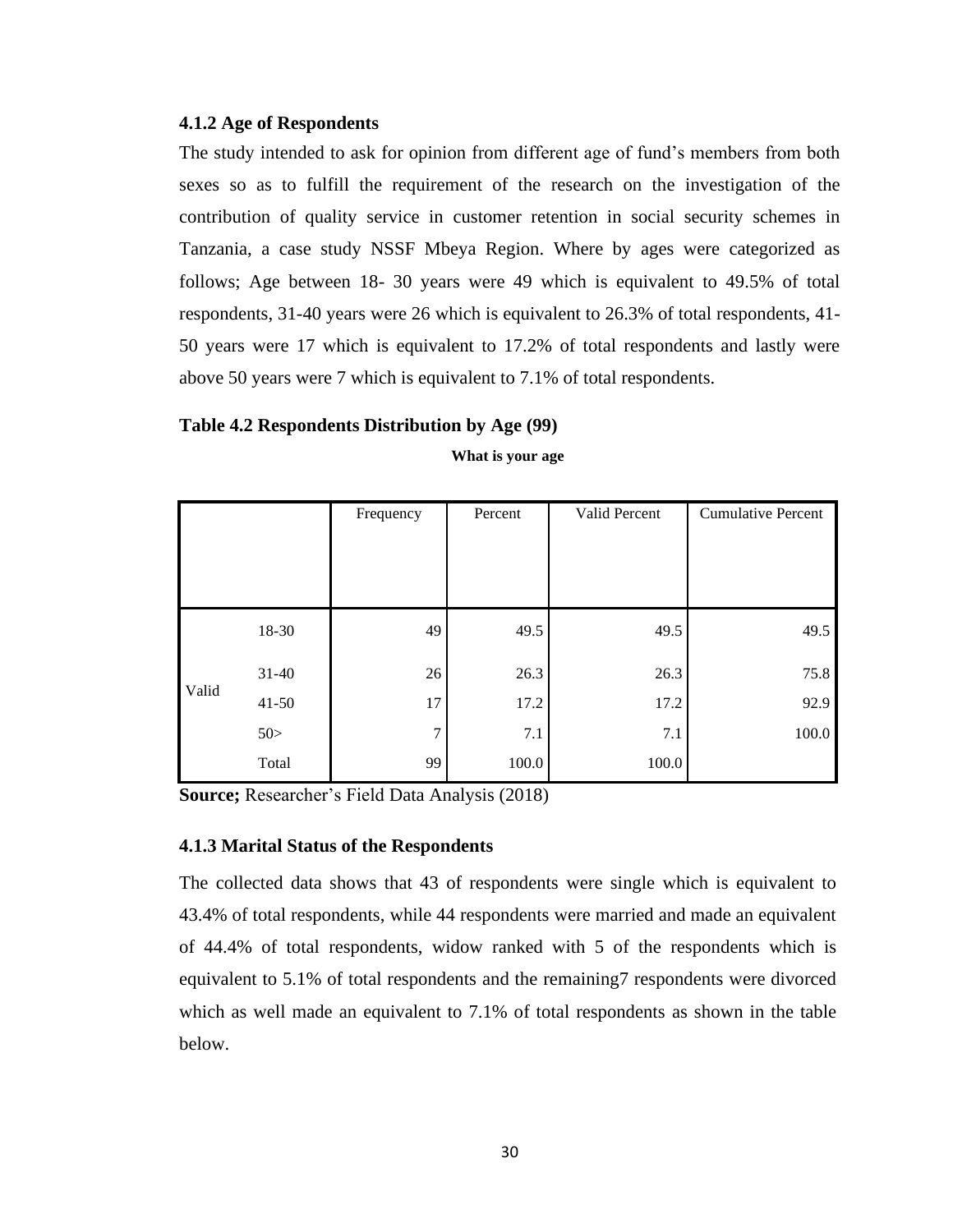# **Table 4.3 Respondents Distribution by Marital Status (99)**

#### **What is your Marital Status**

|       |          | Frequency      | Percent | Valid Percent | <b>Cumulative Percent</b> |
|-------|----------|----------------|---------|---------------|---------------------------|
|       |          |                |         |               |                           |
|       |          |                |         |               |                           |
|       |          |                |         |               |                           |
|       |          |                |         |               |                           |
|       | Single   | 43             | 43.4    | 43.4          | 43.4                      |
| Valid | Married  | 44             | 44.4    | 44.4          | 87.9                      |
|       | Widow    | 5              | 5.1     | 5.1           | 92.9                      |
|       | Divorced | $\overline{7}$ | 7.1     | 7.1           | $100.0\,$                 |
|       | Total    | 99             | 100.0   | 100.0         |                           |

**Source;** Researcher's Field Data Analysis (2018)

## **4.1.4 Educational Level of the Respondents**

According to the data collected, the study involved different respondents with different level of education as follows, primary school 13equivalent to 13.1%of the respondents, secondary school 33 equivalent to 33.3%, certificate 14 equivalent to 14.1% of the respondents, Diploma 6 equivalent to 6.1% of the respondents, Degree 18 equivalent to 18.1% of the respondents, Master Degree 11 equivalent to 11.1% PHD's holders were 3 which is equivalent to 3% of the respondents, and 1 was non educated who makes 1% of the total respondents.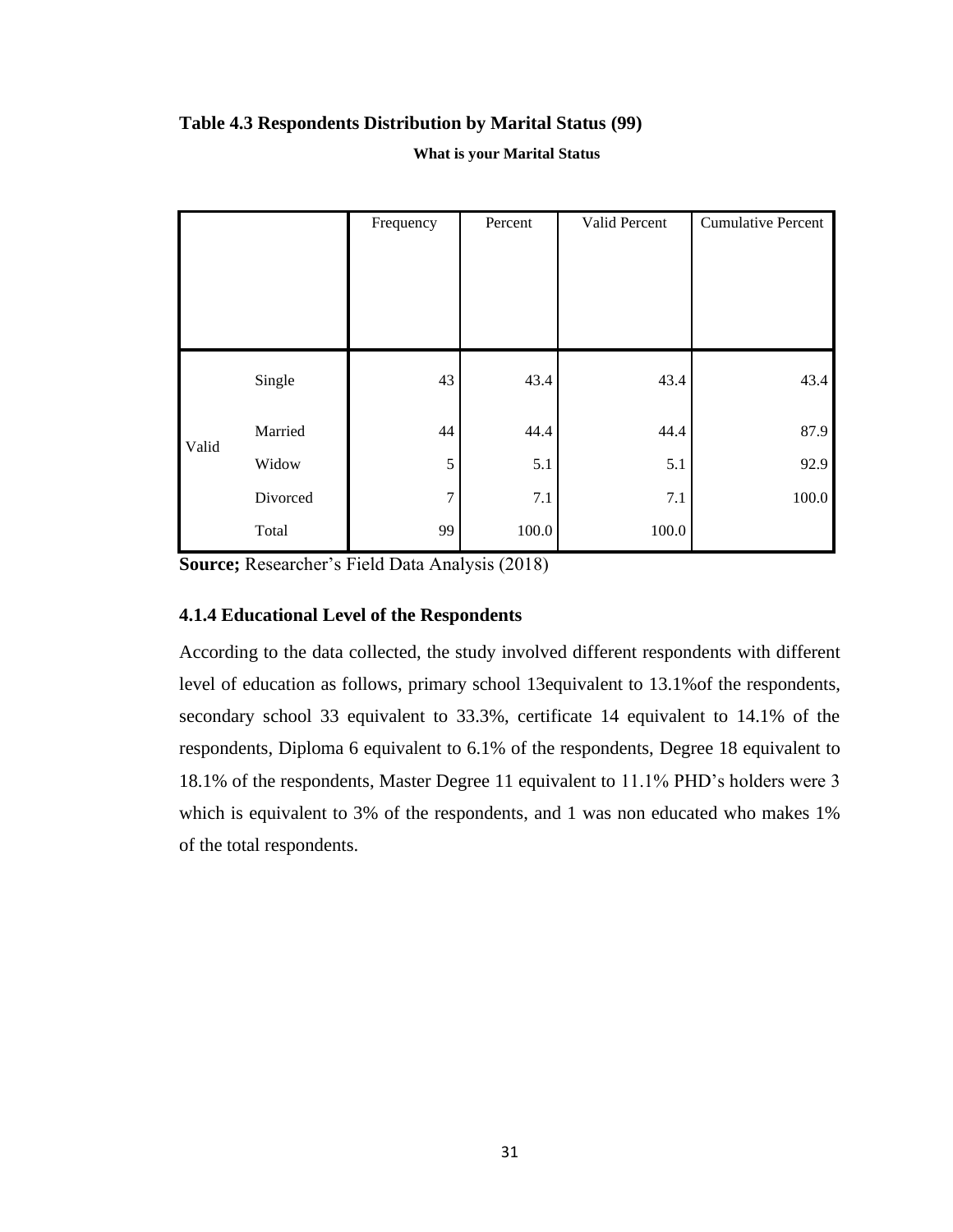|       |                      | Frequency | Percent | Valid Percent | Cumulative |
|-------|----------------------|-----------|---------|---------------|------------|
|       |                      |           |         |               | Percent    |
|       | Primary School       | 13        | 13.1    | 13.1          | 13.1       |
|       | Secondary School     | 33        | 33.3    | 33.3          | 46.5       |
|       | Certificate          | 14        | 14.1    | 14.1          | 60.6       |
|       | Diploma              | 6         | 6.1     | 6.1           | 66.7       |
| Valid | Degree               | 18        | 18.2    | 18.2          | 84.8       |
|       | <b>Master Degree</b> | 11        | 11.1    | 11.1          | 96.0       |
|       | PHD                  | 3         | 3.0     | 3.0           | 99.0       |
|       | Other                | 1         | 1.0     | 1.0           | 100.0      |
|       | Total                | 99        | 100.0   | 100.0         |            |

**Table 4.4 Respondents Distribution by Education Level**

**What is your Educational Level**

**Source;** Researcher's Field Data Analysis (2018)

### **4.1.5 Occupation of the Respondents**

The study intended to ask opinion for different occupation from respondents who are NSSF members, where by the results shown as follows; employed were 56 which is equivalent to 56.6% of the respondents, business were 19 which is equivalent to 19.2% of the respondents and none were 24 which is equivalent to 24.4% of the respondents as shown in the table below.

### **Table 4.5 Respondents Distribution by Occupation (99)**

#### **What is your Occupation**

|       |                 | Frequency | Percent | Valid Percent | <b>Cumulative Percent</b> |
|-------|-----------------|-----------|---------|---------------|---------------------------|
|       |                 |           |         |               |                           |
|       | Employed        | 56        | 56.6    | 56.6          | 56.6                      |
| Valid | <b>Business</b> | 19        | 19.2    | 19.2          | 75.8                      |
|       | None            | 24        | 24.2    | 24.2          | 100.0                     |
|       | Total           | 99        | 100.0   | 100.0         |                           |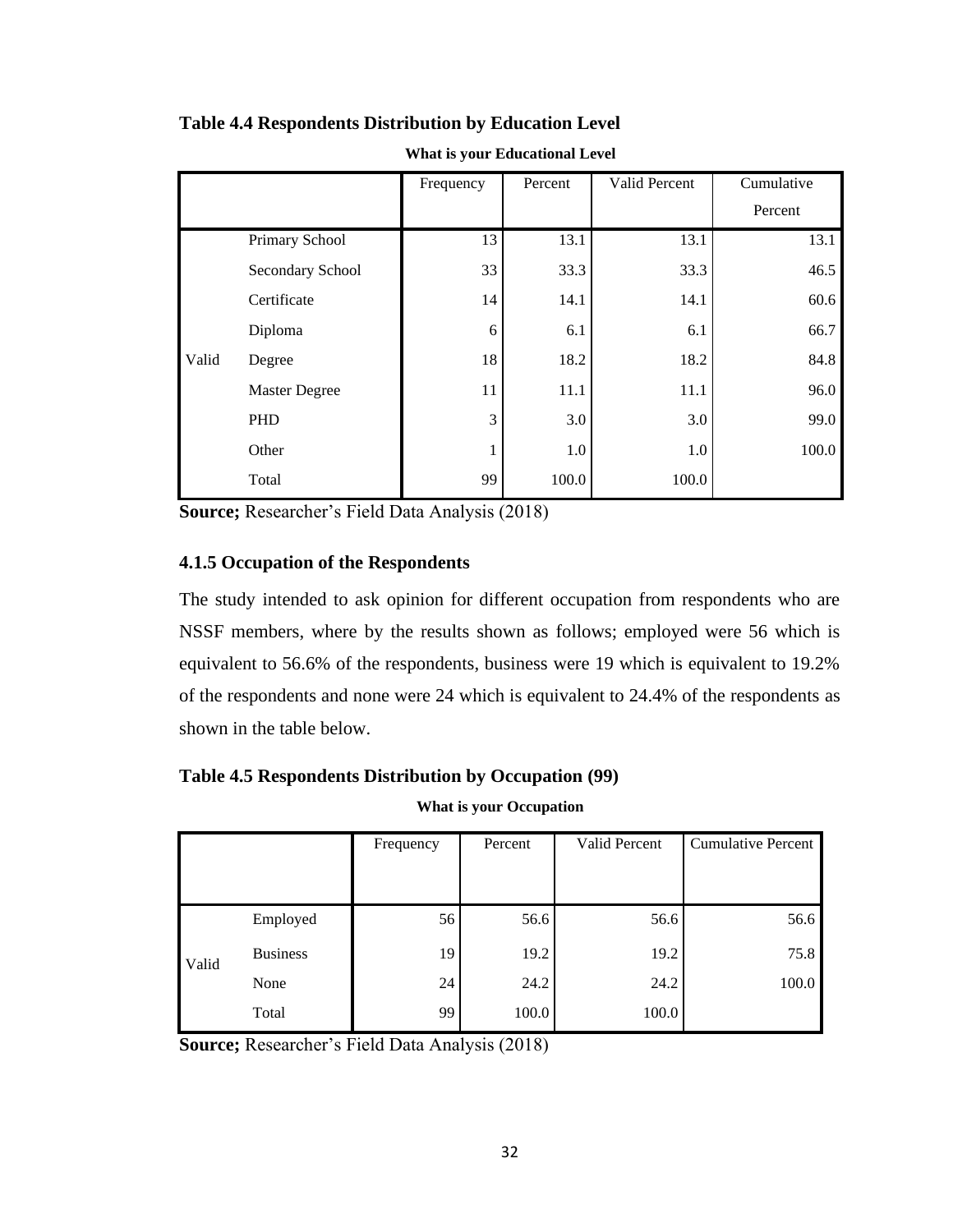#### **4.1.6 Experience of Respondents with the Fund**

The study intended to see how long the member live with the NSSF fund in Mbeya Regional, where by time spent by member with fund where categorized in two groups of more than 5 years and below than 5 years, and results were as follows; members below 5years were 54 which is equivalent to 54.5% of the respondents and members above 5 years were 45 which is equivalent to 45.5% of the respondents.

|       |               | Frequency | Percent | Valid Percent | Cumulative<br>Percent |
|-------|---------------|-----------|---------|---------------|-----------------------|
|       |               |           |         |               |                       |
|       | Below 5 years | 54        | 54.5    | 54.5          | 54.5                  |
| Valid | Above 5 years | 45        | 45.5    | 45.5          | 100.0                 |
|       | Total         | 99        | 100.0   | 100.0         |                       |

# **Table 4.6 Respondents Distribution by Experience with Fund (99) What is your Experience with Fund**

**Source;** Researcher's Field Data Analysis (2018)

### **4.1.7 The Average Time Spend to Attend Customer**

The study intended to see how long the member can take with NSSF staff to get service, where by time spent by member with fund staff where categorized into three groups, first of 0 minutes to Five minutes, secondly of 5minutes to 10 minutes, and lastly of 10 minutes and above. The results obtained from the respondents were as follows; members spent 0-5 minutes were 33 which is equivalent to 33.3% of the respondents, members spent 5-10 minutes were 50 which is equivalent to 50.5% of the respondents and members spent 10 minutes and above were 16 which is equivalent to 16.2 of the respondents.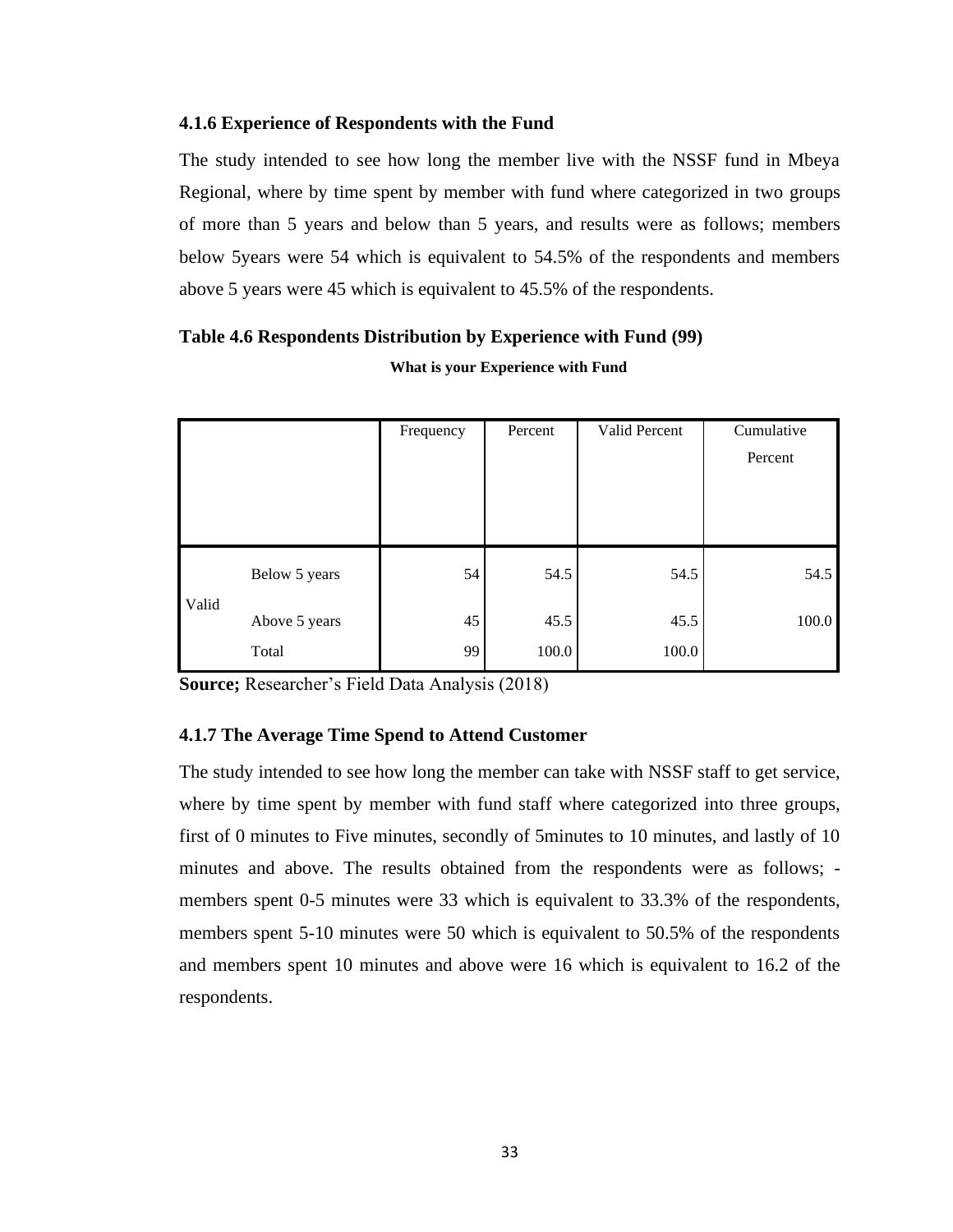### **Table 4.7 Respondents Distribution by average time spent with Fund staff (99)**

|       |                      | Frequency | Percent | Valid Percent | Cumulative |
|-------|----------------------|-----------|---------|---------------|------------|
|       |                      |           |         |               | Percent    |
|       |                      |           |         |               |            |
|       |                      |           |         |               |            |
|       |                      |           |         |               |            |
|       | 0-5 minutes          | 33        | 33.3    | 33.3          | 33.3       |
| Valid | 5-10 minutes         | 50        | 50.5    | 50.5          | 83.8       |
|       | more than 10 minutes | 16        | 16.2    | 16.2          | 100.0      |
|       | Total                | 99        | 100.0   | 100.0         |            |

**What average time spend with scheme staff**

**Source;** Researcher's Field Data Analysis (2018)

### **4.1.8 Strategy the Scheme Apply in Managing Customers Queue**

The study intended to see how best the member can be comforted while waiting the service from NSSF staff, the strategy were categorized into two groups, firstly is Standing in line and secondly is Sitting in Queue, the results obtained from the respondents were as follows;- members waited service while standing in line were 8 which is equivalent to 8.1% of the respondents while members who waited service while sitting in queue were 91 which is equivalent to 91.9% of the respondents.

**Table 4.8 Respondents Distribution by strategy Fund use in managing queue (99) What strategy in managing queue**

|       |                  | Frequency | Percent | Valid Percent | Cumulative |
|-------|------------------|-----------|---------|---------------|------------|
|       |                  |           |         |               | Percent    |
|       | Standing in line | 8         | 8.1     | 8.1           | 8.1        |
| Valid | Sitting in queue | 91        | 91.9    | 91.9          | 100.0      |
|       | Total            | 99        | 100.0   | 100.0         |            |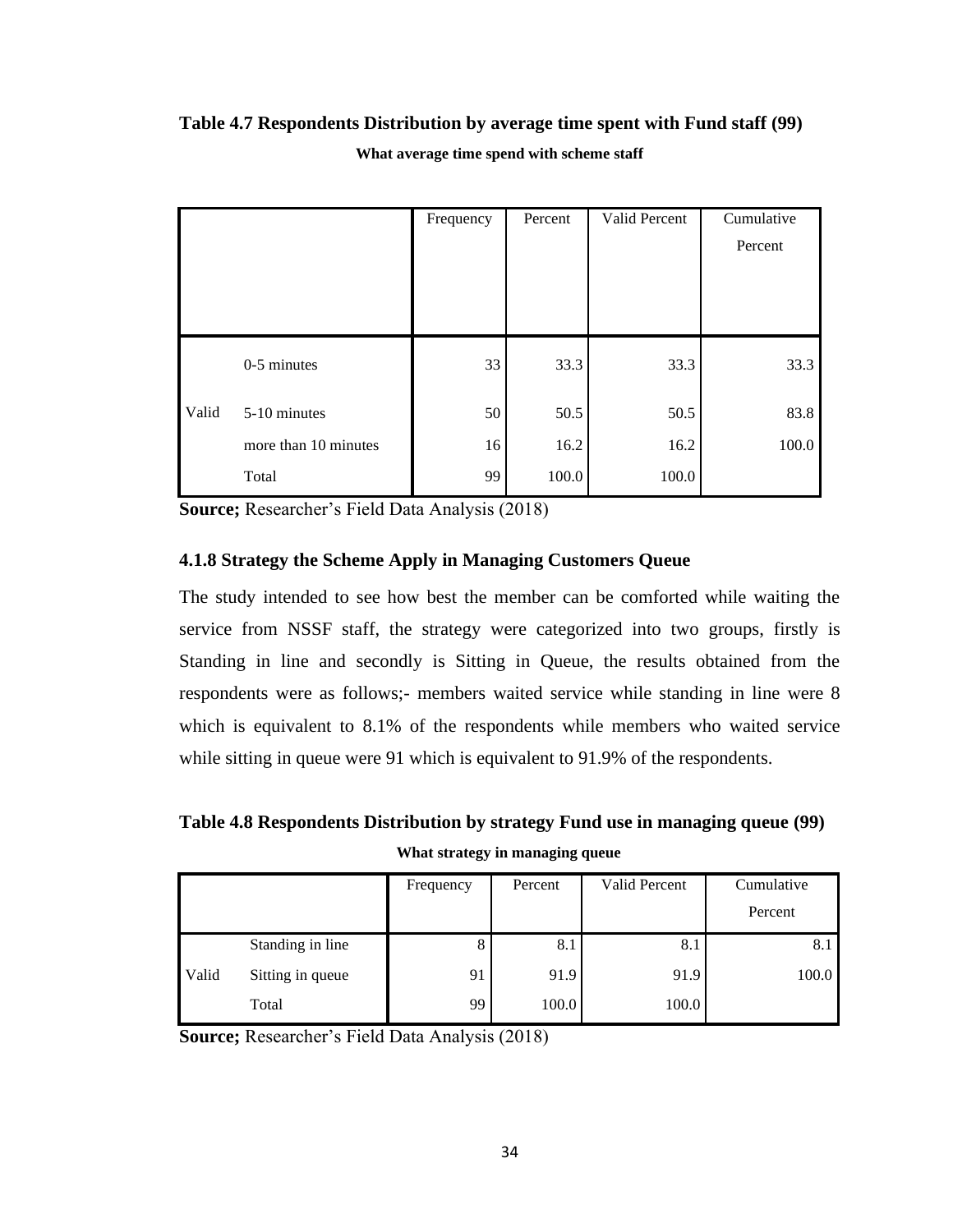# **4.1.9 The contribution of quality service factors towards customer's retention in social security schemes**

The study discovered that quality service in security schemes is affected by several factors; as it's a bit complex to measure quality service as it is, we decided to look on the factors which contribute the quality service and below are those factors explained one after another.

|       |                      | Frequency | Percent | Valid Percent | Cumulative |
|-------|----------------------|-----------|---------|---------------|------------|
|       |                      |           |         |               | Percent    |
|       | Very Satisfied       | 58        | 58.6    | 58.6          | 58.6       |
|       | Satisfied            | 35        | 35.4    | 35.4          | 93.9       |
| Valid | Dissatisfaction      | 4         | 4.0     | 4.0           | 98.0       |
|       | Very dissatisfaction | 2         | 2.0     | 2.0           | 100.0      |
|       | Total                | 99        | 100.0   | 100.0         |            |

# **Table 4.9 Respondents Distribution by Chariness to Customers (99)**

**How do you consider adequacy of chariness**

**Source;** Researcher's Field Data Analysis (2018)

From the above graph, the results from respondents were as follows;- chariness to customer was categorized to very satisfied, satisfied, dissatisfaction and very dissatisfaction whereby results shown, very satisfied were 58 which is equivalent to 58.6% of the respondents, satisfied were 35 which is equivalent to 35.4% of the respondents, dissatisfaction were 4 which is equivalent to 4% and lastly very dissatisfaction were 2 which is equivalent to 2% of the respondents.

**Table 4.10 Respondents Distribution by Communication to Customers (99) How do you consider adequacy of Communication**

|       |                 | Frequency | Percent | Valid Percent | Cumulative |
|-------|-----------------|-----------|---------|---------------|------------|
|       |                 |           |         |               | Percent    |
|       | Very Satisfied  | 63        | 63.6    | 63.6          | 63.6       |
| Valid | Satisfied       | 29        | 29.3    | 29.3          | 92.9       |
|       | Dissatisfaction | 7         | 7.1     | 7.1           | 100.0      |
|       | Total           | 99        | 100.0   | 100.0         |            |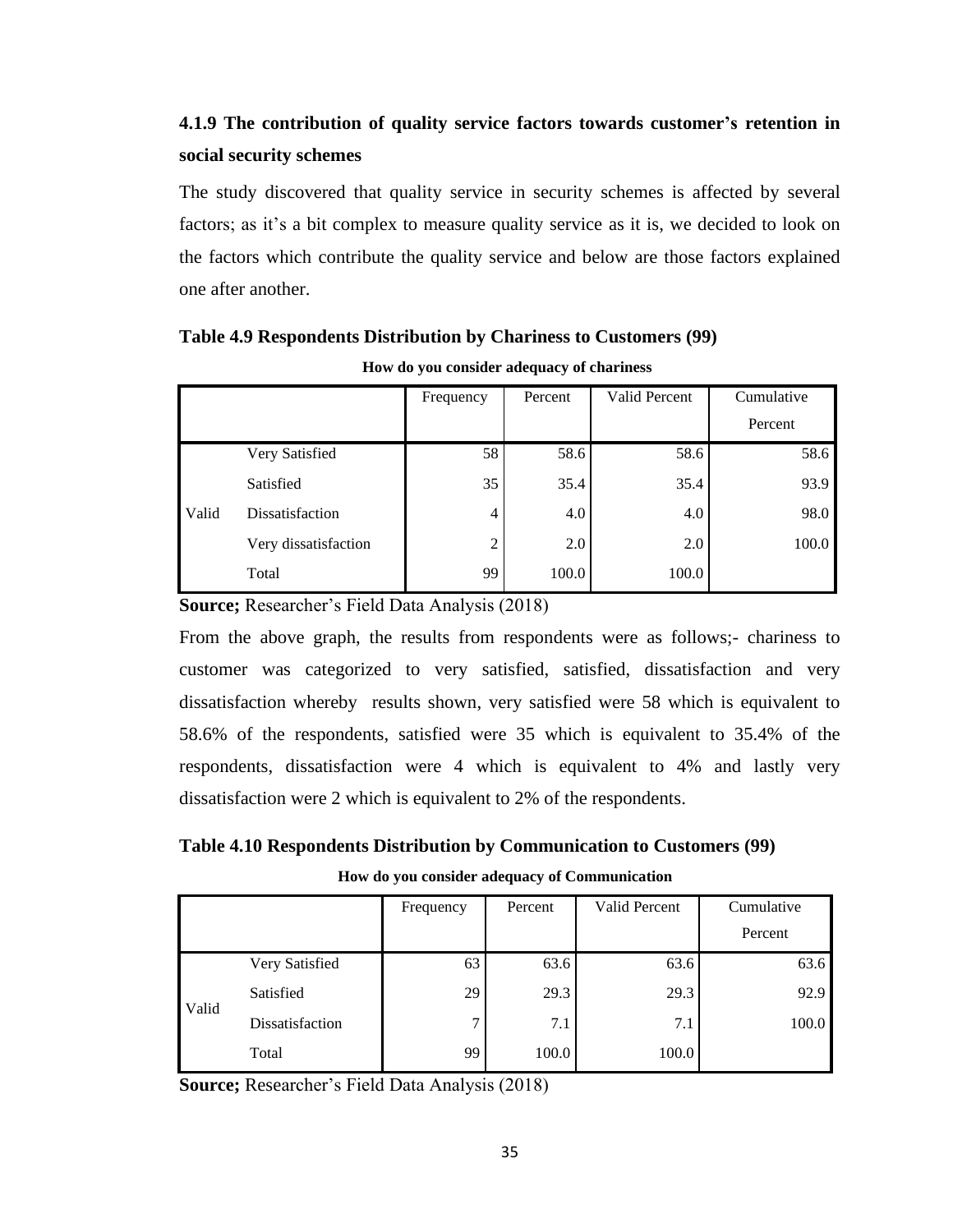From the above graph, the results from respondents were as follows;- communication to customer was categorized to very satisfied, satisfied, dissatisfaction and very dissatisfaction whereby results shown, very satisfied were 63 which is equivalent to 63.6% of the respondents, satisfied were 29 which is equivalent to 29.3% of the respondents, dissatisfaction were 7 which is equivalent to 7.1% and lastly very dissatisfaction were no respondent chose that.

|       |                      | Frequency | Percent | Valid Percent | Cumulative |
|-------|----------------------|-----------|---------|---------------|------------|
|       |                      |           |         |               | Percent    |
|       | Very Satisfied       | 59        | 59.6    | 59.6          | 59.6       |
|       | Satisfied            | 30        | 30.3    | 30.3          | 89.9       |
| Valid | Dissatisfaction      | 4         | 4.0     | 4.0           | 93.9       |
|       | Very Dissatisfaction | 3         | 3.0     | 3.0           | 97.0       |
|       | None                 | 3         | 3.0     | 3.0           | 100.0      |
|       | Total                | 99        | 100.0   | 100.0         |            |

**Table 4.11 Respondents Distribution by Politeness to Customers (99)**

**How do you consider adequacy of politeness**

**Source;** Researcher's Field Data Analysis (2018)

From the above graph, the results from respondents were as follows;- politeness to customer was categorized to very satisfied, satisfied, dissatisfaction and very dissatisfaction whereby results shown, very satisfied were 59 which is equivalent to 59.6% of the respondents, satisfied were 30 which is equivalent to 30.3% of the respondents, dissatisfaction were 4 which is equivalent to 4% of the respondents, very dissatisfaction were 3 which is equivalent to 3% of the respondents, and 3 of the respondents did not pick anything which is equivalent to 3% of the respondents.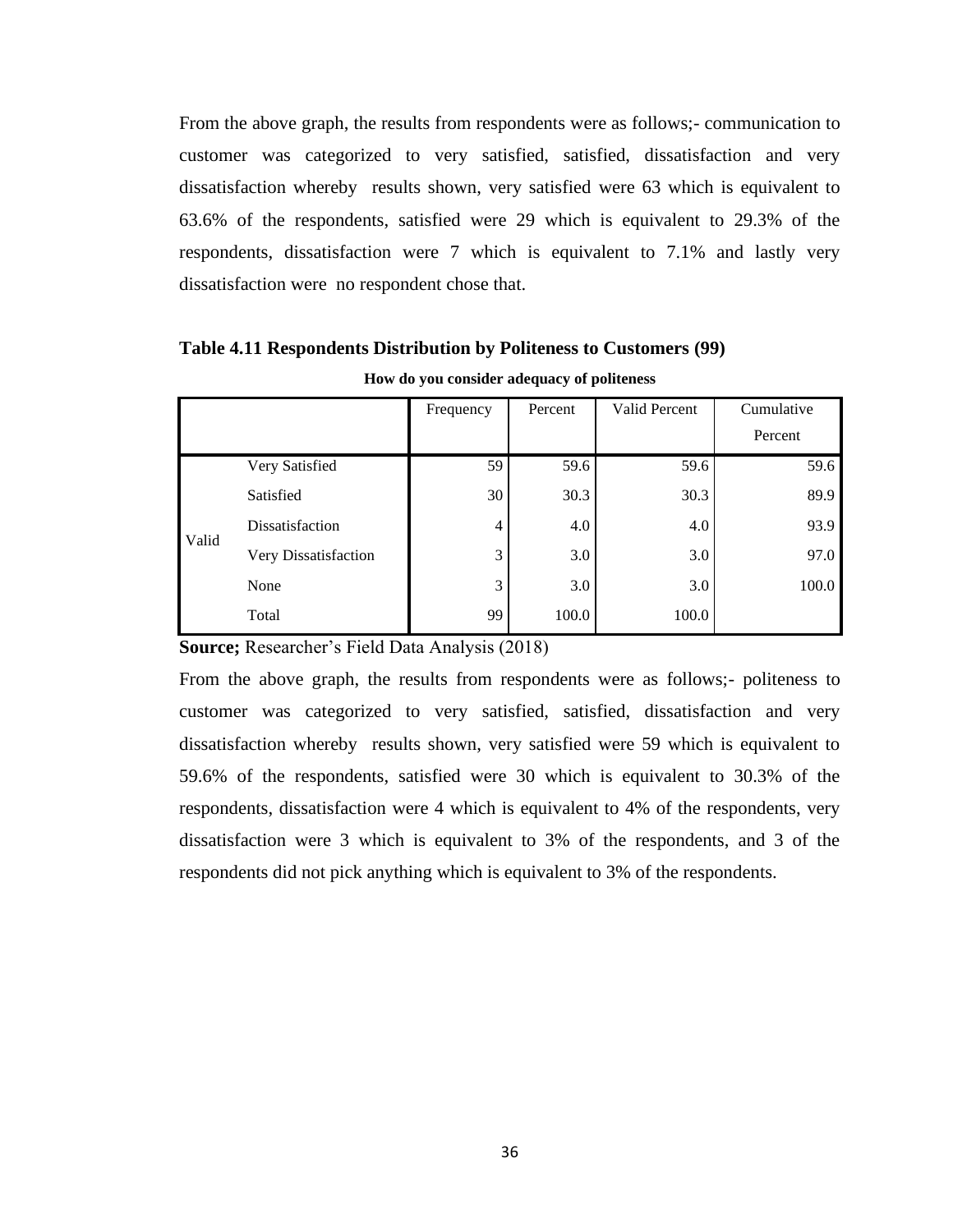|       |                      | Frequency      | Percent | Valid Percent | Cumulative |
|-------|----------------------|----------------|---------|---------------|------------|
|       |                      |                |         |               | Percent    |
|       |                      |                |         |               |            |
|       | Very Satisfied       | 70             | 70.7    | 70.7          | 70.7       |
|       | Satisfied            | 20             | 20.2    | 20.2          | 90.9       |
| Valid | Dissatisfaction      | 7              | 7.1     | 7.1           | 98.0       |
|       | Very Dissatisfaction | $\overline{c}$ | 2.0     | 2.0           | 100.0      |
|       | Total                | 99             | 100.0   | 100.0         |            |

#### **Table 4.12 Respondents Distribution by Approachability to Customers (99)**

**How do you consider adequacy of approachability**

**Source;** Researcher's Field Data Analysis (2018)

From the above graph, the results from respondents were as follows;-approachability to customer was categorized to very satisfied, satisfied, dissatisfaction and very dissatisfaction whereby results shown, very satisfied were 70 which is equivalent to 70.7% of the respondents, satisfied were 20 which is equivalent to 20.2% of the respondents, dissatisfaction were 7 which is equivalent to 7.1% and lastly very dissatisfaction were 2 which is equivalent to 2% of the respondents.

#### **Table 4.13 Respondents Distribution by Ventilation Factor (99)**

|       |                | Frequency | Percent | Valid Percent | <b>Cumulative Percent</b> |
|-------|----------------|-----------|---------|---------------|---------------------------|
|       |                |           |         |               |                           |
|       |                |           |         |               |                           |
|       | Very Satisfied | 82        | 82.8    | 82.8          | 82.8                      |
| Valid | Satisfied      | 17        | 17.2    | 17.2          | 100.0                     |
|       | Total          | 99        | 100.0   | 100.0         |                           |

**How Satisfactory are you on ventilation of Funds office?**

**Source;** Researcher's Field Data Analysis (2018)

From the above graph, the results from respondents were as follows;- ventilation factor at NSSF offices was categorized to very satisfied, satisfied, dissatisfaction and very dissatisfaction whereby results shown, very satisfied were 82 which is equivalent to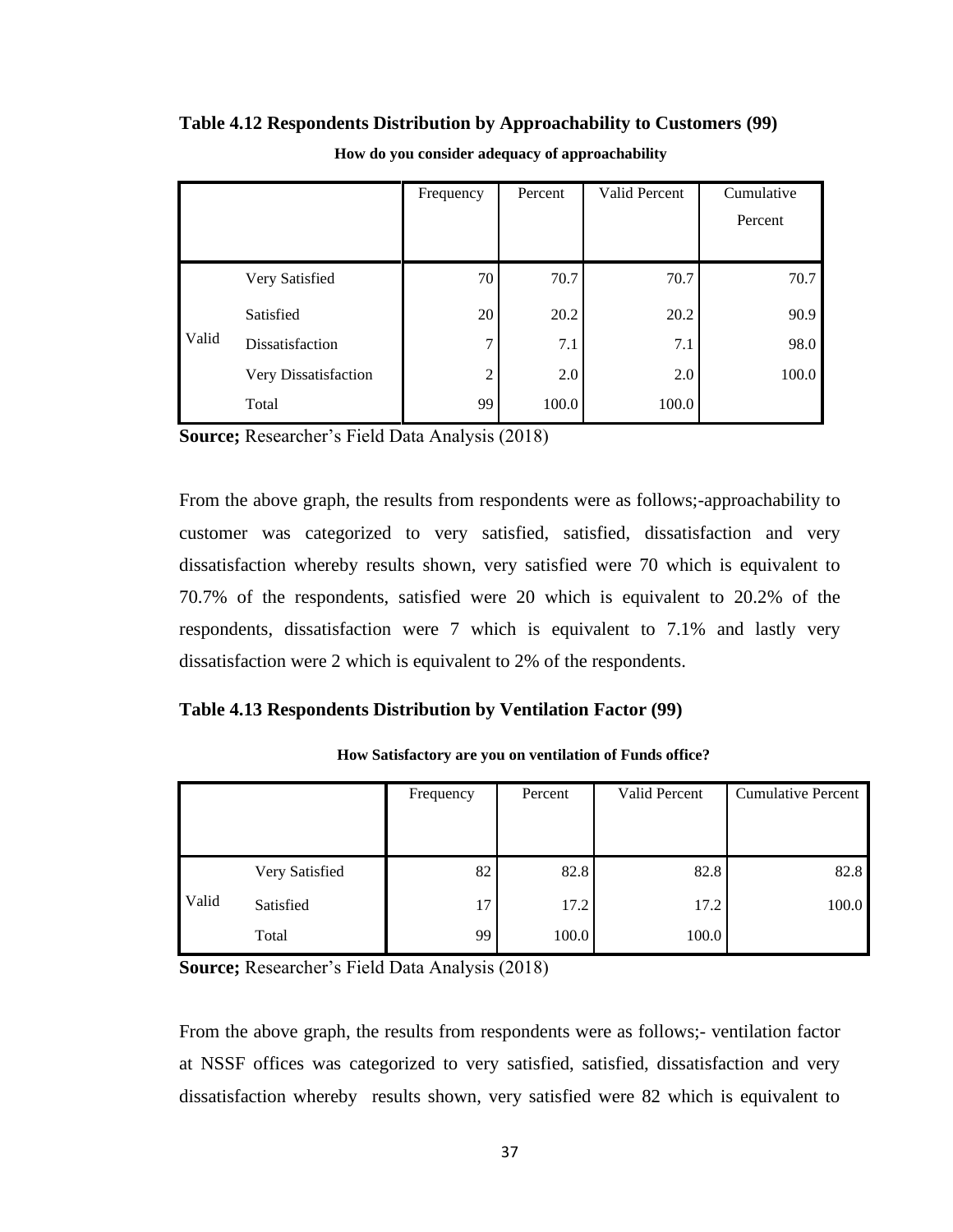80.2% of the respondents, satisfied were 17 which is equivalent to 17.2% of the respondents, no respondent chose dissatisfaction as well as very dissatisfaction.

|       |                      | Frequency | Percent | Valid Percent | Cumulative |
|-------|----------------------|-----------|---------|---------------|------------|
|       |                      |           |         |               | Percent    |
|       | Very Satisfied       | 70        | 70.7    | 70.7          | 70.7       |
|       | Satisfied            | 20        | 20.2    | 20.2          | 90.9       |
| Valid | Dissatisfaction      | 5         | 5.1     | 5.1           | 96.0       |
|       | Very Dissatisfaction | 2         | 2.0     | 2.0           | 98.0       |
|       | None                 | 2         | 2.0     | 2.0           | 100.0      |
|       | Total                | 99        | 100.0   | 100.0         |            |

**How Satisfactory are you on sitting facilities of the Fund?**

**Source;** Researcher's Field Data Analysis (2018)

From the above graph, the results from respondents were as follows;- sitting facilities factor at NSSF offices was categorized to very satisfied, satisfied, dissatisfaction and very dissatisfaction whereby results shown, very satisfied were 70 which is equivalent to 70.7% of the respondents, satisfied were 20 which is equivalent to 20.2% of the respondents, dissatisfaction were 5 which is equivalent to 5.1% of the respondents, very dissatisfaction were 2 which is equivalent to 2% of the respondents, and 2 of the respondents did not pick anything which is equivalent to 2%.

### **Table 4.15 Respondents Distribution by Lighting Factor (99)**

| How Satisfactory are you with lighting? |  |  |  |
|-----------------------------------------|--|--|--|
|-----------------------------------------|--|--|--|

|       |                 | Frequency | Percent | Valid Percent | Cumulative |
|-------|-----------------|-----------|---------|---------------|------------|
|       |                 |           |         |               | Percent    |
|       | Very Satisfied  | 68        | 68.7    | 68.7          | 68.7       |
|       | Satisfied       | 17        | 17.2    | 17.2          | 85.9       |
| Valid | Dissatisfaction | 11        | 11.1    | 11.1          | 97.0       |
|       | None            | 3         | 3.0     | 3.0           | 100.0      |
|       | Total           | 99        | 100.0   | 100.0         |            |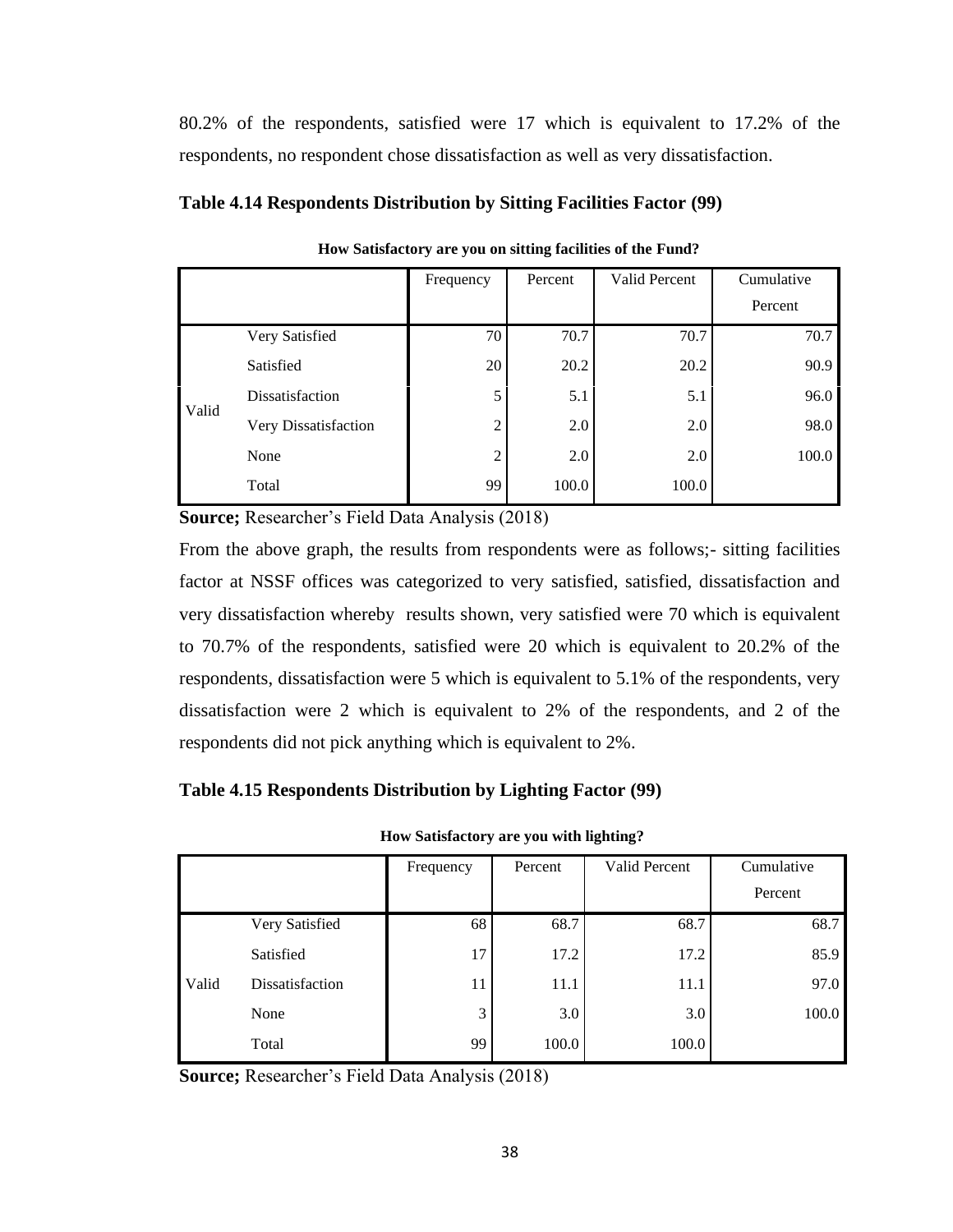From the above graph, the results from respondents were as follows;- lighting factor at NSSF offices was categorized to very satisfied, satisfied, dissatisfaction and very dissatisfaction whereby results shown, very satisfied were 68 which is equivalent to 68.7% of the respondents, satisfied were 17 which is equivalent to 17.2% of the respondents, dissatisfaction were 11 which is equivalent to 11.1% of the respondents, no respondents picked very dissatisfaction were 3 of the respondents did not pick anything which made 3% of the respondents.

#### **Table 4.16 Respondents Distribution by Security Factor (99)**

|       |                | Frequency | Percent | Valid Percent | Cumulative Percent |
|-------|----------------|-----------|---------|---------------|--------------------|
|       |                |           |         |               |                    |
|       |                |           |         |               |                    |
| Valid | Very Satisfied | 75        | 75.8    | 75.8          | 75.8               |
|       | Satisfied      | 19        | 19.2    | 19.2          | 94.9               |
|       | Dissatisfied   |           | 5.1     | 5.1           | 100.0              |
|       | Total          | 99        | 100.0   | 100.0         |                    |

**How Satisfactory are you on security of the office?**

**Source;** Researcher's Field Data Analysis (2018)

From the above graph, the results from respondents were as follows; -security factor was categorized to very satisfied, satisfied, dissatisfaction and very dissatisfaction whereby results shown, very satisfied were 75 which is equivalent to 75.8% of the respondents, satisfied were 19 which is equivalent to 19.2% of the respondents, dissatisfaction were 5 which is equivalent to 5.1% of the respondents, no respondents picked very dissatisfaction.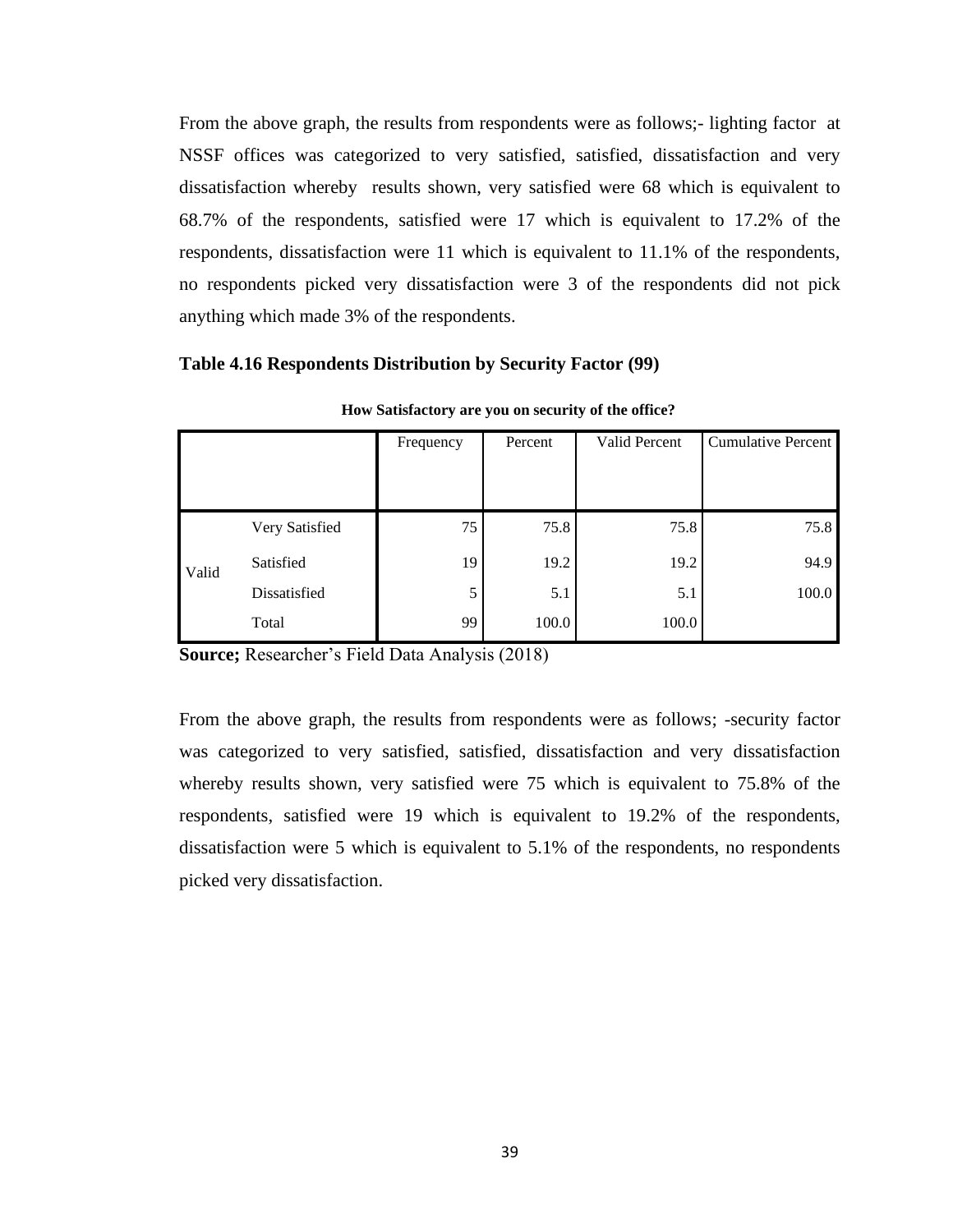#### **Table 4.17 Respondents Distribution by attention factor (99)**

|       |                | Frequency      | Percent | Valid Percent | Cumulative Percent |
|-------|----------------|----------------|---------|---------------|--------------------|
|       |                |                |         |               |                    |
| Valid | Very Satisfied | 64             | 64.6    | 64.6          | 64.6               |
|       | Satisfied      | 33             | 33.3    | 33.3          | 98.0               |
|       | None           | $\overline{2}$ | 2.0     | 2.0           | 100.0              |
|       | Total          | 99             | 100.0   | 100.0         |                    |

**How Satisfactory are you on attention from Fund staff?**

**Source;** Researcher's Field Data Analysis (2018)

From the above graph, the results from respondents were as follows; - attention factor was categorized to very satisfied, satisfied, dissatisfaction and very dissatisfaction whereby results shown, very satisfied were 64 which is equivalent to 64.6% of the respondents, satisfied were 33 which is equivalent to 33.3% of the respondents, no respondent picked dissatisfaction which is equivalent to 0% while 2 respondents did not pick anything and made to equivalent of 2% of the respondents.

**Table 4.18 Respondents Distribution by prompt service delivery attribute (99) How Satisfactory are you on service delivery?**

|       |                      | Frequency | Percent | Valid Percent | Cumulative |
|-------|----------------------|-----------|---------|---------------|------------|
|       |                      |           |         |               | Percent    |
|       |                      |           |         |               |            |
|       | Very Satisfied       | 54        | 54.5    | 54.5          | 54.5       |
| Valid | Satisfied            | 33        | 33.3    | 33.3          | 87.9       |
|       | Dissatisfaction      | 11        | 11.1    | 11.1          | 99.0       |
|       | Very Dissatisfaction | 1         | 1.0     | 1.0           | 100.0      |
|       | Total                | 99        | 100.0   | 100.0         |            |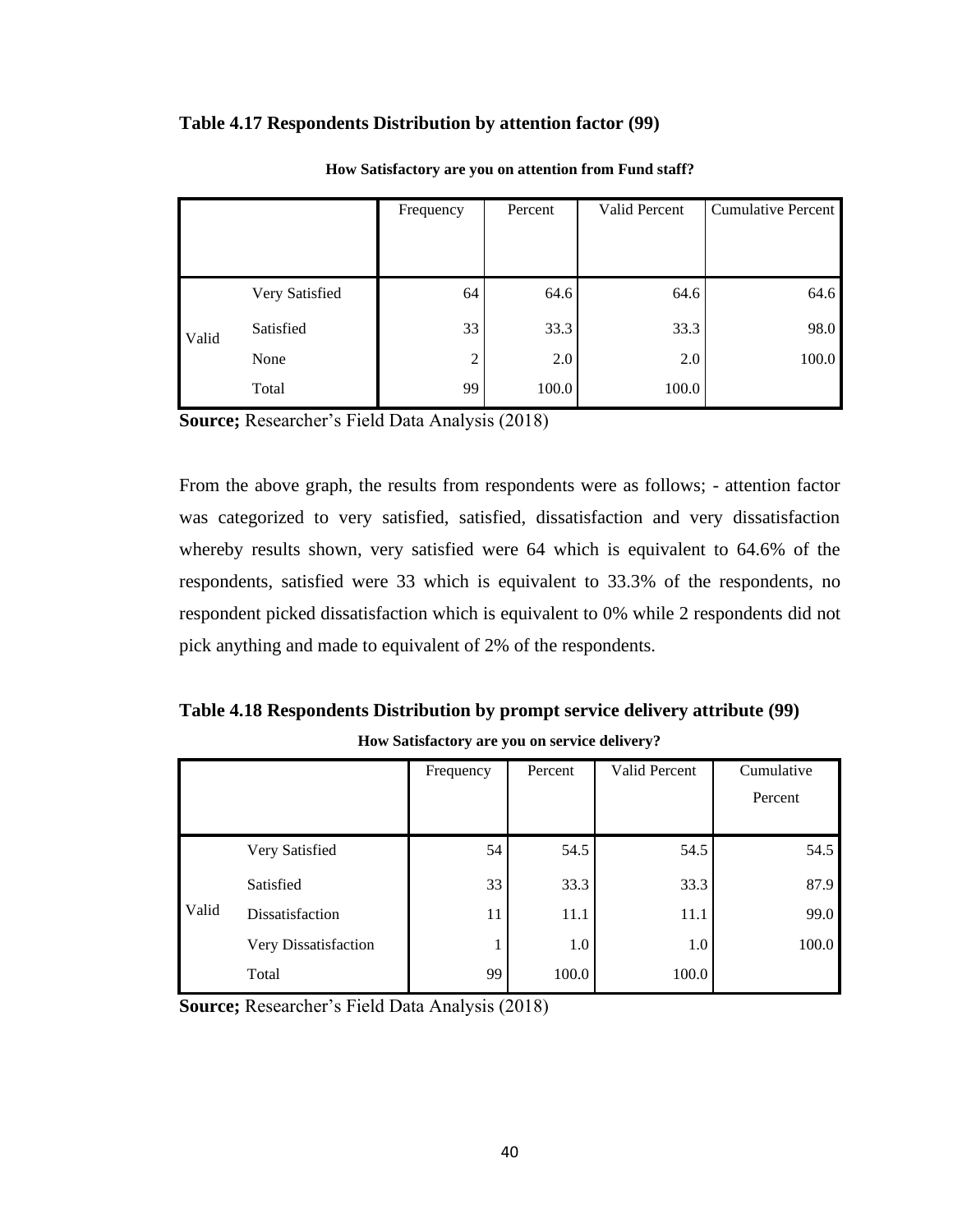From the above graph, the results from respondents were as follows; - prompt service delivery factor was categorized to very satisfied, satisfied, dissatisfaction and very dissatisfaction whereby results shown, very satisfied were 54 which is equivalent to 54.5% of the respondents, satisfied were 33 which is equivalent to 33.3% of the respondents, dissatisfaction were 11 which equivalent to 11.1% of the respondents, very dissatisfaction were 1 which is equivalent to 1% of the respondents.

|       |                 | Frequency      | Percent | Valid Percent | Cumulative |
|-------|-----------------|----------------|---------|---------------|------------|
|       |                 |                |         |               | Percent    |
|       |                 |                |         |               |            |
|       |                 |                |         |               |            |
|       | Very Satisfied  | 64             | 64.6    | 64.6          | 64.6       |
| Valid | Satisfied       | 33             | 33.3    | 33.3          | 98.0       |
|       | Dissatisfaction | $\overline{c}$ | 2.0     | 2.0           | 100.0      |
|       | Total           | 99             | 100.0   | 100.0         |            |

**Table 4.19 Respondents Distribution by convenience operating hours attribute (99) How Satisfactory are you on operating hours of the Fund?**

**Source;** Researcher's Field Data Analysis (2018)

From the above graph, the results from respondents were as follows; - convenience operating hours factor was categorized to very satisfied, satisfied, dissatisfaction and very dissatisfaction whereby results shown, very satisfied were 64 which is equivalent to 64.6% of the respondents, satisfied were 33 which is equivalent to 33.3% of the respondents, dissatisfaction were 2 which is equivalent to 2%, no respondent picked very dissatisfaction which is equivalent to 0% of the respondents.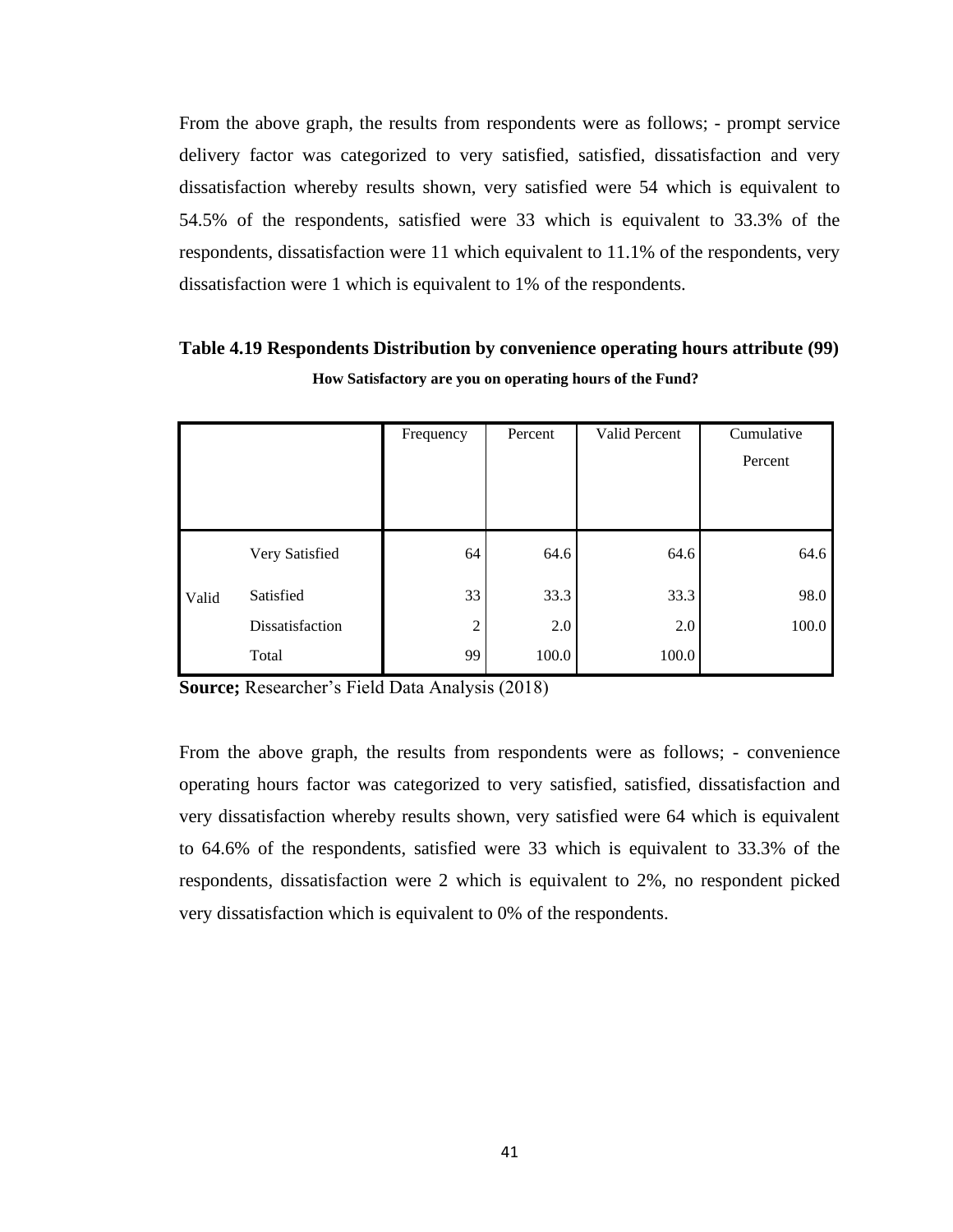|       |                          | Frequency      | Percent | Valid Percent | Cumulative |
|-------|--------------------------|----------------|---------|---------------|------------|
|       |                          |                |         |               | Percent    |
|       | <b>Strongly Agree</b>    | 63             | 63.6    | 63.6          | 63.6       |
|       | Agree                    | 29             | 29.3    | 29.3          | 92.9       |
| Valid | Disagree                 | $\overline{2}$ | 2.0     | 2.0           | 94.9       |
|       | <b>Strongly Disagree</b> | 3              | 3.0     | 3.0           | 98.0       |
|       | None                     | $\overline{2}$ | 2.0     | 2.0           | 100.0      |
|       | Total                    | 99             | 100.0   | 100.0         |            |

**Table 4.20 Respondents Distribution by appointment fulfillment attribute (99)**

**Does NSSF Staff fulfill appointment to customer**

**Source;** Researcher's Field Data Analysis (2018)

From the above graph, the results from respondents were as follows; - fulfill appointment factor was categorized to strongly agree, agree, disagree and strongly disagree, whereby results shown, strongly agree were 63 which is equivalent to 63.6% of the respondents, agree were 29 which is equivalent to 29.3% of the respondents, disagree were 2 which is equivalent to 2% of the respondents, strongly disagree were 3 which is equivalent to 3% of the respondents, 2 respondents did not pick anything and made to equivalent of 2% of the respondents.

# **Table 4.21 Respondents Distribution by sufficient stuffing to attain complains attribute (99)**

|       |                          | Frequency | Percent | Valid Percent | Cumulative |
|-------|--------------------------|-----------|---------|---------------|------------|
|       |                          |           |         |               | Percent    |
|       | <b>Strongly Agree</b>    | 30        | 30.3    | 30.3          | 30.3       |
|       | Agree                    | 48        | 48.5    | 48.5          | 78.8       |
| Valid | Disagree                 | 15        | 15.2    | 15.2          | 93.9       |
|       | <b>Strongly Disagree</b> | 6         | 6.1     | 6.1           | 100.0      |
|       | Total                    | 99        | 100.0   | 100.0         |            |

**Does NSSF have sufficient staff to handle customer complains?**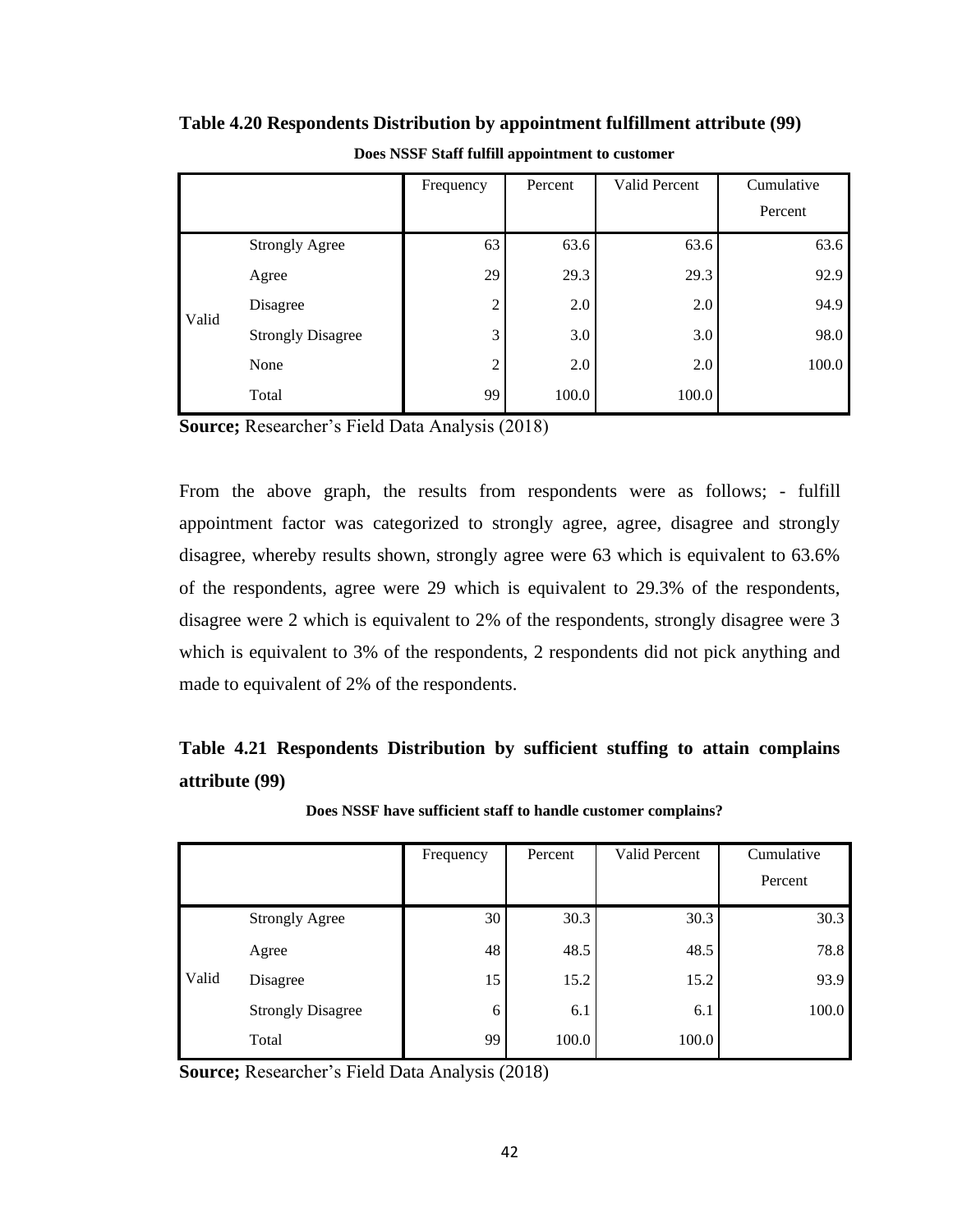From the above graph, the results from respondents were as follows; - sufficient staff to handle customer complains factor was categorized to strongly agree, agree, disagree and strongly disagree, whereby results shown, strongly agree were 30 which is equivalent to 30.3% of the respondents, agree were 48 which is equivalent to 48.5% of the respondents, disagree were 15 which is equivalent to 15.2% of the respondents, strongly disagree were 6 which is equivalent to 6.1% of the respondents.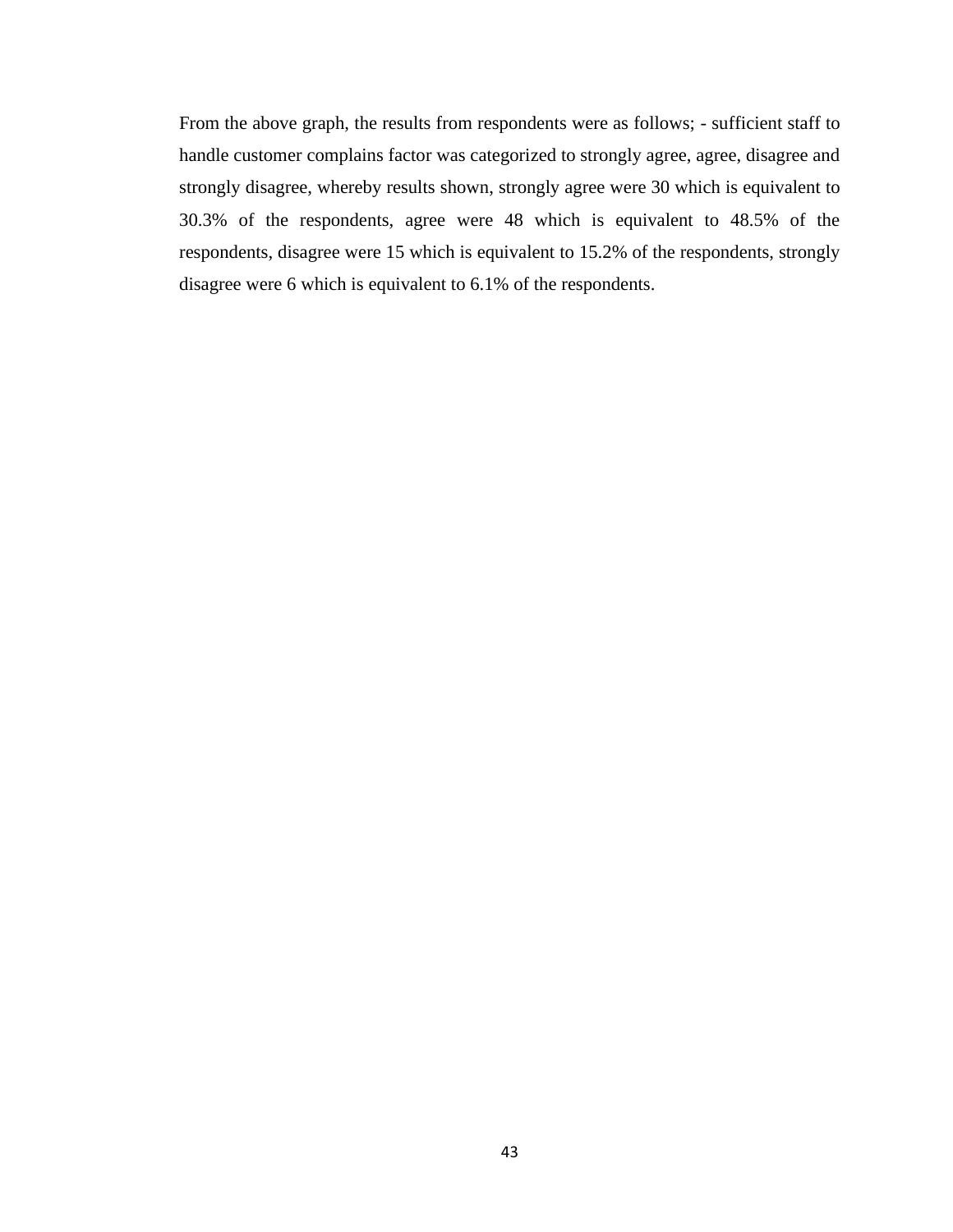#### **CHAPTER FIVE**

#### **SUMMARY, CONCLUSION AND RECOMMENDATIONS**

The aim of this chapter is to check if the research questions were answered from our study. The objectives were met and if the study has made any contribution to the knowledge. The chapter represents a summary of the findings, followed by the final conclusion drawn from the discussion, implications, limitation and recommendation and suggestion of other further research on the same field.

The main focus was to identify the quality service factors which had significant contribution to customer's retention in social security industry and determine ways of improving them in order to retain customers in social security industry.

#### **5.2 Summary of Findings**

The study focused to investigate the contribution of service quality toward customer retention. Definitely the study pursued on the contribution of empathy factor of quality service toward customers retention, Secondly to access the contribution of tangibility factor of service quality towards customers retention, and thirdly to access the contribution of responsiveness factor of service quality towards customers retention.

All variables were measures in likert scale table ranging from 1 to 4, representing Very satisfied, Satisfied, Dissatisfied and Very Dissatisfied.

The data obtained from structured questionnaires and the findings were as follows care to customer 94% of the respondents were satisfied, communication to customer 92.9% of the respondents were satisfied, politeness to customer 89.9% of the respondents were satisfied, approachability of staff by customer 90.2% of the respondents were satisfied, ventilation of NSSF Offices 100% of the respondents were satisfied, sitting facilities of NSSF Offices 90.9%of the respondents were satisfied, lighting on NSSF offices 85.9%of the respondents were satisfied, security of NSSF offices 95%of the respondents were satisfied, attention to customer from NSSF staff 97.9%of the respondents were satisfied, prompt service delivery to customer 87.8%of the respondents were satisfied, convenient operating hours 97.9%of the respondents were

44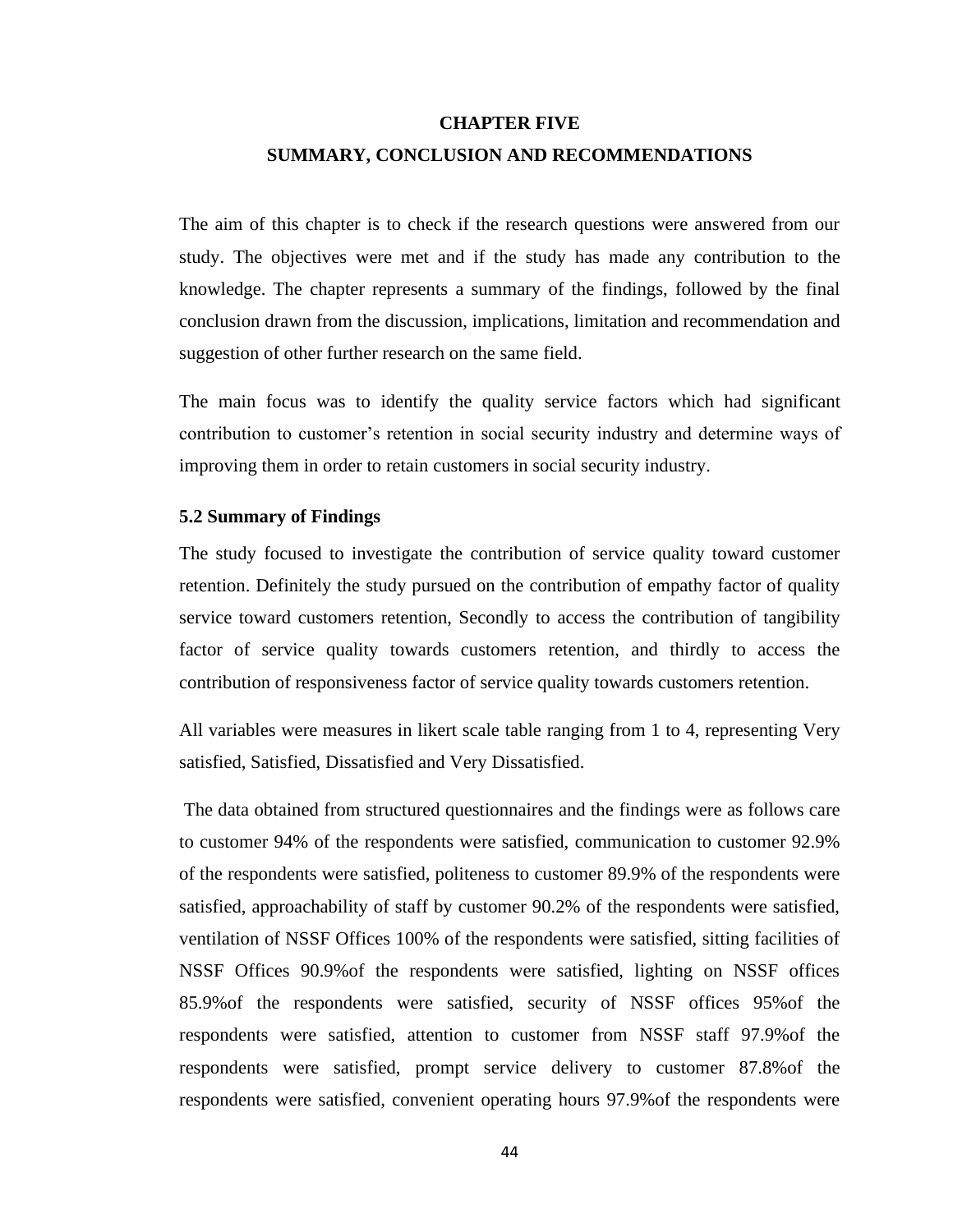satisfied, fulfillment of customer appointments 92.9% of the respondents were agreed, and lastly was sufficient staffing to handle customer complains, where by 78.8% of the respondents were agreed.

# **5.3 Analysis on the Contribution of the Quality Service Factors towards Customer's Retention.**

As the objective of the study was to investigate contribution of quality service to customers retention, study considered all mentioned quality service factors as independent variable towards dependent variable 'customers retention' and results from liner regression analysis were as follows;-

| Model | R                 | R Square | <b>Adjusted R Square</b> | Std. Error of the<br>Estimate |
|-------|-------------------|----------|--------------------------|-------------------------------|
|       |                   |          |                          |                               |
|       | .711 <sup>a</sup> | .506     | .395                     | .236                          |

#### **Model Summary**

a. Predictors: (Constant), How Satisfactory are you on politeness from Fund staff?, How Satisfactory are you on sitting facilities of the Fund?, What strategy in managing queue, What average time spend with scheme staff, Does NSSF have sufficient staff to handle customer complains?, How Satisfactory are you on office parking?, How Satisfactory are you with lighting?, Does NSSF Staff fulfil customer expectation?, How do you consider adequacy of chariness, How Satisfactory are you on security of the office?, How Satisfactory are you on toilets?, How Satisfactory are you?, How do you consider adequacy of approachability, Does NSSF Staff fulfil appointment to customer, Does NSSF Staff have good communication to customers?, How Satisfactory are you on service delivery?, How Satisfactory are you on operating hours of the Fund?, How Satisfactory are you on ventilation of Funds office?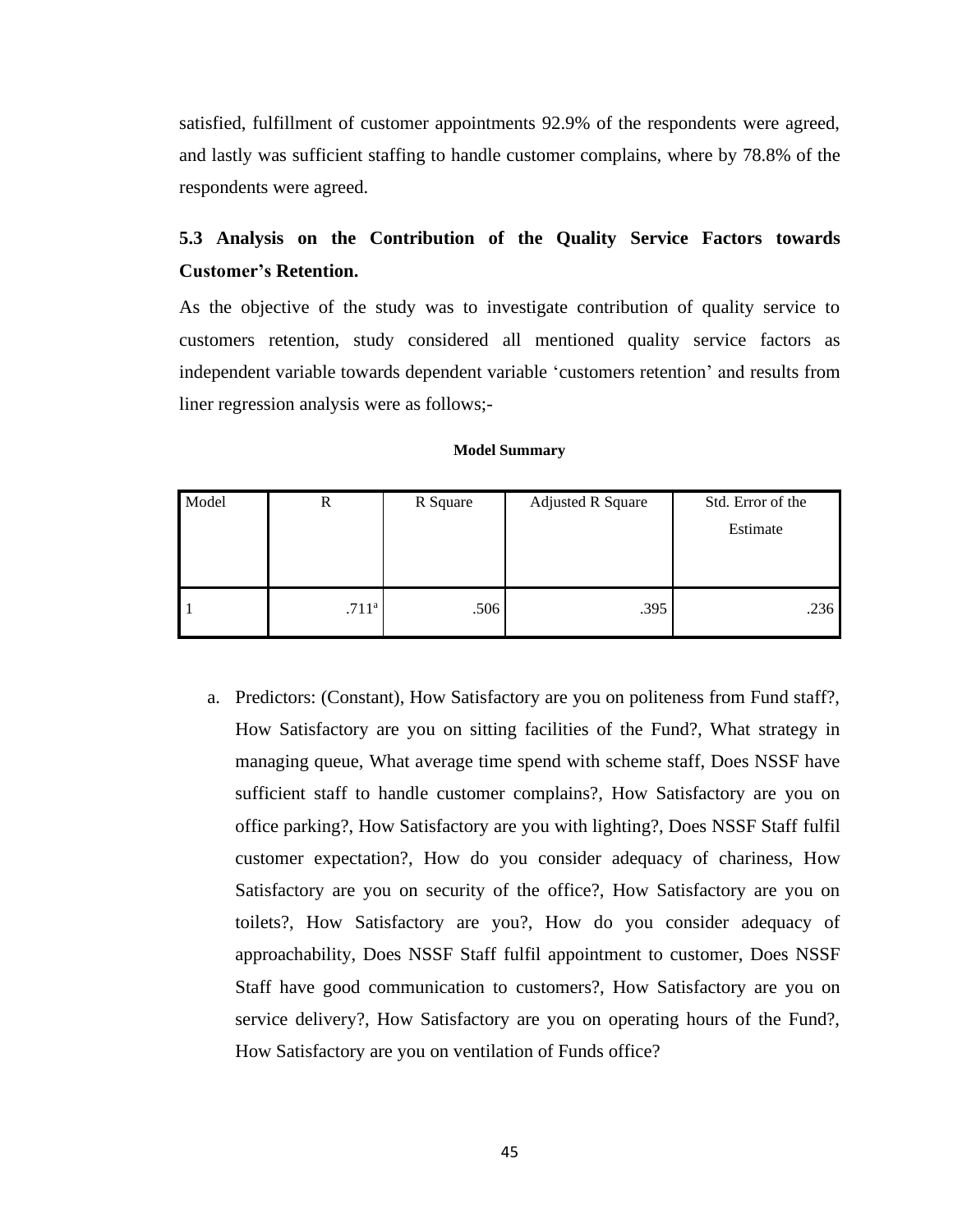b. From the model summary of linear regression analysis, R Square shown is 0.506 which is equivalent to 50.6%, so from this study, the quality service factors contributed by 50.6% on customer's retention. From 100% the remained 49.4% constitutes by other factors which were not taken on this study, so the study provides a room for another research study on the same topic to be conducted the by considering those remained other factors like technology, confidentiality etc.

#### **5.4 Conclusion**

The objective of this study was to access the contribution o Service Quality towards customer's retention in social security schemes. The study was guided by the following research questions "What extent does empathy relates to customer retention? "What effects does responsiveness has on customer's retention?" and "What effects does tangibility has on customer's retention?" The research questions were formulated from important variables which were considered to be the challenges (factors) towards customer's retention. The questions were designed to raise enquiry and establishing the link between the challenges to the respective subject matter that is factors affecting customer's retention in social security industry. The three research questions were aimed to establish substantial relationship between the factors representing service quality towards customer's retention. In the final analysis, the research questions were found to be relevant as they were used in deriving research objectives and in determining the conceptual framework and the research methodology. They were also the base for constructing questionnaires, data collection and analysis. The Outcomes of whether the questions were answered or the objective were met depends on the analysis of the study.

From the findings, the research questions were answered in the analysis. It therefore proven empirically that all three factors that were mention on research questions have direct effect on customer's retention.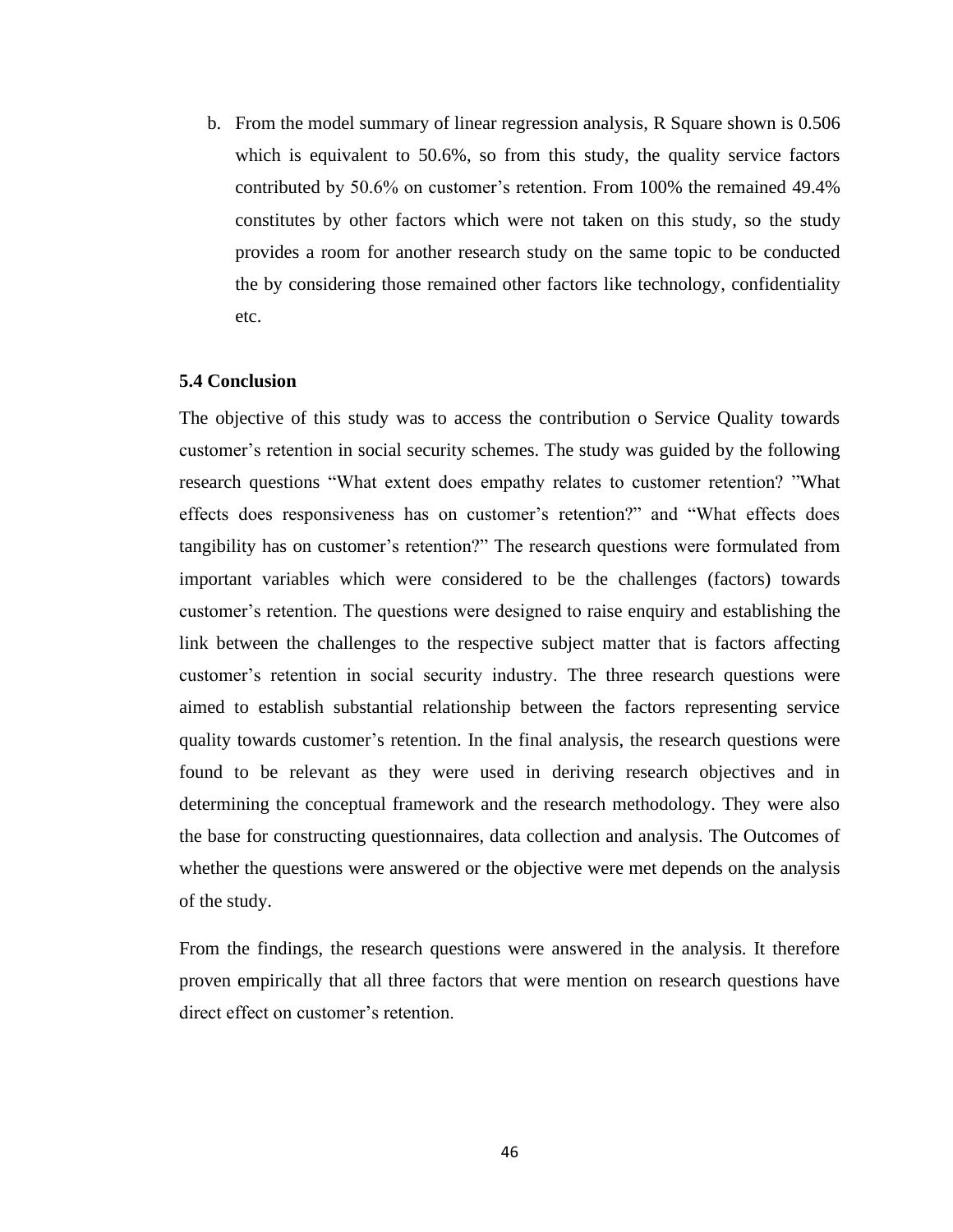Based on the findings, the results demonstrate that customers are satisfied with the quality of services offered by NSSF and are willingly to keeping on being customers of NSSF. As well the study has found that quality service has direct effects on customer's retention.

#### **5.4 Implication for Policy and Practice**

The research seems to have contributed to the topic both from an academic as well as business in general. The objectives of this study were to access the contribution of service quality to customer's retention in social security schemes, a case of NSSF Mbeya.

The results of this research should be useful to NSSF Management, Policy makers, Government as well as Management of other social security schemes in general, in order to maintain the organization goals that are profit maximization and cost minimization. Furthermore the results should be useful to managers in business units for strategic planning and implementation, as well for police makers as results contributed a form of benchmark for best practice which enabled them to come up with policies that can enhance reformation in the social security schemes and their operations. The Government of Tanzania to know the factors that affecting the performance of National Social Security funds, and social security industry in general. This will enable the government to put in place any appropriate regulations to enhance the sustainable performance of social security schemes. The implication of this findings was that customers place a high reliable on service quality.

#### **5.5 Recommendation**

From the conclusion above, the following recommendation is suggested to NSSF, as the Fund strive to increase customer base, should endeavor to improve quality service offered to customers, as the study revealed that quality service has positively impact towards customer's retention. So in order to increase customer base you should firstly find a way to retain the existing customers while looking other ways of register new customers, and there is no other way of retaining the existing customers apart of provision of services quality.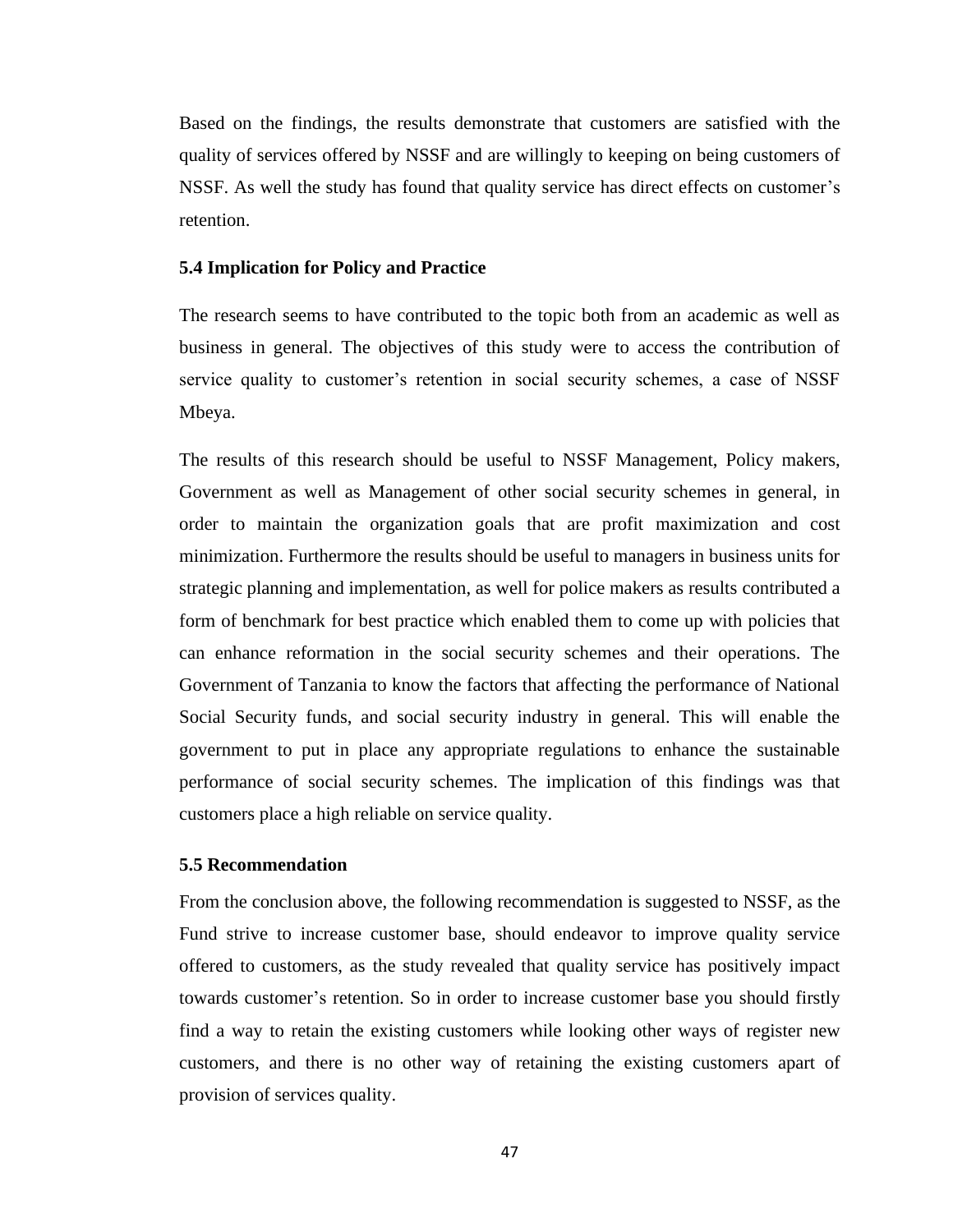Service quality can also be improve by training staff on how to handle and treat customers with respect and providing them with helpful service. Management can arrange workshops, seminars on customer care for her employees. This will also help in creation a good image of an organization towards the service offered to customers.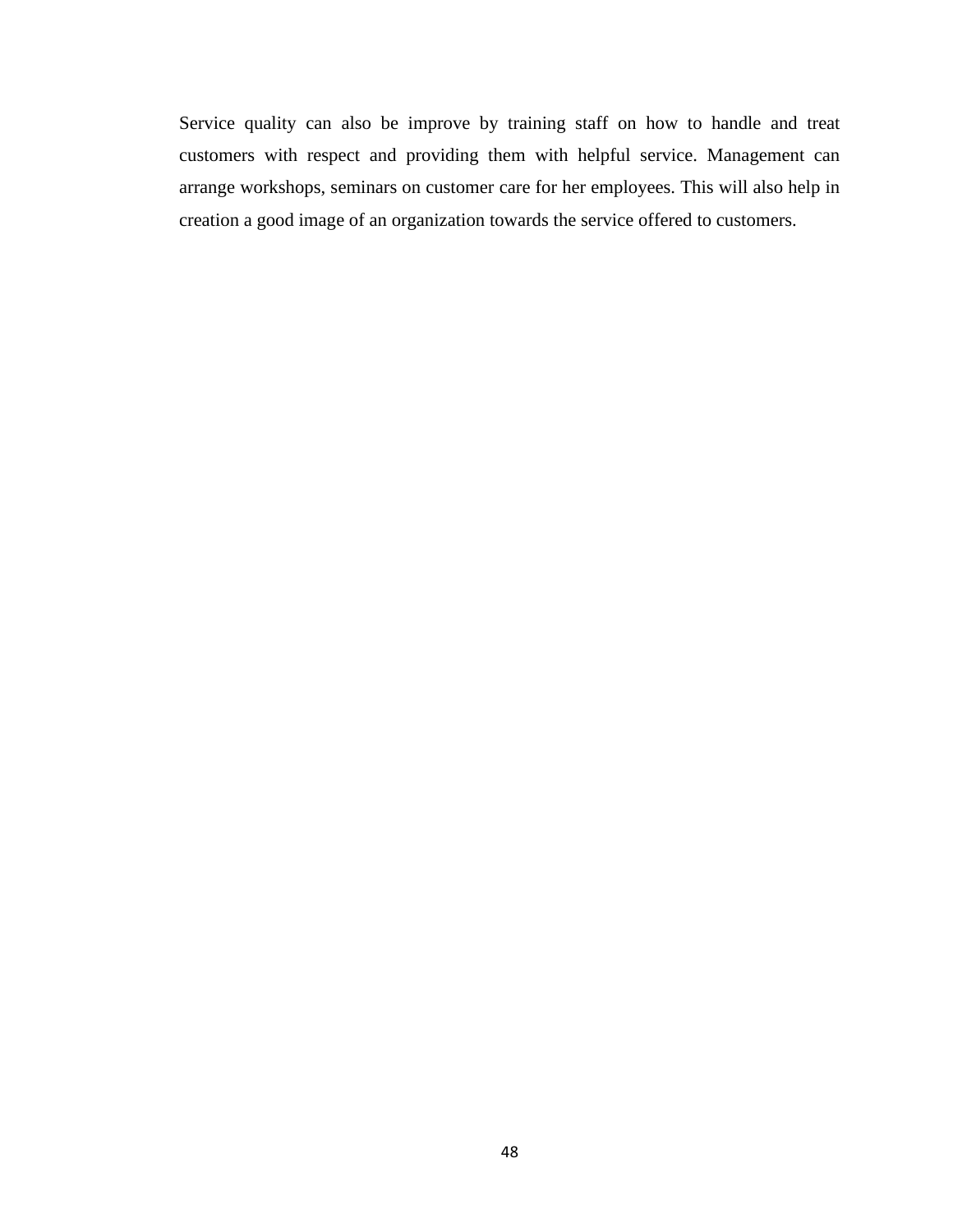#### **REFFERENCES**

- Al-Hawari, M., N. Hartley, N. and Ward, T. (2005), Measuring Banks' Automated Service Quality: A Confirmatory Factor Analysis Approach, Marketing Bulletin, 16, pp. 1-19.
- Armstrong, G and Kotler, P (2008). Principles of Marketing,  $12<sup>th</sup>$  edition. Prentice Hall: Upper saddle River, New York.
- Caruana, A. (2002). Service loyalty.The effects of service quality and the mediating role of customer satisfaction. European Journal of Marketing, 36(7/8), 811-828.
- Caruana, A., Money, A.H. and Berthon, P.R. (2000).Service quality and satisfactionthe moderating role of value. European Journal of Marketing, 34(11/12), 1338- 1352.
- Cohen, L., Manion, L. and Morrison, K. (2000) Research Methods in Education, 5th edn. London and New York: RoutledgeFalmer. Chapter 4 (Sampling) and Chapter 5 (Validity and reliability) are well worth consulting.
- Cook, S. (2004) Measuring Customer Service Effectiveness. Hants: Gower Publishing Ltd.

Customer Loyalty and Retention.UCTIWorking Paper. pp. 12-19.

- De Vaus. D (2001): *Research Design in Social Research*. SAGE Publications, University of Queensland, London.
- Delhi, Vol, I, p. 280.
- Dutta, K. and Dutta, A. (2009). Customer Expectations and Perceptions across the Indian
- Ehigie, B. O. (2006). Correlates of customer loyalty to their bank: a case study in Nigeria. International Journal of Bank Marketing, 24(7), 494-508.

empirical study. *Asia Pacific Journal of Marketing and Logistics*.24(2). Encyclopaedia of Social Work, Ministry of Welfare, Government of India, New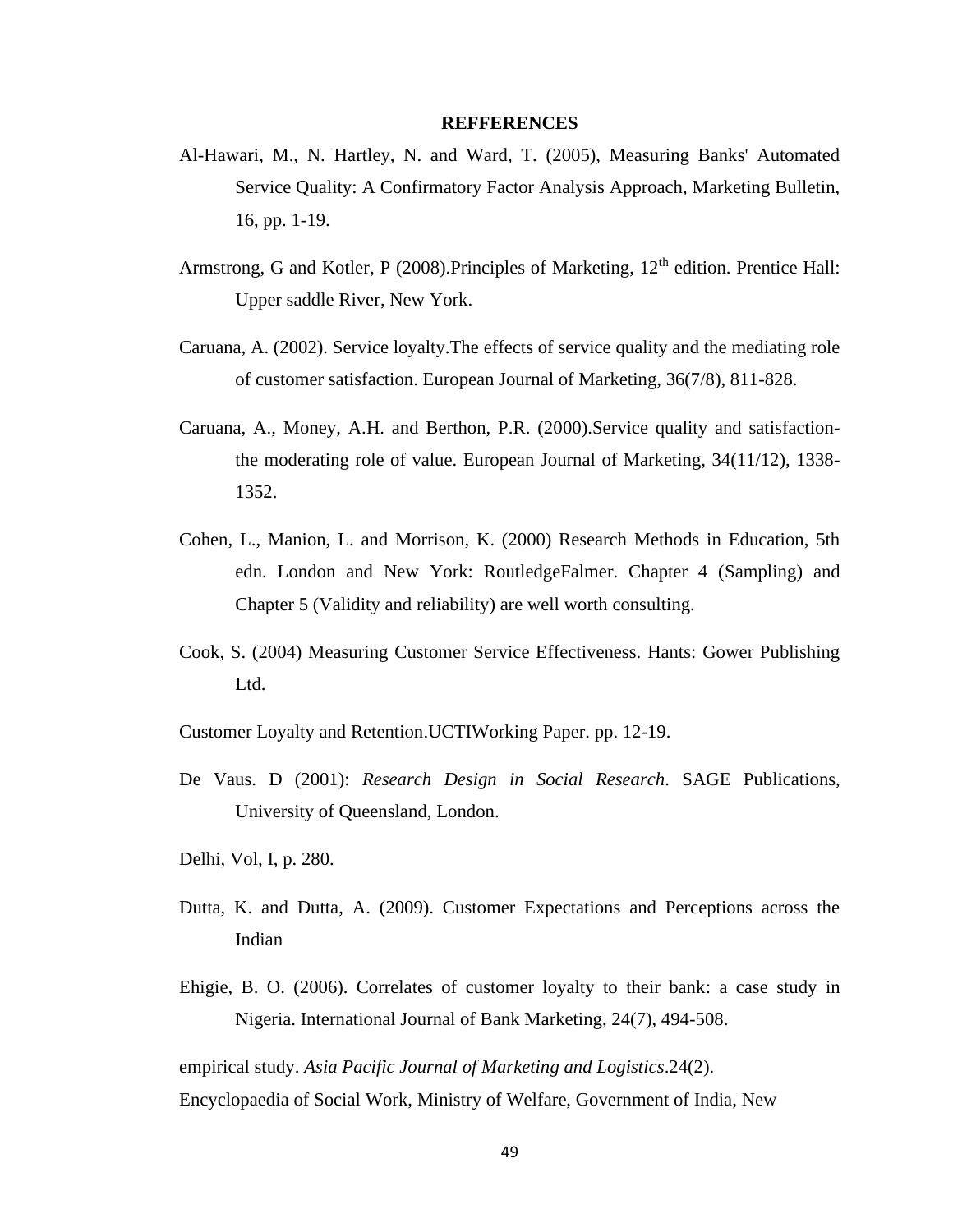- Fening, F. A. (2012). Impact of Quality Management Practices on the Performance and Growth
- Gronroos, C. (1984). A service quality model and its marketing implications. European Journal of Marketing,18(4), 36-44.
- Gumesson, E (2002). Total relationship Marketing, 2<sup>nd</sup>edition.Elseivier Science and Technology books
- Hasan, N. "The Social Security System of India", Chand and Company, Delhi, 1972, pp.252-256.
- Hau, N. L. and Ngo, V. L. (2012). Relationship marketing in Vietnam: an
- International Quality Study (1992). Best practices report: an analysis of management practices
- Juran, J. M. (1995). A history of managing for quality: The evolution, trends, and future directions of managing for quality. ASQC Quality Press: Wisconsin USA
- Kothari, C. R. (1990) *Research Methodology: Methods and Techniques*. Wiley Eastern Ltd New Delhi.
- Kothari, C. R. (2004). *Research Methodology: Methods and Techniques*. Wiley Eastern Ltd, New Delhi.
- Kotler, P. (1997). *Marketing Management: Analysis, Planning,Implementation and Control*. Prentice Hall. pp. 25-58.
- Latham B (2007). *Sampling: What is It? Quantitative Research Methods*.Retrieved on 14<sup>th</sup> March 2013 in acs.ttu.edu/rlatham/.../Sampling\_Methodology.
- Marketing: Measurement, Prediction and Implementation*. Journal ofProduct& Brand Management.17(5). pp. 366-366.*
- Morrison, A.R., (1993). Biomedical research and the animal rights movement: a contrast in values. The Am. Biol. Teacher 55(4):204-208.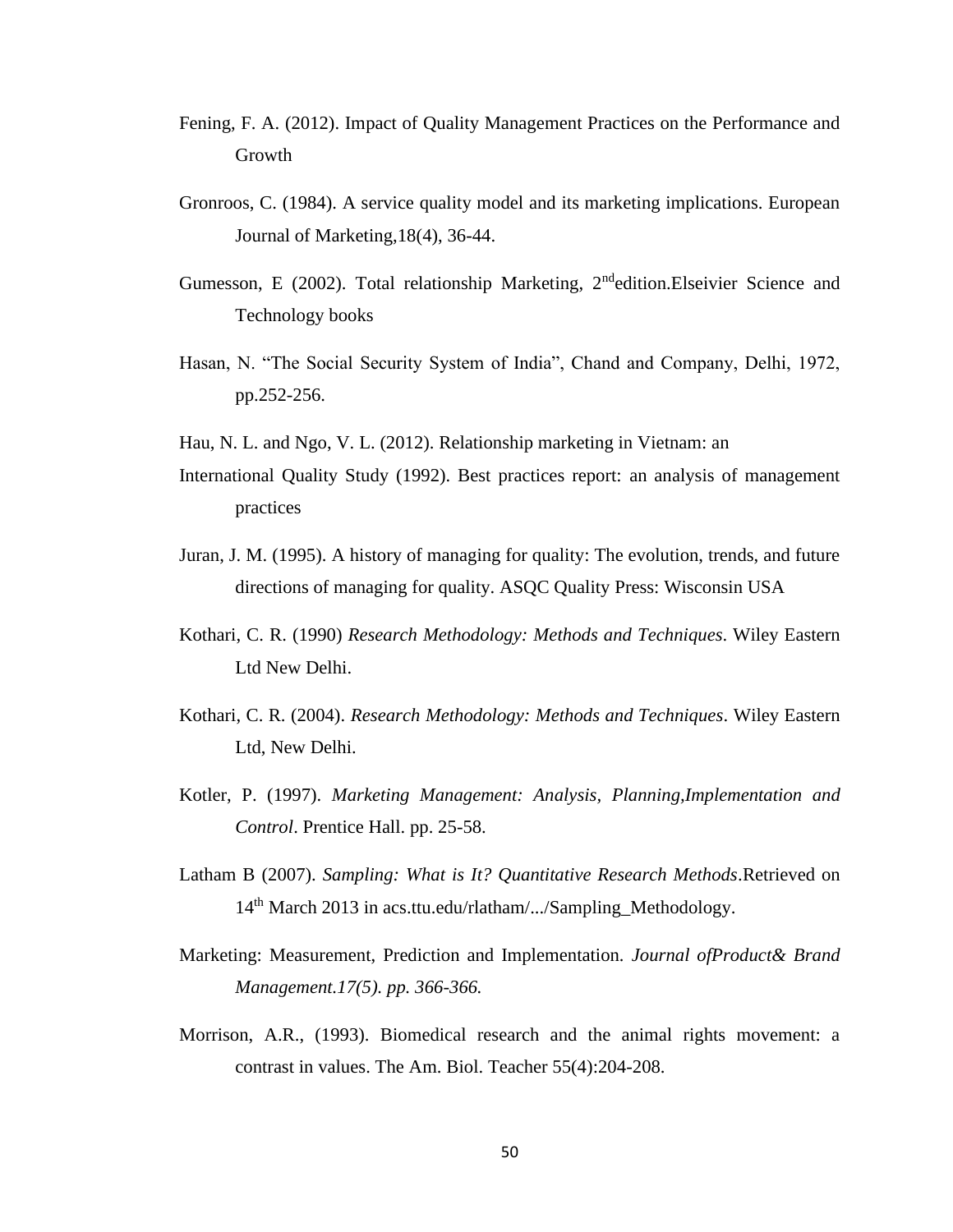- Oliver, R.L. (1997). A theoretical reinterpretation of expectation and disconfirmation effects on postexposure product evaluations: Experience in the field. In Ralph L. Day (ed.) Consumer Satisfaction, Dissatisfaction, and Complaining Behavior. Bloomington, IN: Indiana University Division of Business Research, 2-9.
- Othman, A. and Owen, L. (2001). Adopting and measuring customer service quality (SQ) in Islamic banks: a case study in Kuwait Finance House. International Journal of Islamic Financial Services, 3 (1), 1-26.
- Parasuraman, A. Valarie A. Zeithaml, Leonard L. Berry (1985) A Conceptual Model of Service Quality and Its Implications for Future Research, the Journal of Marketing, Vol. 49, No.4 (autumn, 1985), pp. 41-50.
- Parasuraman, A., Zeithaml, V. A. & Berry, L. L.(1998) SERVQUAL: A multiple-item scale for measuring consumer perceptions of service quality. Journal of Retailing Vol. 64, No. 1, p.p. 12-40.
- Parasuraman, A., Zeithaml, V. A., & Berry, L. L. (1985).A conceptual model of service quality and its implications for future research. Journal of Marketing, 49, 41–50.

pp. 222-235

- Reed, R., Lemak, D. J., &Mero, N. P. (2000). Total quality management and sustainable competitive advantage. Journal of Quality Management, 5, 5–26.
- Samson, D., &Terziovski, M. (1999).The relationship between total quality management practices and operational performance. Journal of Operations Management, 17, 393–409.
- Sigala, M. (2008). Profit Maximisation through Customer Relationship
- Singh, H. (2006). The Importance of Customer Satisfaction in Relation to
- Spathis, C., Pteridou, E., and Glaveli, N. (2004).Managing service quality in banks: customers' gender effects. Managing Service Quality, 14 (1), 90-102.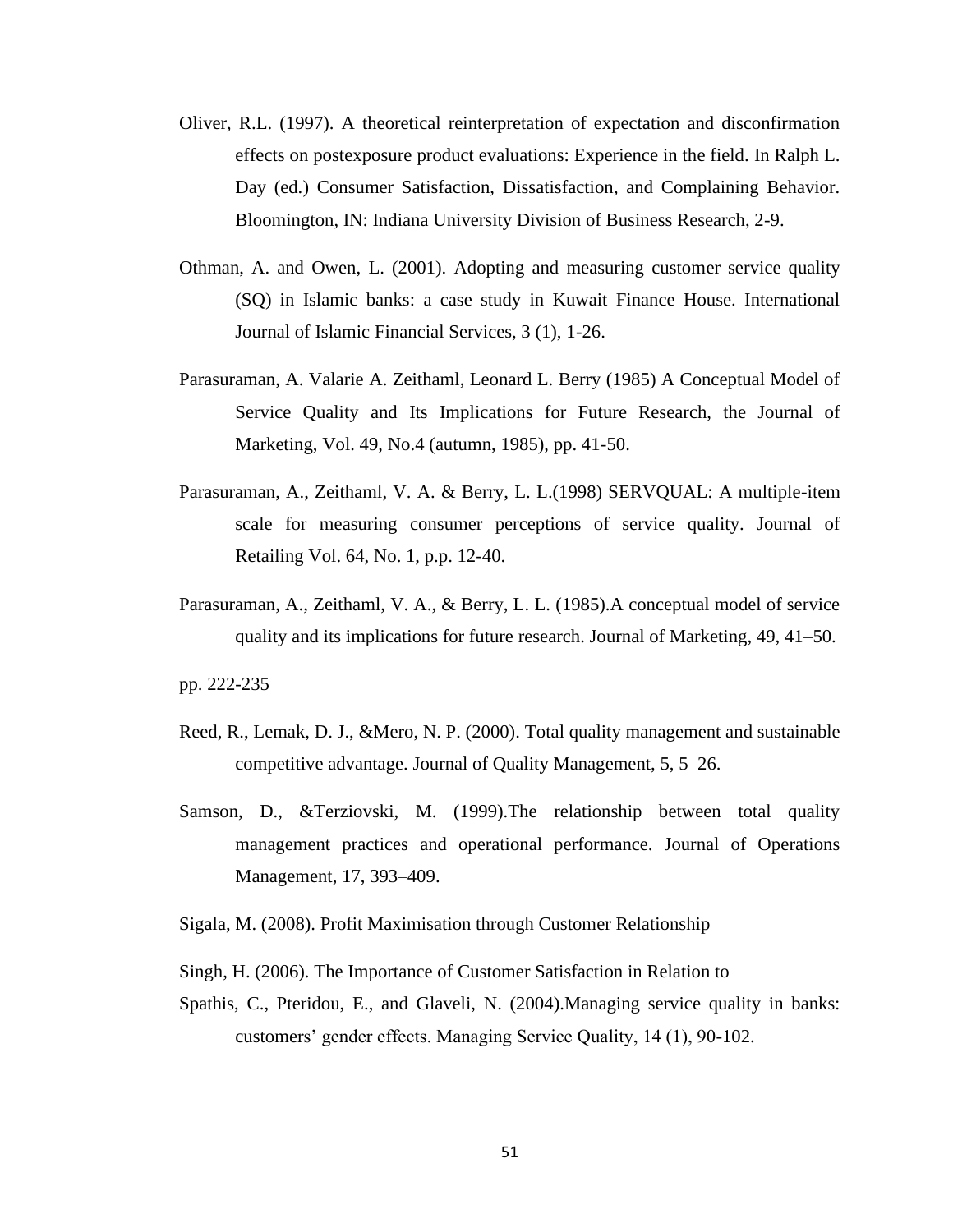- Terblanche, N. S. and Hofmeyr, J. (2005). A Study of Two Customer Retention Measures: The American Customer Satisfaction Index and the Conversion Model. *ANZMAC Conference: Relationship Marketing(Consumer)*. pp. 8-16.
- Ugboro, I. O., &Obeng, K. (2000). Top management leadership, employee empowerment, job satisfaction, and customer satisfaction in TQM organizations: An empirical study. Journal of Quality Management, 5(2), 247- 272.
- United Republic Of Tanzania (URT) (1997).Mbeya District Socio-Economic Profile. The Planning Commission Dar es Salaam and Mbeya District Council Mbeya, retrieved from http://www.tzonline.org/pdf/Mbeyadis.pdf on 21st March, 2012
- United Republic of Tanzania (URT) (2000).The National Micro Finance Policy of Tanzania.Retrieved from http://www.tzonline.org/pdf/nationalmicrofinancepolicy.pdf on 22nd May, 2014.
- URT (2012).Population and Housing Census.Population Distribution by Administrative areas.Tanzania National Bureau of Statistics. Retrieved on 27<sup>th</sup> June 2015 at <http://www.nbs.go.tz/>
- Vanpariya, B. and Ganguly, P. (2010). SERVQUAL versus SERVPERF: An Assessment from Indian Banking Sector.TIMS-QUEST, 1(1), pp. 3-13.
- Wicks, A.M. and Roethlein, C.J. (2009).A Satisfaction-Based Definition of Quality. Journal of Business & Economic Studies, 15 (1), 82-97.
- Zeithaml, V. A., Berry, L.L. &Parasuraman, A. (1996).The behavioural consequences of service quality. Journal of Marketing Management, 60(No. April), 31-46.
- Zeithaml, V. A., Parasuraman, A., & Berry, L. L. (1990).Delivering service quality. New York: The Free Press.
- Zeithaml, V. A., Parasuraman, A., & Berry, L. L. (1996).The behavioral consequences of service quality. Journal of Marketing, 60, 31–46.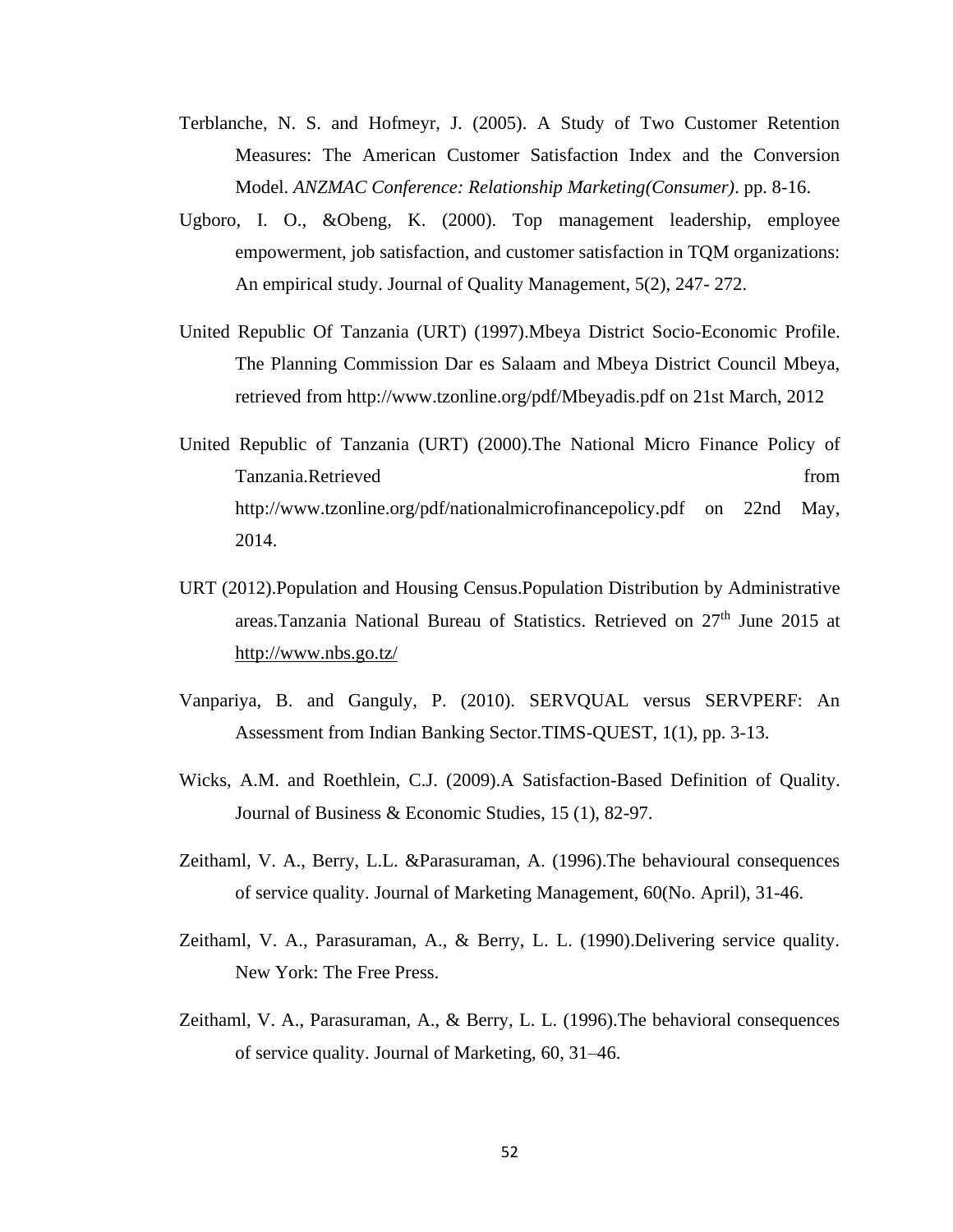- Zeithaml, V.A and Bitner, M.J (2003), Service Marketing: Integrating Customer Focus across the Firm. Second Edition. New York. MacGraw-Hill
- Zeithaml, V.A., Parasuraman, A., and Berry, L.L. (1990).Delivering quality service balancing customer perceptions and expectations. New York: The Free Press.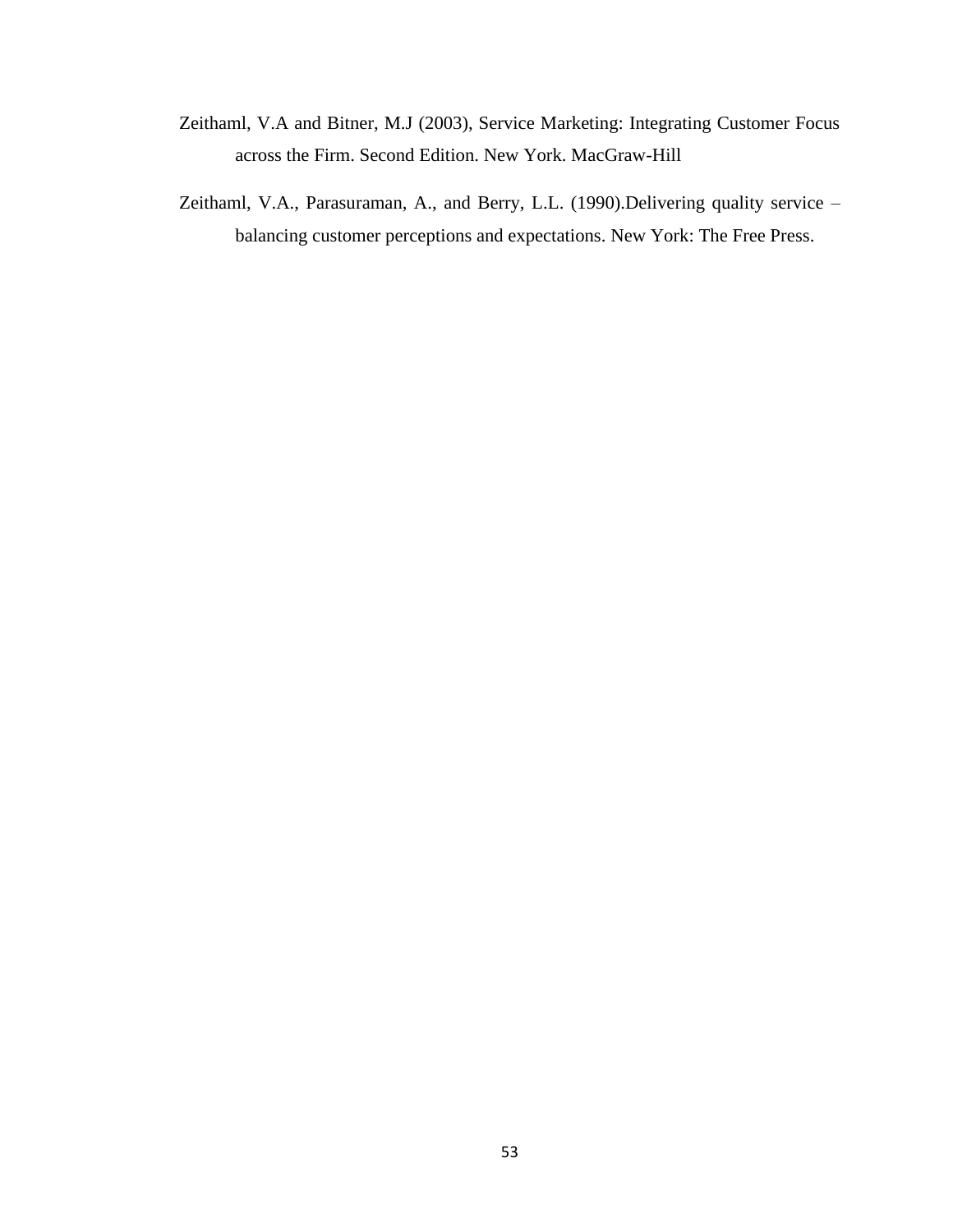#### **APPENDICES**

#### **APPENDEX I. INTERVIEW GUIDE FOR NSSF MEMBERS**

#### **QUESTIONNAIRES**

#### **QUESTIONNAIRES RESPONDENTS**

Dear Respondents

I kindly, request for your contribution on the topic **'An Investigation on the contribution of quality service to customer's retention in social security schemes in Tanzania, as a case study of NSSF-Mbeya Region'**. Your answer and any other information that you will provide are very useful for the success of this research, put tick inside the bracket for what you think is right. Thank you for your cooperation

A. General in formation

Please tick the appropriate response of your choice

1) Sex:1.Male {}2.Female { }

2) Age:(a)18-30{} (b)31- 40{} (c)41-50{ }(d)50+ { }

3) Marital status

i-}ii-Married{ }iii-Widow{ }iv-Divorced{ }

4) Education level:

(i)Primary (ii) Secondary (iii) Certificate

 $(ii)$ Diploma  $(iii)$  Degree  $\{ \}$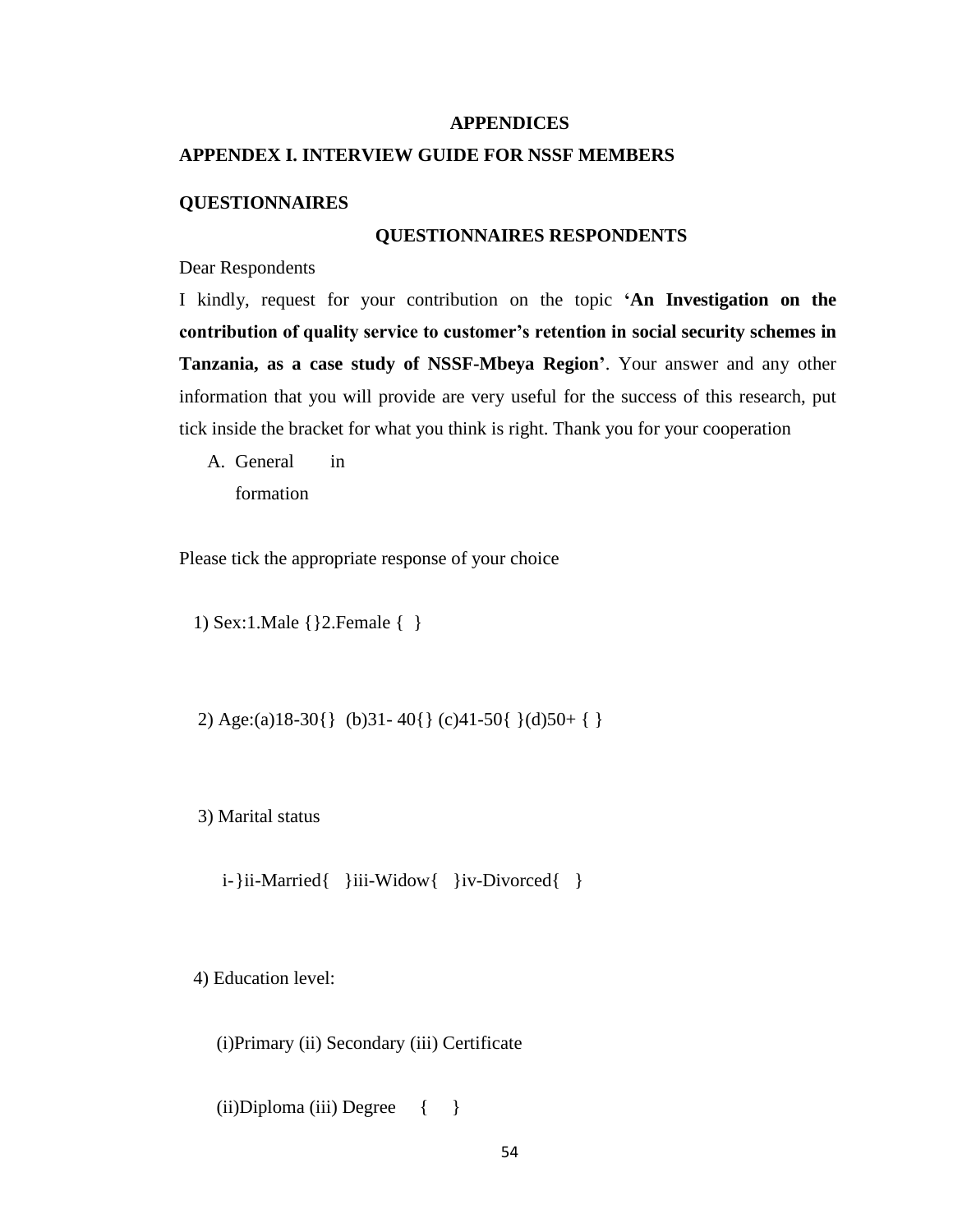(iv)Masters degree (v) others (Specify)…………….

5) Occupation

- a) Employed  $\{\}$  (b) Business  $\{\}$  (c) None  $\{\}$
- 6) Experience with the Security Scheme
	- a) Below 5 years {} (b) Above 5 years {}

#### **The effect of empathy factor on customer retention in the social security industry**

- 7) What average time do you spend with the scheme staff?
	- a) 0-5 minutes {}
	- b) 5-10 minutes {}
	- c)  $10+$  minutes $\{\}$
- 8) What strategy does the scheme apply in managing customer queue?
	- a) Standing in line {}
	- b) Sitting in queue {}
- 9) How do you consider the adequacy of these aspects of the scheme staff empathy towards the customers?

|                   | Very Satisfied |               |         | Dissatisfaction   Very Dissatisfaction |
|-------------------|----------------|---------------|---------|----------------------------------------|
| Empathy attribute | $\{1\}$        | Satisfied {2} | $\{3\}$ | ${4}$                                  |
| Care              |                |               |         |                                        |
| Politeness        |                |               |         |                                        |
| Communication     |                |               |         |                                        |
| Approachability   |                |               |         |                                        |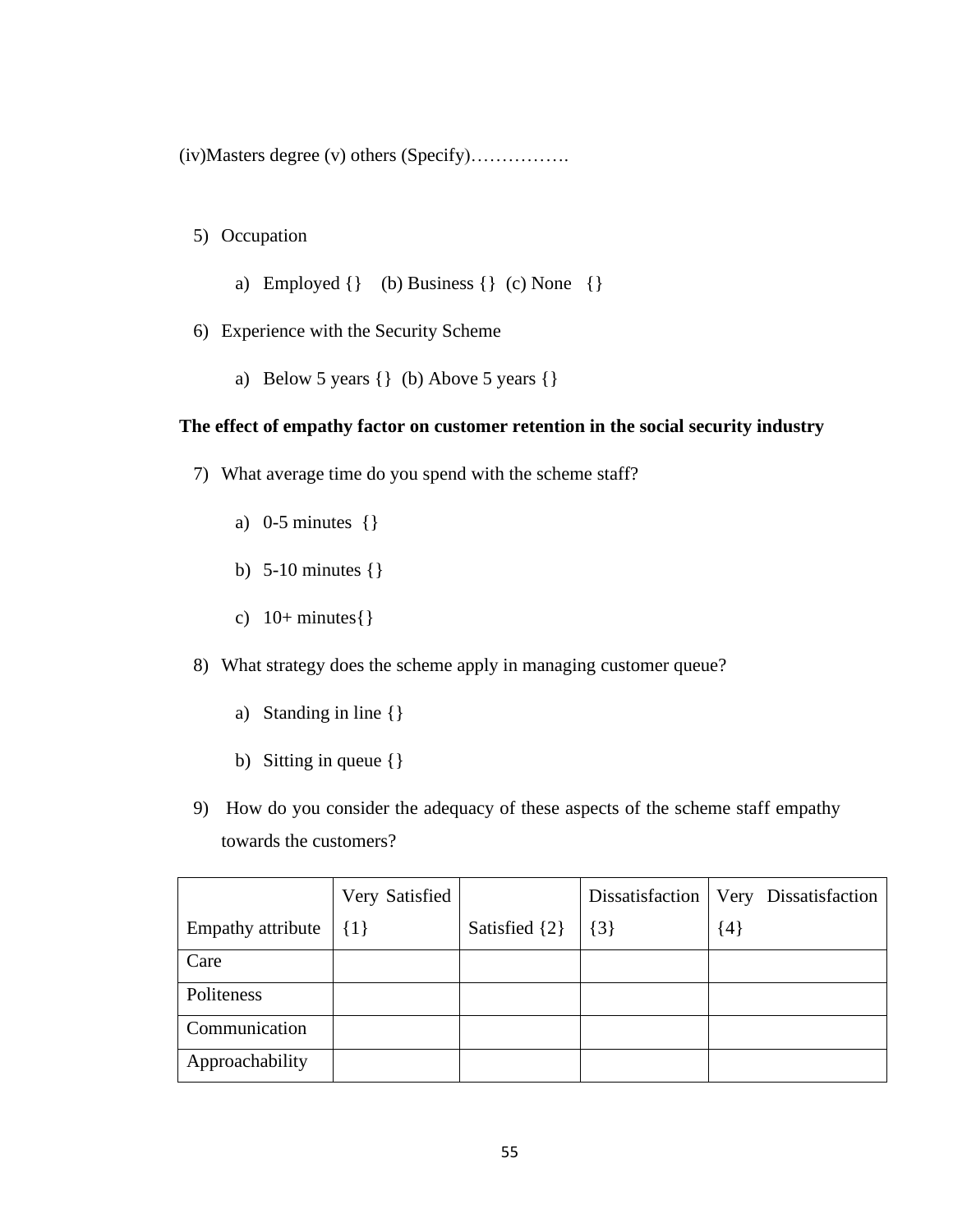# **The effect of tangibility of service quality on customer retention**

|  |  |  | 10) How Satisfactory are these aspects of physical facilities of the scheme? |
|--|--|--|------------------------------------------------------------------------------|
|  |  |  |                                                                              |

|                        | Very      |                   |                 |                      |
|------------------------|-----------|-------------------|-----------------|----------------------|
|                        | Satisfied |                   | Dissatisfaction | Very Dissatisfaction |
| Physical facilities    | $\{1\}$   | Satisfied $\{2\}$ | $\{3\}$         | ${4}$                |
| Ventilation            |           |                   |                 |                      |
| Facilities for sitting |           |                   |                 |                      |
| Toilets                |           |                   |                 |                      |
| Drinking water         |           |                   |                 |                      |
| Lighting               |           |                   |                 |                      |
| Parking                |           |                   |                 |                      |
| Security               |           |                   |                 |                      |

# **The effect of responsiveness factor of service quality on customer retention**

11) How satisfactory are these attributes of responsiveness?

| <b>Responsive</b><br>attribute  | Very<br>Satisfied<br>$\{1\}$ | Satisfied $\{2\}$ | Dissatisfaction<br>$\{3\}$ | Very Dissatisfaction<br>${4}$ |
|---------------------------------|------------------------------|-------------------|----------------------------|-------------------------------|
| Attention                       |                              |                   |                            |                               |
| Politeness                      |                              |                   |                            |                               |
| Providing<br>prompt<br>services |                              |                   |                            |                               |
| Convenient<br>operating hours   |                              |                   |                            |                               |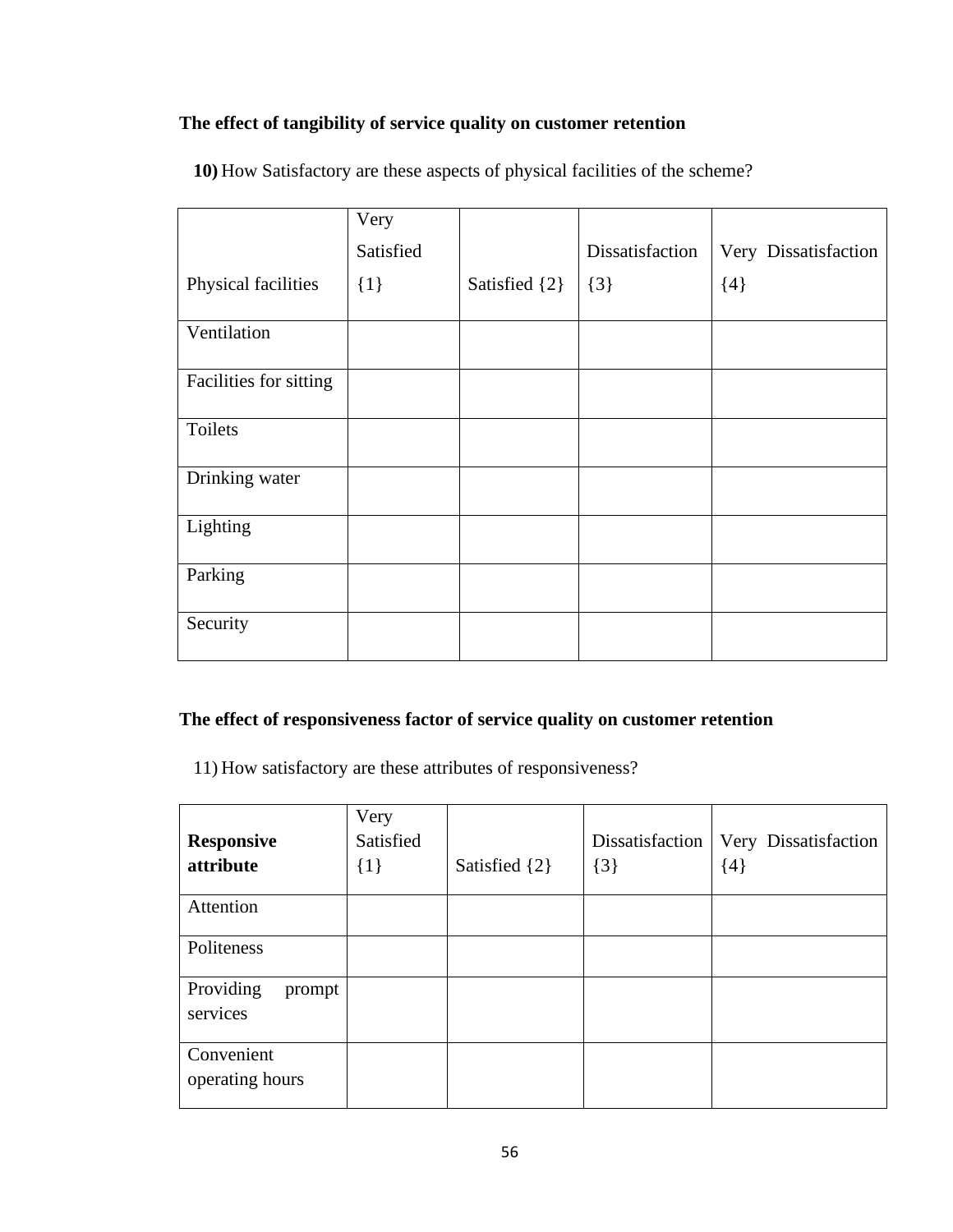# **The effect of reliability factor on customer retention in the social security industry**

| <b>Reliability attributes</b>                                                                                  | Strongly                | Agree- | Disagree- | Strongly       |
|----------------------------------------------------------------------------------------------------------------|-------------------------|--------|-----------|----------------|
|                                                                                                                | $a$ <sub>o</sub> $f(1)$ | (2)    | (3)       | Disagree $(4)$ |
| Does NSSF Staff have good                                                                                      |                         |        |           |                |
| communication to customers?                                                                                    |                         |        |           |                |
| Does NSSF Staff keep                                                                                           |                         |        |           |                |
| Appointment given to their                                                                                     |                         |        |           |                |
| Clients/Customers?                                                                                             |                         |        |           |                |
| Does NSSF Staff fulfill the                                                                                    |                         |        |           |                |
| Expectations of their<br>customer?                                                                             |                         |        |           |                |
| Does NSSF have sufficient<br>staff to handle customer's<br>complaints/ Deliver prompt<br>service to customers? |                         |        |           |                |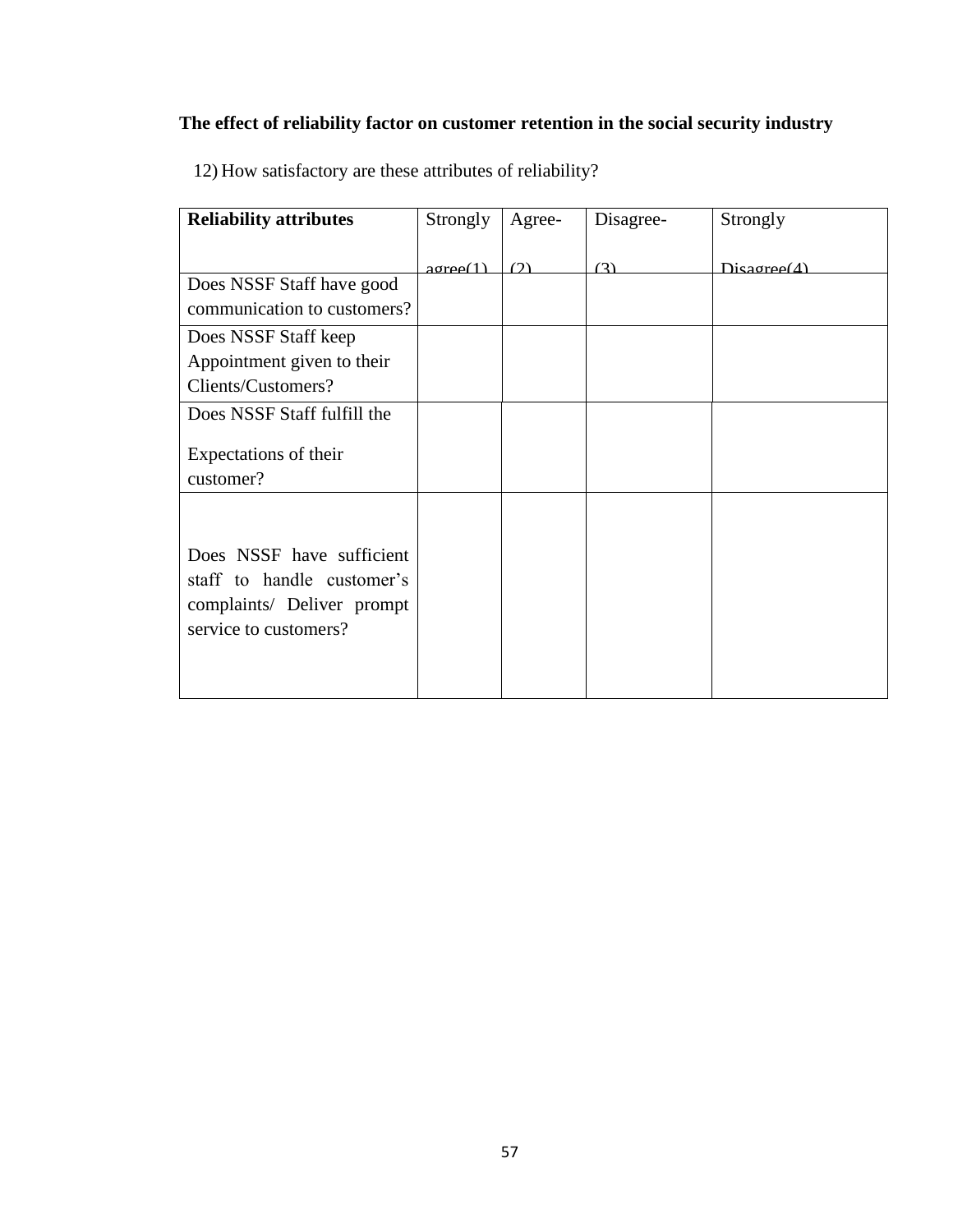#### **APPENDEX II.**

#### **INTERVIEW GUID FOR NSSF STAFF**

#### **QUESTIONNAIRES**

#### **QUESTIONNAIRETORESPONDENTS**

Dear respondents

I kindly, request for your contribution on the topic '**An Investigation on the contribution of quality service to customer's retention in social security schemes in Tanzania, as a case study of NSSF-Mbeya Region'.** Your answer and any other information that you will provide are very useful for the success of this research. Thank you for your cooperation

#### B. **General information**

Please fill the blank

- 1. Office Name……………..…………..………………………………………….
- 2. Job title/position………..……………….……………………………………….
- 3. Sex …………………………………………………………………………

4. For how long have you been working for your organization……………..……..

 5. Your education (a) Certificate (b) Secondary School (c) High School (d) Colleges (Diploma/Certificate) (e) University Undergraduate Degree (f) Master's Degree (e) PhD Degree

Other please Specify …………………………………………………………..

6. Age: (a) Below 18 years, (b) Between 18 - 29 –years (c) Between 30-59 (d) 60 and above { }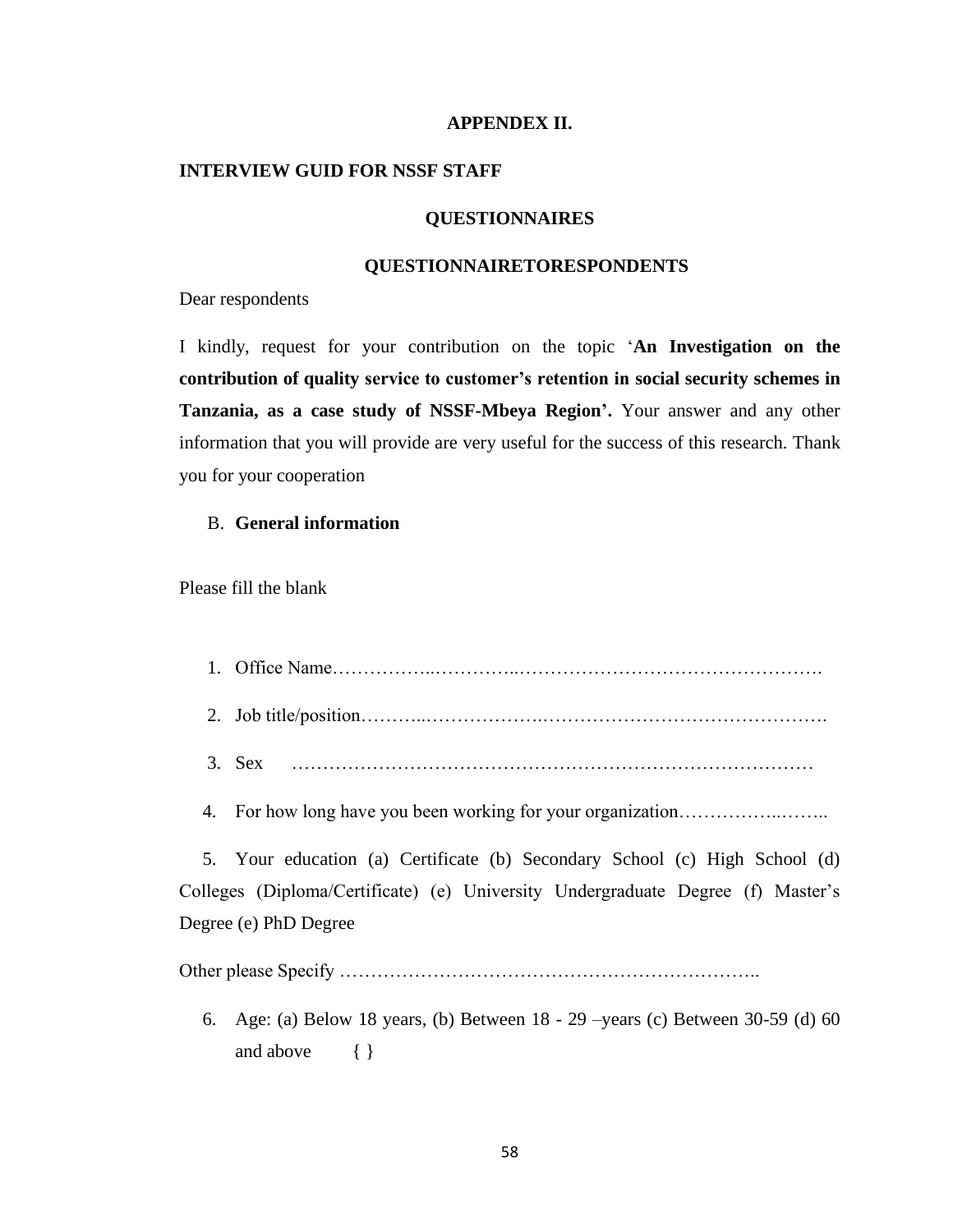| 7.  | Are you satisfied with the current duties in your section/department?      |
|-----|----------------------------------------------------------------------------|
|     |                                                                            |
|     |                                                                            |
|     |                                                                            |
| 8.  | Does your Branch organize customer care courses?                           |
|     |                                                                            |
|     |                                                                            |
|     |                                                                            |
| 9.  | If you have attended any training/courses on customer care, was it useful? |
|     |                                                                            |
|     |                                                                            |
|     |                                                                            |
| 10. | How do you view the scheme's efforts to ensure good customer care?         |
|     |                                                                            |
|     |                                                                            |
| 11. | How do you feel about your organization?                                   |
|     |                                                                            |
|     |                                                                            |
|     |                                                                            |
| 12. | What obstacles stop you on performing to your best level at the scheme?    |
|     |                                                                            |
|     |                                                                            |